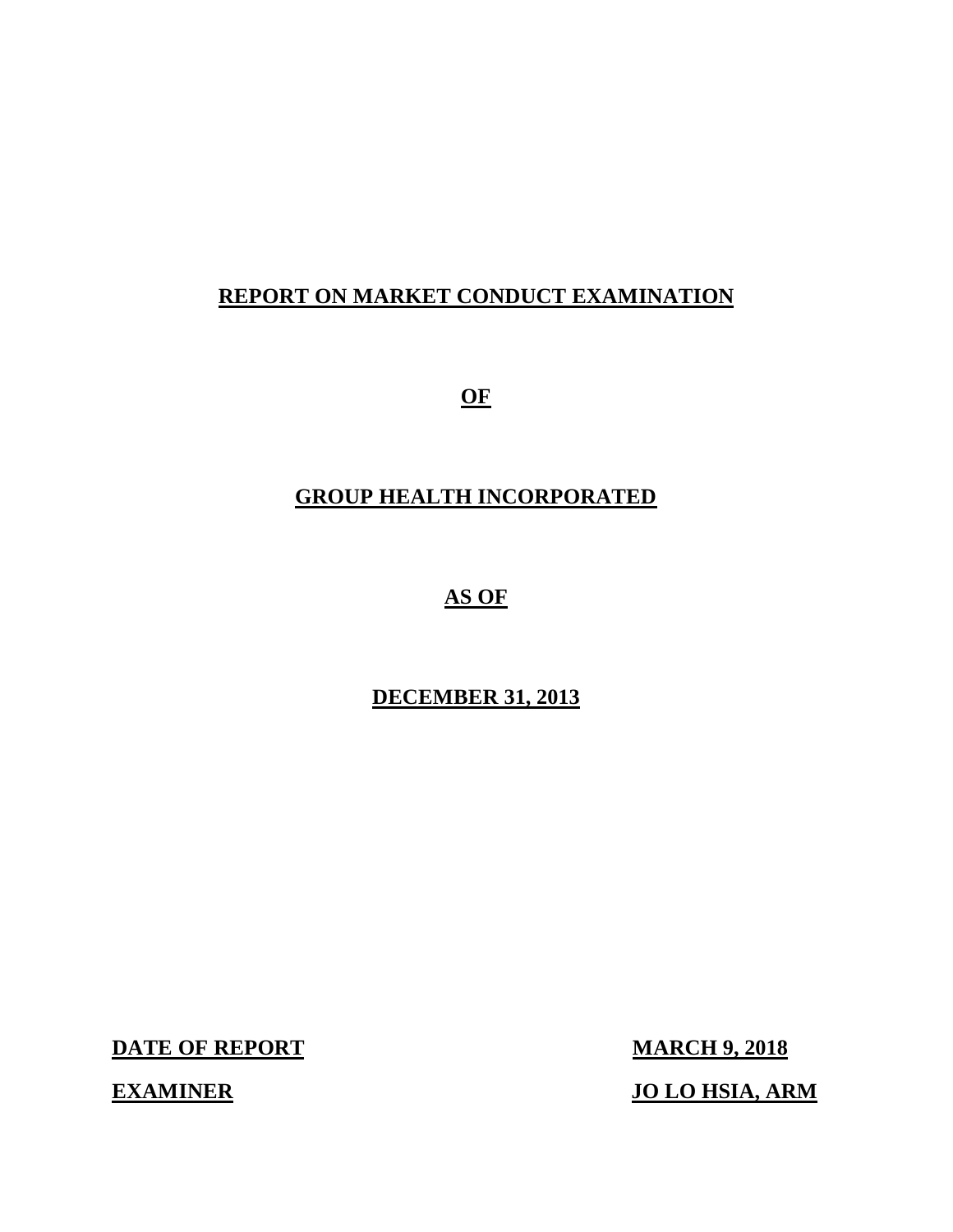#### **TABLE OF CONTENTS**

### **ITEM NO.**

# PAGE NO.

| 1.               | Scope of the examination                                                                  | 3                          |
|------------------|-------------------------------------------------------------------------------------------|----------------------------|
| 2.               | Executive summary                                                                         | 3                          |
| 3.               | Description of the Plan                                                                   | $\overline{4}$             |
| $\overline{4}$ . | Claims processing                                                                         | 5                          |
| 5.               | Prompt Pay Law                                                                            | 6                          |
| 6.               | Advertising                                                                               | 8                          |
| 7.               | Grievances and appeals                                                                    | 10                         |
| 8.               | Complaint handling                                                                        | 14                         |
| 9.               | Declinations – Healthy New York Applications                                              | 16                         |
| 10.              | Disclosure of information                                                                 | 17                         |
| 11.              | Underwriting and rating                                                                   | 18                         |
| 12.              | Agents and brokers                                                                        | 19                         |
| 13.              | Utilization reviews and appeals                                                           | 22                         |
|                  | A. GHI<br>CareCore<br><b>B.</b><br>C. Palladian<br>D. Value Options<br>E. Express Scripts | 23<br>32<br>34<br>35<br>38 |
| 14.              | Subsequent events                                                                         | 39                         |
| 15.              | Compliance with prior report on examination                                               | 42                         |
| 16.              | Summary of comments and recommendations                                                   | 46                         |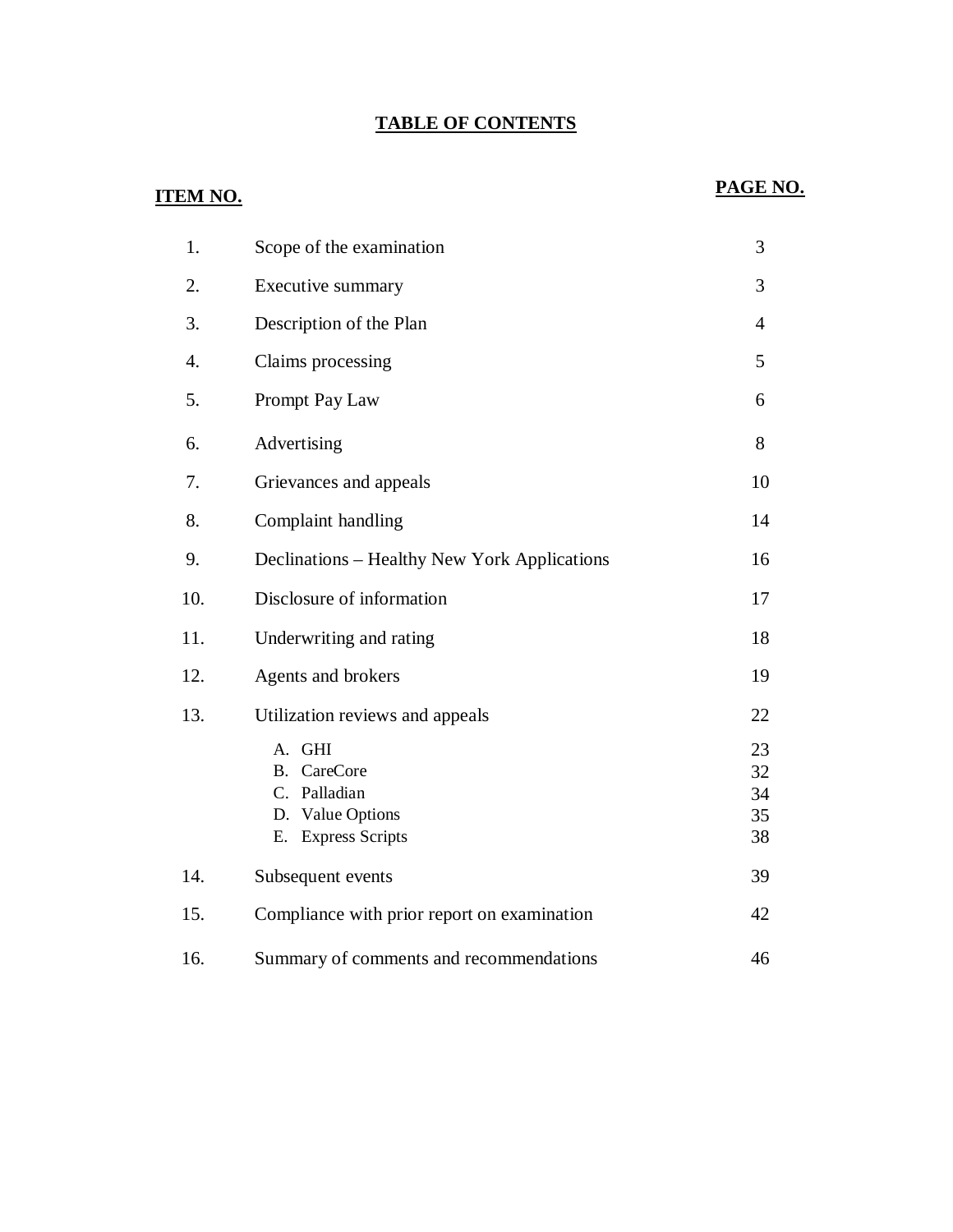

# NEW YORK STATE **DEPARTMENT**<br>DEPARTMENT<sub>of</sub><br>FINANCIAL SERVICES

Andrew M. Cuomo Governor

Maria T. Vullo Superintendent

March 9, 2018

 Honorable Maria T. Vullo Superintendent of Financial Services Albany, New York 12257

Madam:

 Pursuant to the requirements of the New York Insurance Law, and acting in accordance with the instructions contained in Appointment No. 31209, dated November 6, 2014, annexed hereto, an examination has been made into the affairs of Group Health Incorporated, a not-for- profit health service corporation licensed pursuant to Article 43 of the New York Insurance Law, as of December 31, 2013, and the following report thereon is respectfully submitted.

 at 55 Water Street, New York, NY. The examination was conducted at the home office of Group Health Incorporated, located

 Wherever the designations the "Plan" or "GHI" appear herein, without qualification, they should be understood to indicate Group Health Incorporated.

 Wherever the designation "HIPNY" appears herein, without qualification, it should be understood to indicate the Health Insurance Plan of Greater New York, the direct Parent of GHI.

 Wherever the designation "EmblemHealth" appears herein, without qualification, it should be understood to indicate EmblemHealth, Inc., the ultimate Parent of GHI.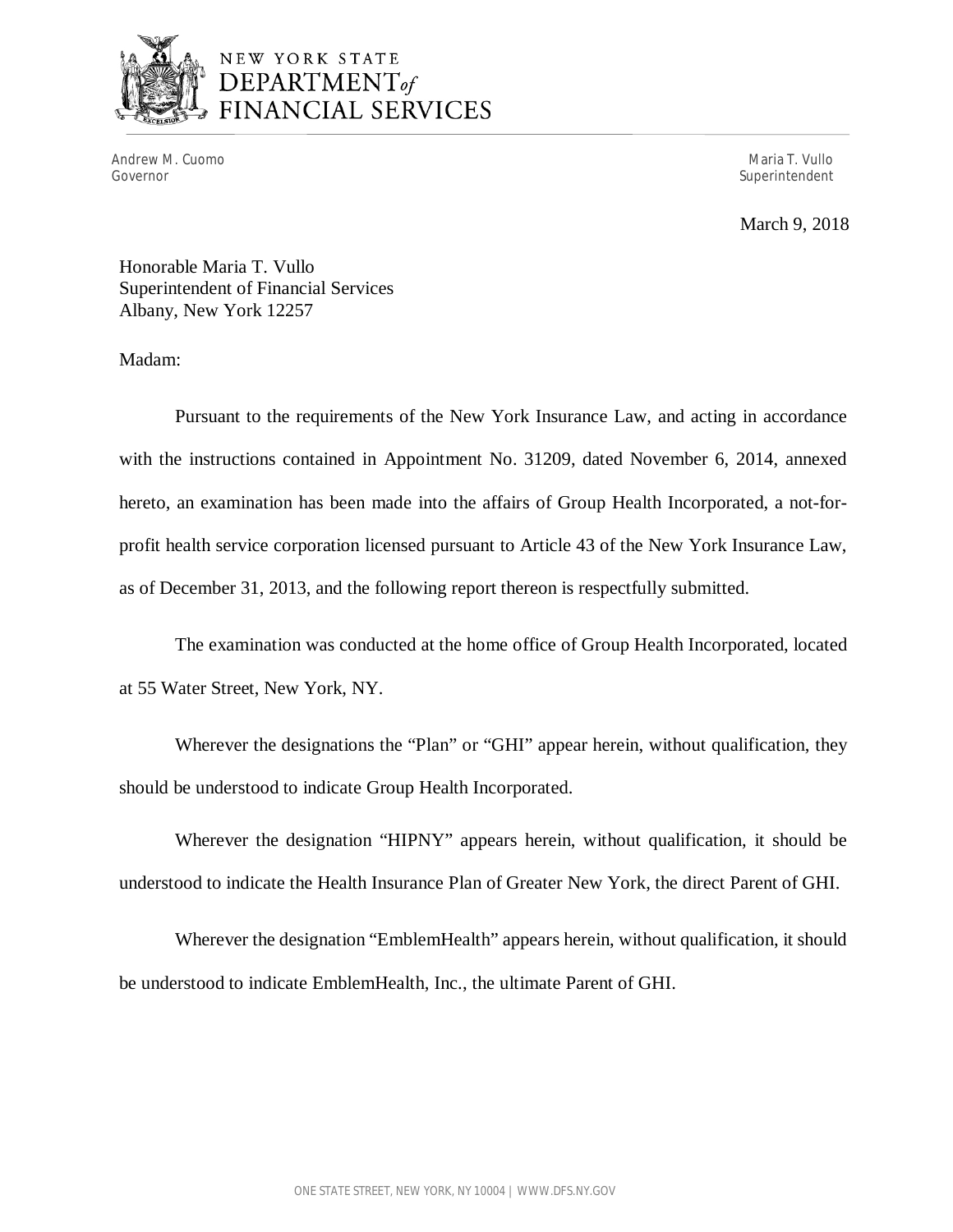Wherever the designations the "Department" or "NYDFS" appears herein, without qualification, they should be understood to indicate the New York State Department of Financial Services.

 Concurrently, an examination into the financial condition of GHI was performed. A separate financial report on examination for GHI has been submitted thereon.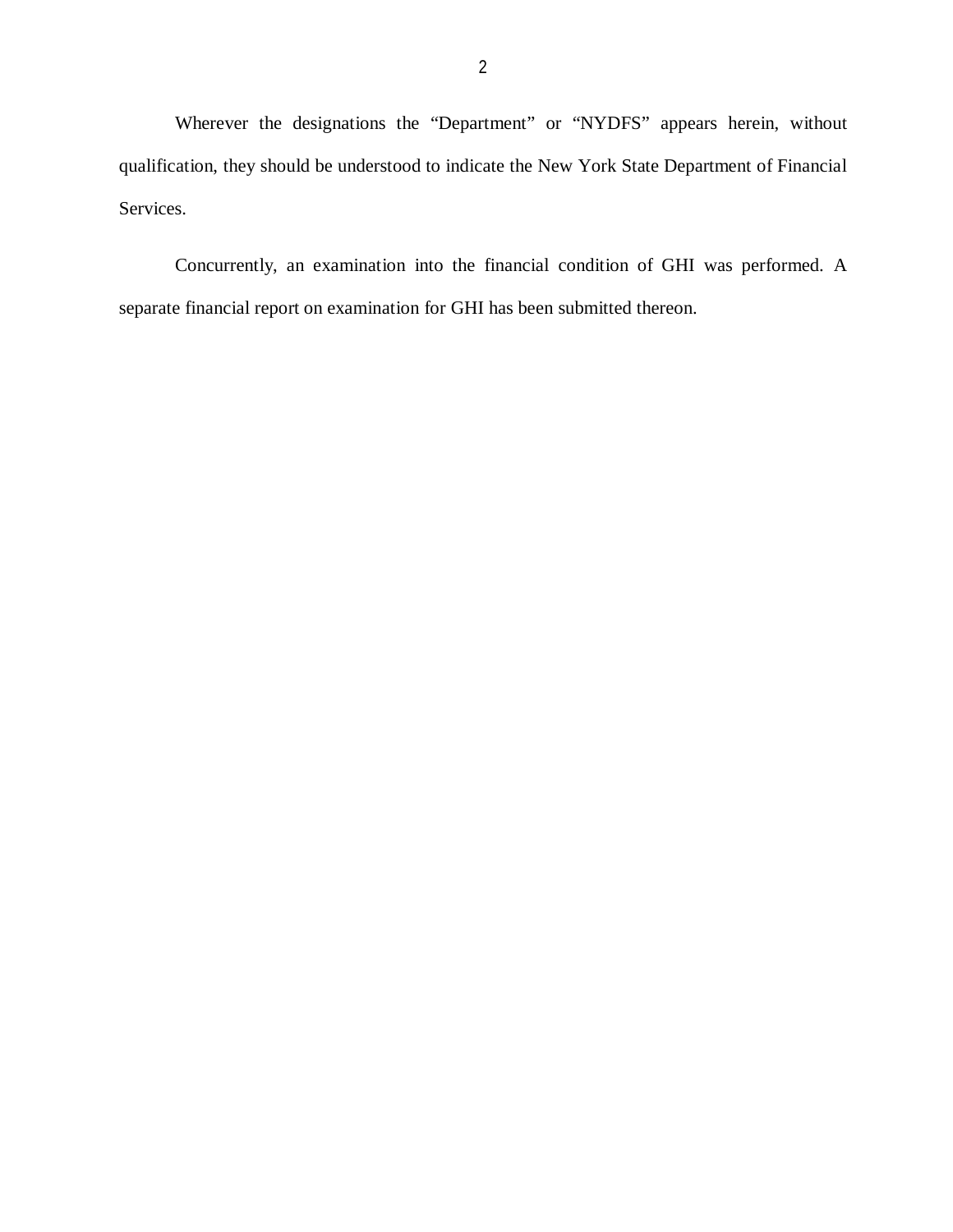#### **1. SCOPE OF THE EXAMINATION**

 five-year period January 1, 2009 to December 31, 2013, and was performed to review the manner in which Group Health Incorporated conducts its business practices and fulfills its contractual obligations to policyholders and claimants. Transactions subsequent to this period were reviewed The Plan was previously examined as of December 31, 2008. This examination covers the where deemed appropriate.

 This report contains the significant findings of the examination and is confined to comments on those matters which involve departures from laws, regulations or rules, or which are deemed to require explanation or description.

 A review was also made to ascertain what actions were taken by GHI with regard to comments and recommendations made in the prior market conduct report on examination.

#### **2. EXECUTIVE SUMMARY**

 The examination revealed several operational deficiencies that occurred during the examination period. The following are the significant findings included within this report on examination:

- GHI failed to disclose the source of the statistics used in one of its advertisement brochures, in violation of the requirements of Part 215.9(c) of Insurance Regulation No. 34 - *Advertisements of Accidents and Health Insurance*.
- GHI continued the listing of GHI HMO in its web-pages and in its advertisements subsequent to the merger of GHI HMO and HIPNY, in violation of the requirements of Parts 215(a) and 215.5(a) of Insurance Regulation No. 34.
- GHI failed to comply, in various instances, with the requirements of Section 4802 of the New York Insurance Law ("NYIL") with regard to its handling of member grievances.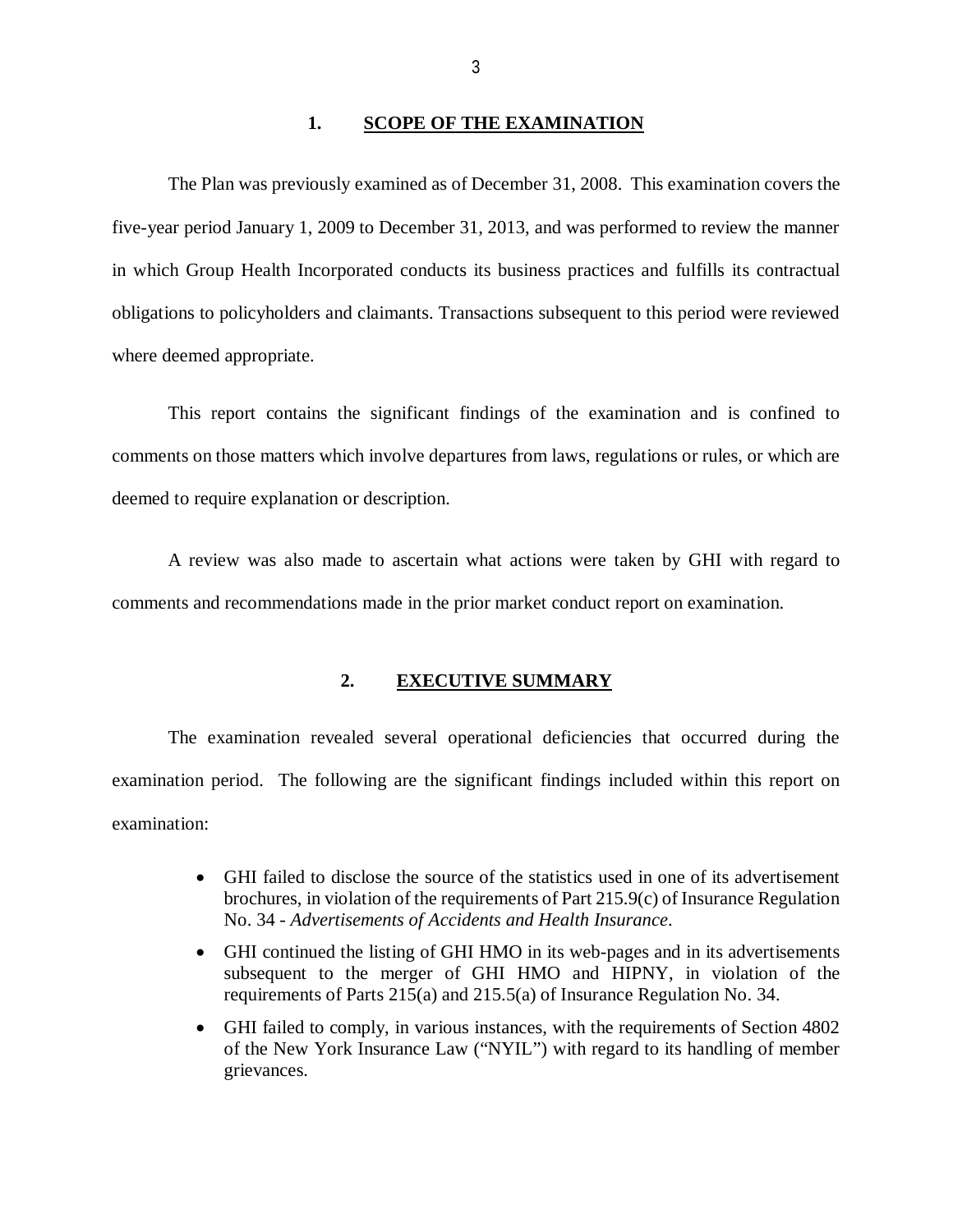- <span id="page-5-0"></span>• GHI failed to comply with the requirements of Section  $4324(a)(17)$  of the NYIL when it did not offer its members the option of receiving a full hard-copy provider directory, and for its inability to produce and send the full hard-copy provider directory to its current and prospective members upon request.
- GHI failed to comply with the requirements of Section 4308(b) when it used a Mail Order Factor Rate that was not filed with the Department and applied underwriting adjustments exceeding the limit allowed by the rate manual filed with the Department.
- GHI and its delegated utilization review agents were found, in various instances, to be in violation of the requirements of Article 49 of the NYIL, Federal Regulation 29 C.F.R. Part 2560, Federal Regulation 29 C.F.R. Part 2590, Federal Regulation 45 C.F.R Part 147 of the Health Insurance Reform Act of 2010 and Insurance Regulation No. 166.
- GHI failed to comply with the record retention requirement of Insurance Regulation No. 152 in various instances, including when it failed to retain copies of the Explanation of Benefits Statements ("EOBs") for its members who elected to receive electronic EOBs instead of paper EOBs for the timeframe required by Part 243.2(b) of Insurance Regulation No. 152 - *Standards of Records Retention by Insurance Companies*.

 The above findings, as well as others, are described in greater detail in the remainder of this Report.

#### **3. DESCRIPTION OF THE PLAN**

GHI is a New York State not-for-profit corporation operating under the provisions of

Article 43 of the New York Insurance Law.

 On March 6, 2007, EmblemHealth Services Company, LLC ("EHS") was formed by a joint venture of HIPNY and GHI, in order to integrate operations of these two entities. On January 1, 2008, items such as vendor agreements and employees were transferred to EHS. GHI and HIPNY receive management and other services from EHS. Also on that date, with the approval of the Department, GHI and HIPNY entered into a written guarantee of all liabilities of EHS.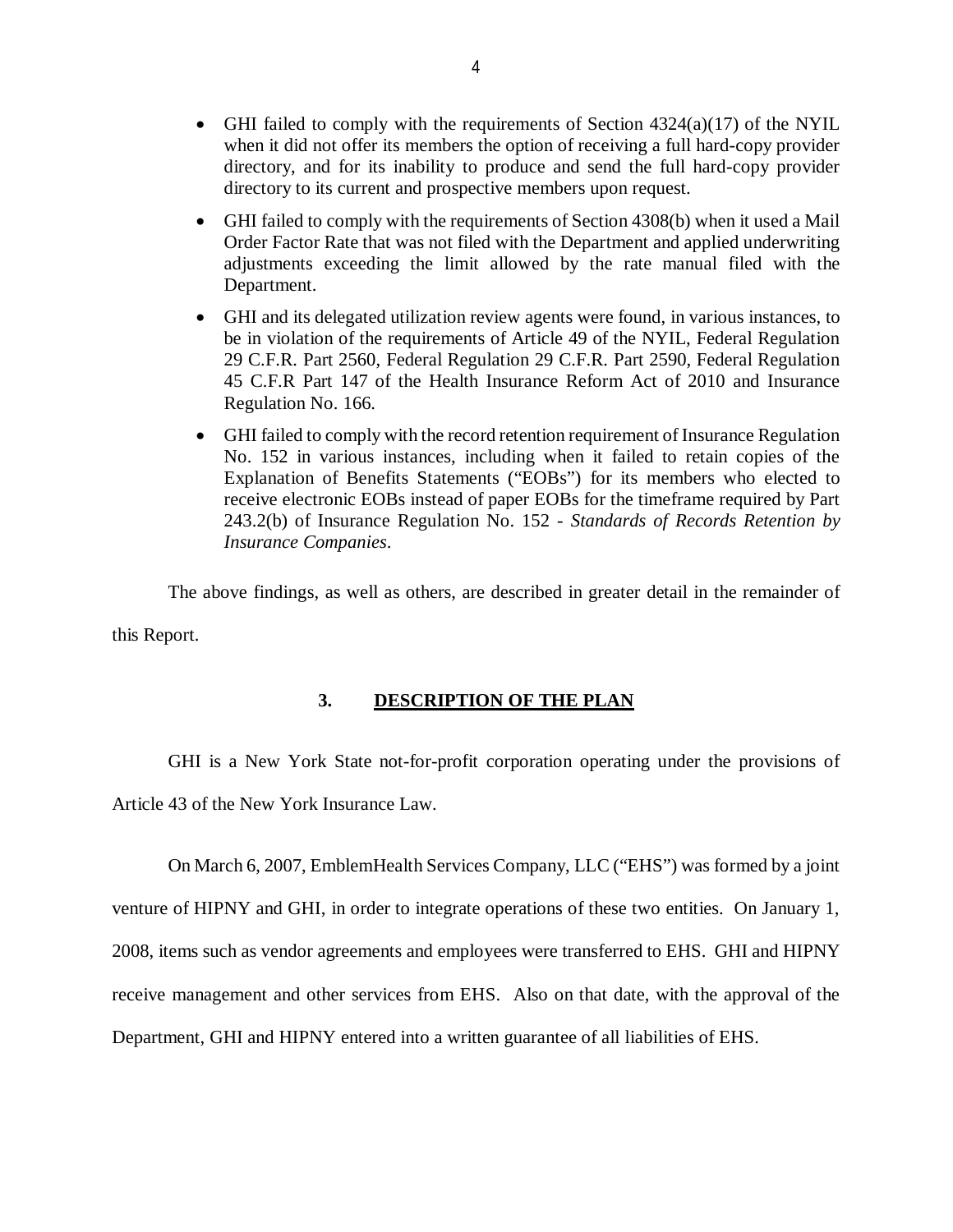<span id="page-6-0"></span> In December 2010, with the approval of the Department (then New York State Department of Insurance), HIPNY replaced EmblemHealth as the sole corporate member and direct Parent corporation of GHI. In 2013, EmblemHealth filed to restructure the ownership of EmblemHealth Services Company, LLC such that it is wholly-owned by HIPNY. The Department issued a non-objection letter on December 23, 2013, with regard to this transaction.

 Pursuant to Section 4301(j) and Section 7317 of the New York Insurance Law (the "Conversion Legislation"), GHI and HIPNY filed a plan of conversion (the "Conversion Plan") on April 16, 2007 seeking the approval of the Department's (then Department of Insurance) Superintendent (the "Superintendent") to convert from their not-for-profit status to for-profit status. The Conversion Plan was amended and refiled on December 31, 2007. Pursuant to the plan of conversion, GHI and HIPNY, both not-for-profit entities, would have become for-profit entities. Presently, GHI and HIPNY are not pursuing conversion.

#### **4. CLAIMS PROCESSING**

 A review of GHI's claims practices and procedures was performed covering claims paid during the period January 1, 2013 through December 31, 2013, in order to evaluate the overall accuracy and compliance environment of its claims processing. The claim populations for the companies were divided into medical, hospital, pharmacy, and dental claim segments. A random statistical sample was drawn from each segment to test for verification of compliance with certain specified areas, including: eligibility, payment adherence to appropriate fee schedules, co- payments, deductibles, treatment plan authorization, denial of claims and explanation of benefits statements ("EOBs").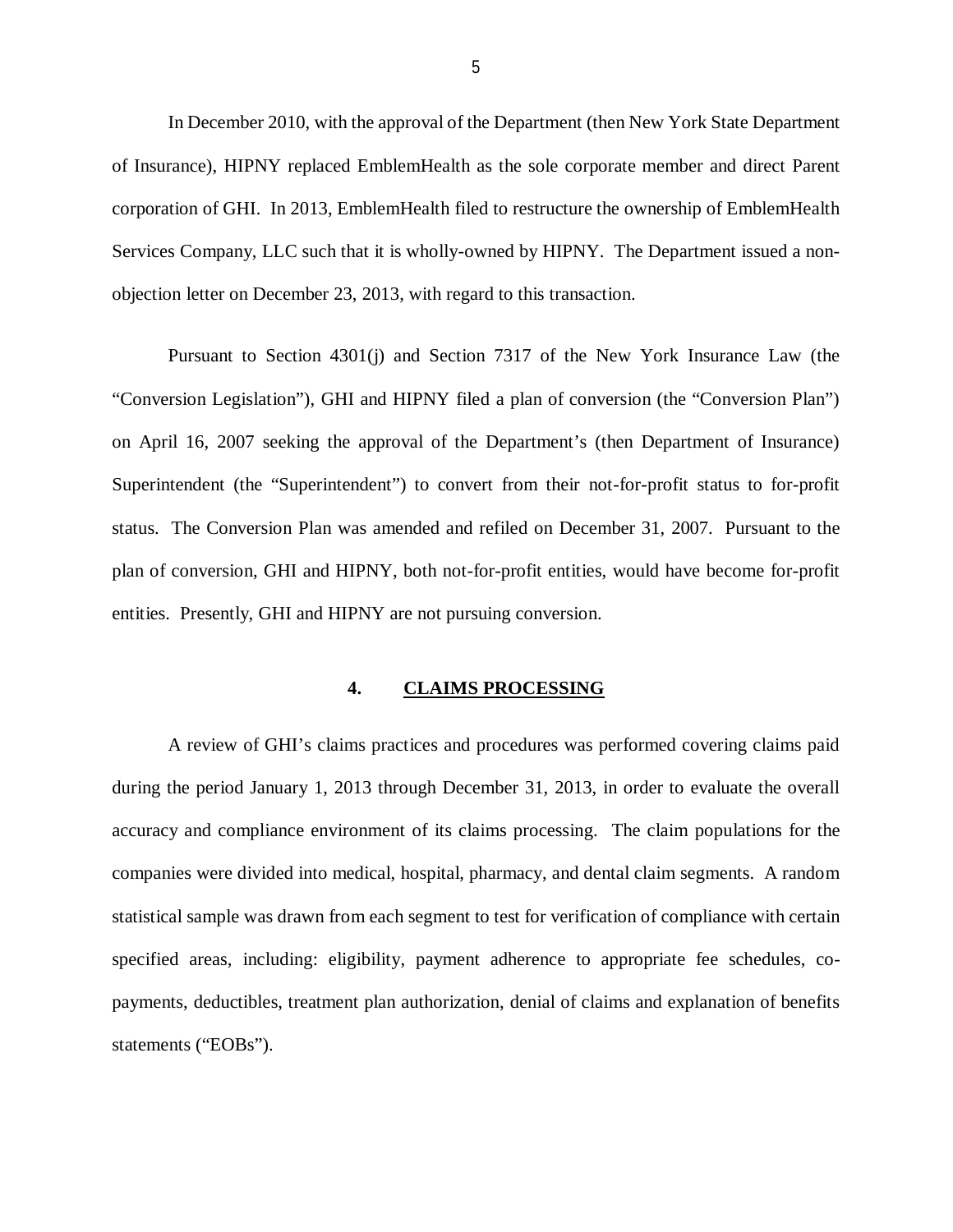<span id="page-7-0"></span> The examiner randomly selected and reviewed fifty (50) dental claims, seventy (70) pharmacy claims, sixty (60) hospital claims, and thirty (30) medical claims. The following represents areas of non-compliance and/or errors identified by the examiner during the abovementioned claims review:

- GHI failed to retain copies of members' EOBs for the required time period for two (2) dental claims, in violation of the requirements of Part 243.2(b)(8) of Insurance Regulation No. 152.
- GHI overpaid one claim with coordination of benefits for which it was the secondary benefit provider.
- GHI failed to retain a copy of the EOBs for the required time period for twenty (20) hospital claims, in violation of the requirements of Part 243.2(b)(8) of Insurance Regulation No. 152. For all twenty claims, the members enrolled in EDOC which means that they elected to receive electronic EOBs instead of paper EOBs. GHI only retained copies of these electronic EOBs for eighteen months after the claims were settled.
- GHI failed to issue an EOB for one hospital claim that was filed late.

Part 243.2(b)(8) of Insurance Regulation No. 152 (11 NYCRR 243.2) states in part:

 "Except as otherwise required by law or regulation, an insurer shall maintain… (8) Any other record for six calendar years from its creation or until after the filing of a report on examination or the conclusion of an investigation in which the record was subject to review."

It is recommended that GHI retain copies of EOBs for the timeframe required by Part

243.2(b)(8) of Insurance Regulation No.152.

#### **5. PROMPT PAY LAW**

Section 3224-a of the New York Insurance Law, "Standards for prompt, fair and equitable

settlement of claims for health care and payments for health care services" ("Prompt Pay Law"),

requires all insurers to pay undisputed claims within forty-five (45) days of receipt for paper claims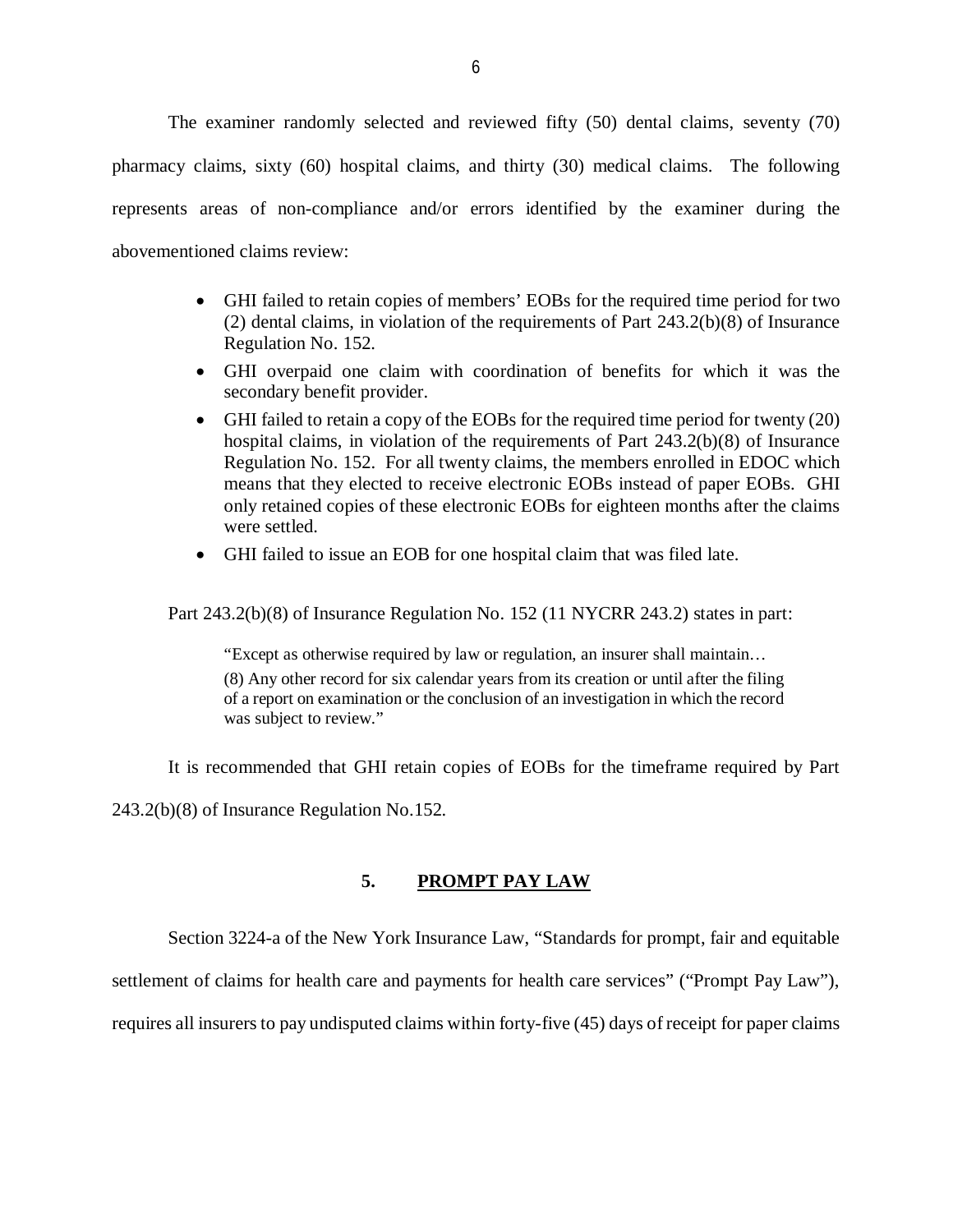and within thirty (30) days of receipt for electronically submitted claims. If such undisputed claims are not paid within forty-five/thirty (45/30) days of receipt, interest may be payable.

Section 3224-a(a) of the New York Insurance Law states in part:

 "…(a) Except in a case where the obligation of an insurer or an organization or corporation licensed or certified pursuant to article forty-three of this chapter or article forty-four of the public health law to pay a claim submitted by a policyholder or person covered under such policy or make a payment to a health care provider is not reasonably clear, or when there is a reasonable basis supported by specific information available for review by the superintendent that such claim or bill for health care services rendered was submitted fraudulently, such insurer or organization or corporation shall pay the claim to a policyholder or covered person or make a payment to a health care provider within forty-five days of receipt of a claim or bill for services rendered."

Section 3224-a(c)(1) of the New York Insurance Law states in part:

 "…Each claim or bill for health care services processed in violation of this section shall constitute a separate violation. In addition to the penalties provided in this chapter, any insurer or organization or corporation that fails to adhere to the standards contained in this section shall be obligated to pay to the health care provider or person submitting the claim, in full settlement of the claim or bill for health care services, the amount of the claim or health care payment plus interest on the amount of such claim or health care payment of the greater of the rate equal to the rate set by the commissioner of taxation and finance for corporate taxes pursuant to paragraph one of subsection (e) of section one thousand ninety-six of the tax law or twelve percent per annum, to be computed from the date the claim or health care payment was required to be made. When the amount of interest due on such a claim is less than two dollars, an insurer or organization or corporation shall not be required to pay interest on such claim."

 All medical and hospital claims that were not adjudicated within forty-five (45) days of receipt for paper claims and within thirty (30) days of receipt for electronic claims, during the period January 1, 2013 through December 31, 2013, were segregated. A statistical sample of these claims was reviewed by the examiner to determine whether the payment was in violation of the timeframe requirements of Section 3224-a(a) of the New York Insurance Law, and, if applicable, whether interest was appropriately paid pursuant to Section 3224-a(c) of the New York Insurance Law.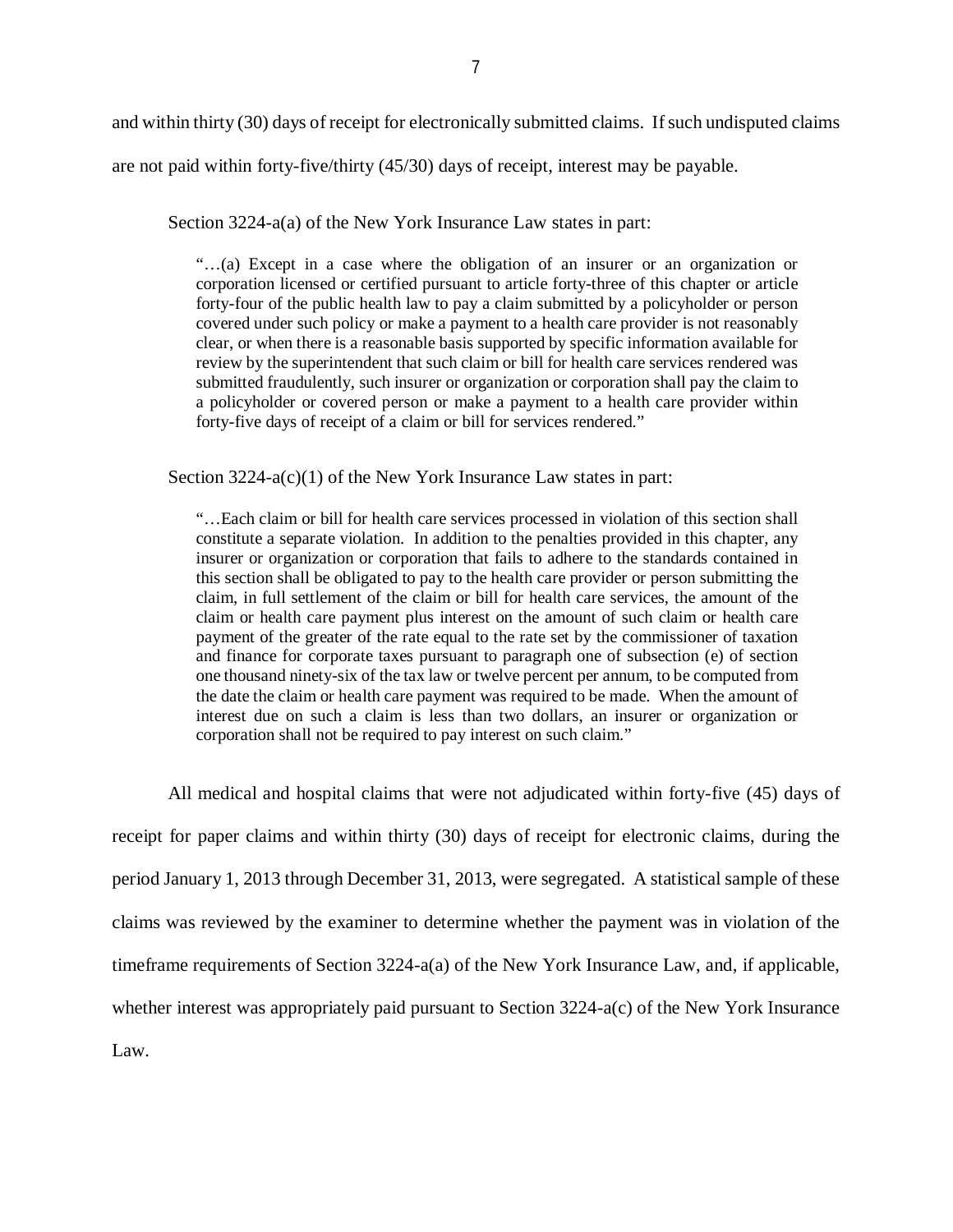<span id="page-9-0"></span>Section 3224-a(b) of the New York Insurance Law states in part:

 "…In a case where the obligation of an insurer or an organization or corporation licensed or certified pursuant to article forty-three… of this chapter or article forty-four of the public health law to pay a claim or make a payment for health care services rendered is not reasonably clear due to a good faith dispute regarding the eligibility of a person for coverage, the liability of another insurer or corporation or organization for all or part of the claim, the amount of the claim, the benefits covered under a contract or agreement, or the manner in which services were accessed or provided, an insurer or organization or corporation shall pay any undisputed portion of the claim in accordance with this subsection and notify the policyholder, covered person or health care provider in writing within thirty calendar days of the receipt of the claim…"

 All denied medical and hospital claims that were not denied within thirty (30) days of receipt during the period January 1, 2013 through December 31, 2013, were segregated. A statistical sample of these claims was reviewed to determine whether the denial was in violation of the timeframe requirements of Section 3224-a(b) of the New York Insurance Law.

 It was determined that GHI was in substantial compliance with the foregoing statutory requirements.

#### **6. ADVERTISING**

Part 215.3(a) of Insurance Regulation No. 34 (11 NYCRR 215.3), *Advertisements of* 

*Accidents and Health Insurance*, states in part:

"(a) An advertisement for the purpose of this Part shall include:

 (1) printed and published material, audio-visual material, and descriptive literature of an insurer used in direct mail, newspapers, magazines, radio scripts, TV scripts, billboards and similar displays…"

Part 215.5(a) of Insurance Regulation No. 34 (11 NYCRR 215.5) states:

 "(a) The format and content of an advertisement of an accident and health insurance policy shall be sufficiently complete and clear to avoid deception or the capacity or tendency to mislead or deceive. Whether an advertisement has a capacity or tendency to mislead or deceive shall be determined by the superintendent from the overall impression that the advertisement may be reasonably expected to create upon a person of average education and intelligence, unique to the particular type of audience to which the advertisement is directed, and whether it may be reasonably comprehended by the segment of the public to which it is directed."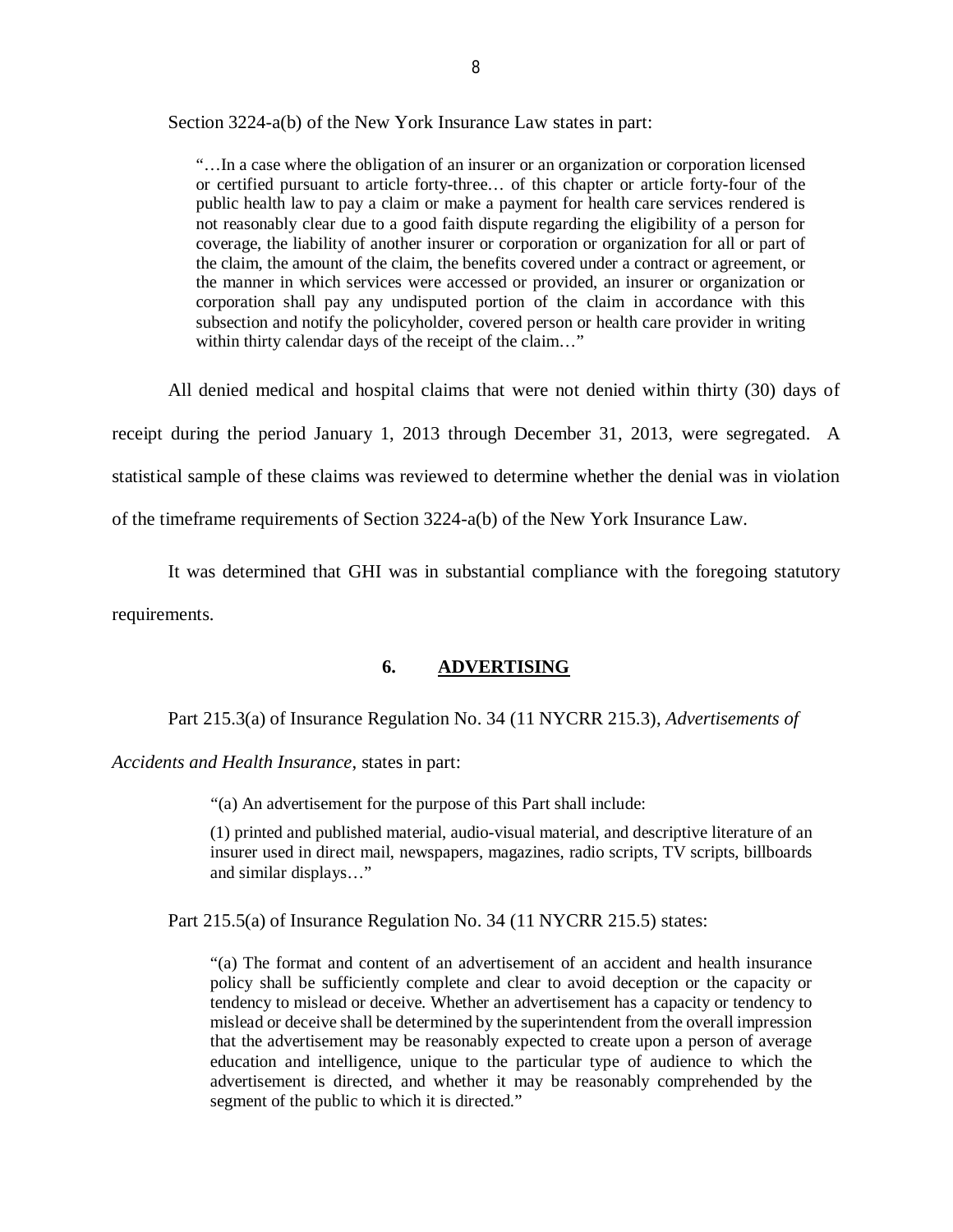Part 215.9 of Insurance Regulation No. 34 (11 NYCRR 215.9) states in part:

 "(a) An advertisement relating to the dollar amounts of claims paid, the number of persons insured, or similar statistical information relating to any insurer or policy shall not use irrelevant facts, and shall not be used unless it accurately reflects all of the relevant facts. Such an advertisement shall not imply that such statistics are derived from the policy advertised unless such is the fact, and when applicable to other policies or plans shall specifically so state…

 (c) The source of any statistics used in an advertisement shall be identified in such advertisement."

The examiner reviewed GHI's documentation for advertisements made during the period

January 1, 2009 through December 31, 2013, to ascertain compliance with the requirements of

Insurance Regulation No. 34 (11 NYCRR 215) - *Advertisements of Accident and Health Insurance*.

#### Use of Statistics

In one of GHI's advertisement brochures, GHI made the following statement:

 "*We're expanding in the western New York region, over 90 percent of other plans' doctors participating in our PPO network.*"

 GHI failed to disclose the source of the statistics used in the brochure, in violation of the requirements of Part 215.9(c) of Insurance Regulation No. 34. Furthermore, GHI was unable to produce documents to support the accuracy of the statement it made in the brochure, in violation of the requirements of Part 215.9(a) of Insurance Regulation No. 34.

 It is recommended that GHI comply with the requirements of Parts 215.9(a) and (c) of Insurance Regulation No. 34 by disclosing the source of the statistics used in its advertisements, and by retaining support for the accuracy for all such statements made in its advertisements.

#### GHI HMO

 On June 26, 2013, GHI HMO Select, Inc. ("GHI HMO"), a subsidiary of GHI, merged into HIPNY, with HIPNY being the surviving entity. It was noted that although GHI HMO no longer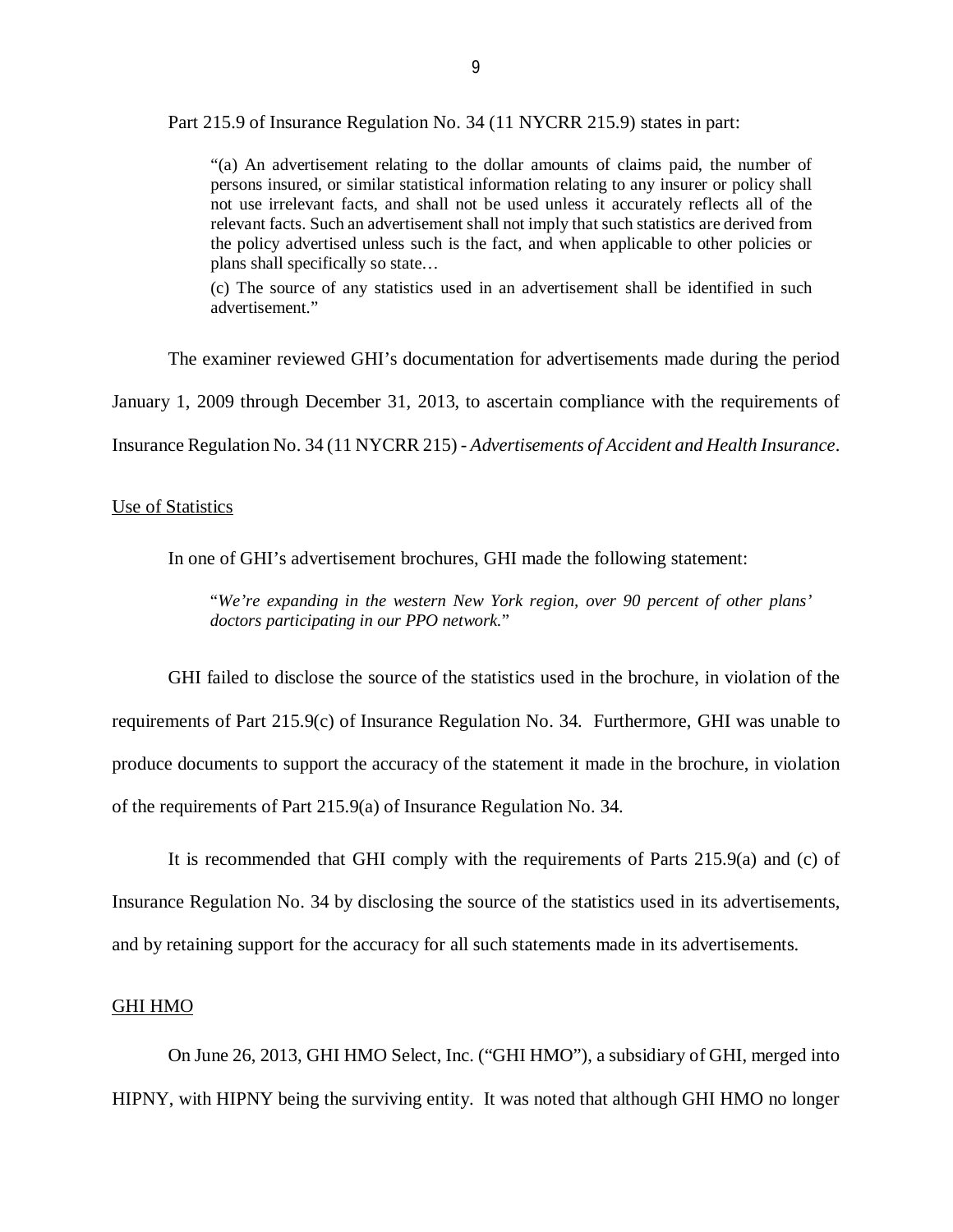<span id="page-11-0"></span> existed as a corporate entity, GHI HMO was listed as a separate company underwriting EmblemHealth insurance products in the footer of one of GHI's advertisements published in October 2013. EmblemHealth's insurance products in the footer of EmblemHealth's webpages in 2015 and 2016. It should be noted that such inaccuracies could potentially be misleading to those reviewing such advertisements and/or webpages. In addition, GHI HMO was listed as a separate entity underwriting

 GHI violated the requirements of Parts 215.3(a) and 215.5(a) of Insurance Regulation No. 34 (11 NYCRR 215.3 and 215.5) when it continued to list GHI HMO, as a separate entity, on its webpages and in its advertisements after the merger of GHI HMO and HIPNY.

 It is recommended that GHI comply with the requirements of Parts 215.3(a) and 215.5(a) of Insurance Regulation No. 34 by discontinuing the listing of GHI HMO as a separate insurance entity in its advertisements and on its webpages.

#### **7**. **GRIEVANCES AND APPEALS**

#### Schedule M

 The Department requires all Article 43 entities to report their grievances information in Part 2, Column 4 of Schedule M in the New York Supplement.

 It was noted that the number of grievances GHI reported in its 2013 Schedule M was substantially greater than the actual grievances it processed during the year. GHI explained that the discrepancy was caused by service inquiries being incorrectly included in the Schedule M.

 It is recommended that GHI exercise greater care in its filing of Schedule M to ensure the accuracy of the information being reported.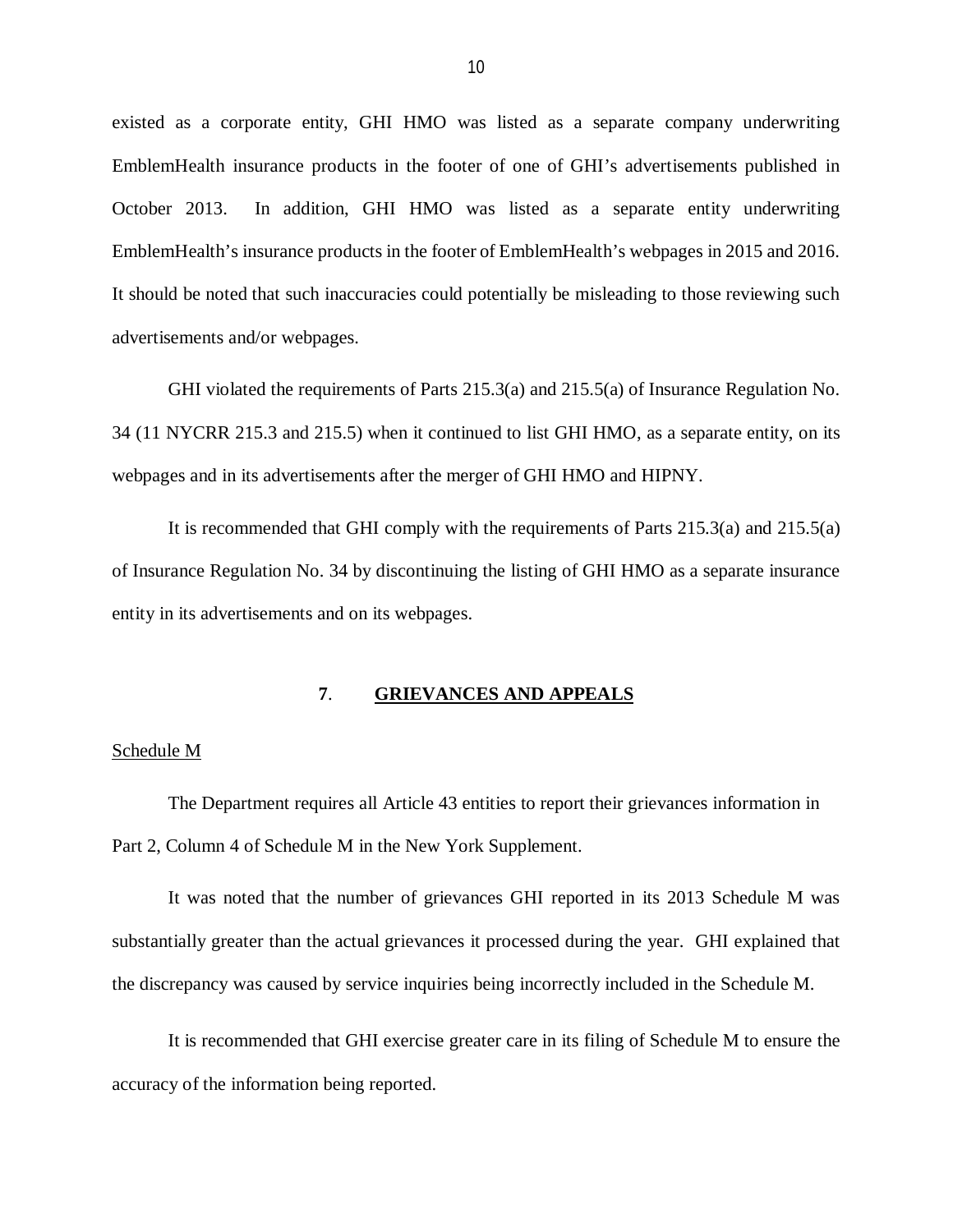#### Member grievances

Section 4306-c(a) of the New York Insurance Law ("NYIL") states:

 "A corporation, including a municipal cooperative health benefit plan certified pursuant to article forty-seven of this chapter, that issues a comprehensive contract that utilizes a network of providers and is not a managed care health insurance contract as defined in subsection (c) of section four thousand eight hundred one of this chapter shall establish and maintain a grievance procedure consistent with the requirements of section four thousand eight hundred two of this chapter."

The examiner selected and reviewed a sample of thirty (30) grievance files from a log of

one thousand nine hundred and eighty-six (1,986) grievance files closed by GHI in 2013 to

determine GHI's compliance with the requirements of Section 4802 of the New York Insurance

Law and GHI's written grievance and appeal procedures.

Section 4802(d) of the New York Insurance Law ("NYIL") states in part:

 "Within fifteen business days of receipt of the grievance, the insurer shall provide written acknowledgment of the grievance, including the name, address and telephone number of the individual or department designated by the insurer to respond to the grievance..."

GHI did not comply with the requirements of Section 4802(d) of the NYIL in the following

instances:

- GHI did not issue the acknowledgement letter for one (1) out of thirty (30) files selected.
- GHI did not issue the acknowledgement letter for eighteen (18) out of thirty (30) files selected. For these eighteen (18) files, the determination letters, which were being used as the acknowledgement letters, were issued within fifteen business days of the receipt of the grievance. acknowledgement letters, did not include the telephone number of the individual designated by GHI to respond to the grievance, as required by Section 4802(d) of the However, the determination letters, when serving as NYIL.

It is recommended that GHI comply with the requirements of Section 4802(d) of the New

York Insurance Law by issuing an acknowledgement letter within fifteen business days of the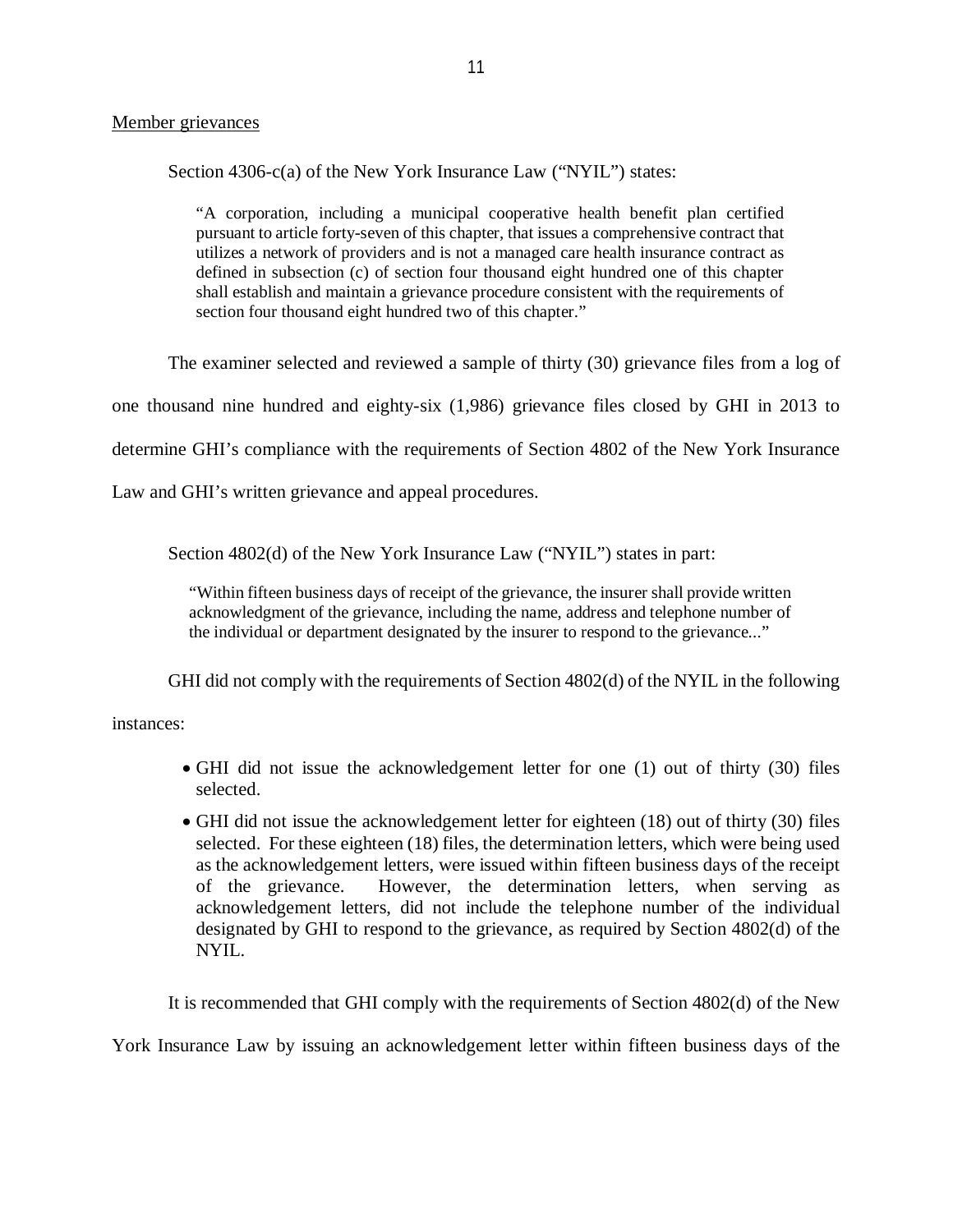receipt of the grievance and by ensuring the acknowledgement letter contains all of the required information.

Section  $4802(f)$  of the New York Insurance Law states in part:

 "The notice of a determination of the grievance shall be made in writing to the insured or to the insured's designee…"

Section 4802(g) of the New York Insurance Law states:

"The notice of a determination shall include:

(1) the detailed reasons for the determination;

 (2) in cases where the determination has a clinical basis, the clinical rationale for the determination;

 (3) the procedures for the filing of an appeal of the determination, including a form for the filing of such an appeal."

GHI violated all of the requirements of Section 4802(f) of the New York Insurance Law,

when it failed to issue a determination letter for three (3) out of the thirty (30) files sampled.

GHI violated the requirements of Section  $4802(g)(3)$  of the NYIL when it failed to include

the procedures for the appeal filing and a form for the filing of an appeal for eight (8) out of the

thirty (30) files reviewed.

It is recommended that GHI comply with the requirements of Section 4802(f) of the New

York Insurance Law by issuing the determination letter for all of its provider grievance files.

It is also recommended that GHI comply with the requirements of Section  $4802(g)(2)$  of

the New York Insurance Law by including its appeal procedures and form in all determination

letters.

letters.<br>Part 243.2(b)(8) of Insurance Regulation No. 152 (11 NYCRR 243.2) states in part:

 "Except as otherwise required by law or regulation, an insurer shall maintain… (8) Any other record for six calendar years from its creation or until after the filing of a report on examination or the conclusion of an investigation in which the record was subject to review."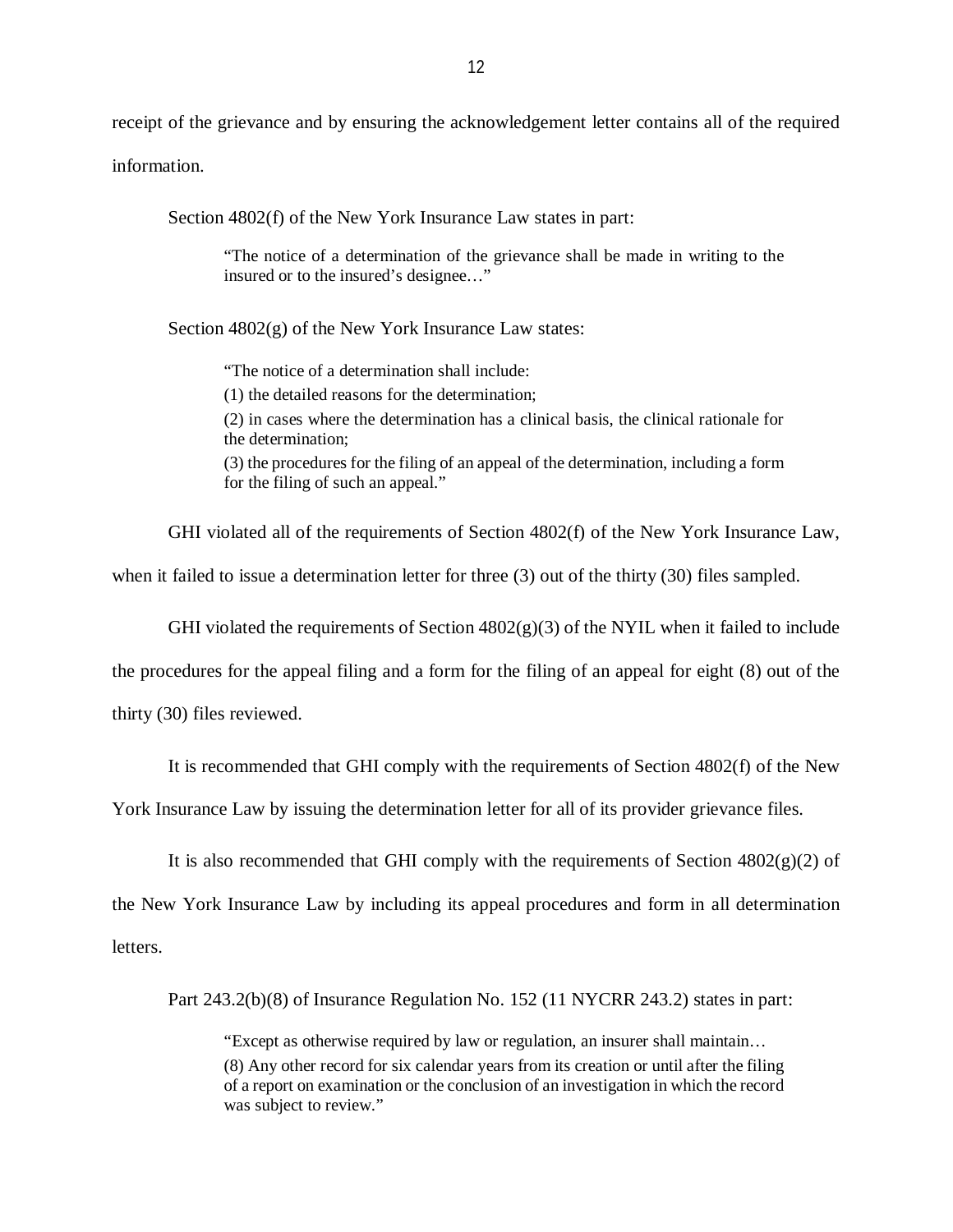GHI violated the requirements of Part 243.2(b)(8) of Insurance Regulation No. 152 (11 NYCRR 243.2) when it failed to retain the correspondence for one (1) of thirty (30) files.

 Regulation No. 152 by retaining its grievance records for the required timeframe. It is recommended that GHI comply with the requirements of Part 243.2(b)(8) of Insurance

#### Provider Grievances

 To determine GHI's compliance with its own written grievance and appeal procedures, the examiner selected and reviewed a total of thirty (30) files from a log of sixty-seven thousand four hundred and two (67,402) participating provider grievance files closed by GHI in 2013.

 Section B of GHI's and EmblemHealth's Policy No. [EO.CS.GC.01,](https://EO.CS.GC.01) *Grievance and Complaint Response Process – Handling of Grievance and Complaints*, requires the following:

> *"All grievances and complaints require timely acknowledgement from handling*  departments.  *complaints will acknowledge all written and e-mailed grievances or complaints within 15 calendar days..." departments. Areas responding to transferred grievances or*

 GHI failed to issue the acknowledgement letter required by Section B of its Policy No. [EO.CS.GC.01](https://EO.CS.GC.01) for twenty-three (23) out of the thirty (30) files reviewed.

It is recommended that GHI comply with its own Policy, by issuing an acknowledgement

letter within 15 calendar days of receipt of the provider's grievance.

The Dispute Resolution section of the EmblemHealth Provider Manual states:

 *"EmblemHealth will acknowledge, in writing, receipt of a grievance that is submitted in writing no later than 15 days after its receipt. The grievance will be reviewed and a*  written response will be issued for grievances with a final disposition of partial  *overturn or upheld, no later than 45 days after receipt. The determination included in the response will be final."*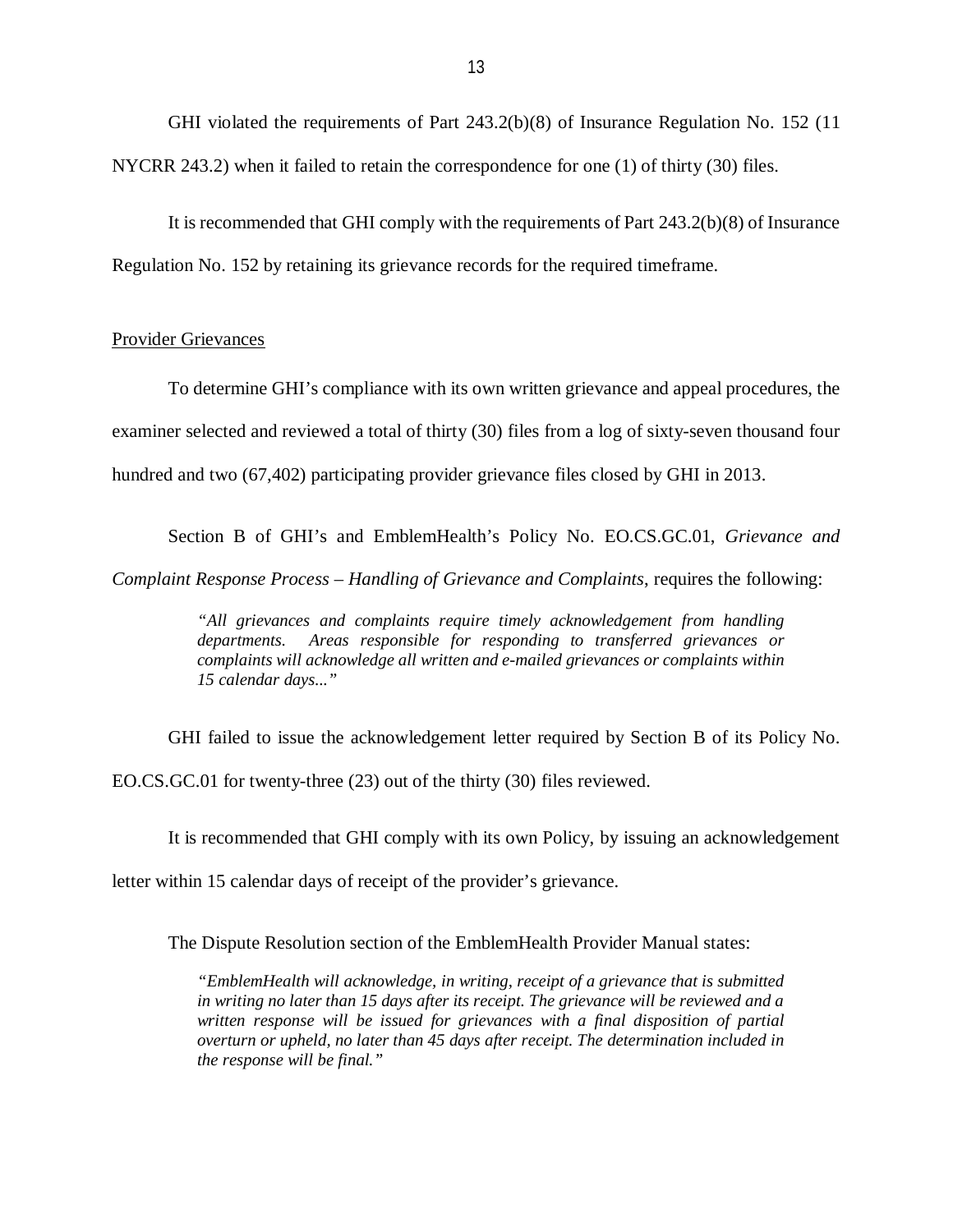<span id="page-15-0"></span> For two (2) out of the thirty (30) files reviewed, GHI took more than forty-five (45) days to issue its determination letters exceeding the timeframe set forth in EmblemHealth's Provider Manual.

 It is recommended that GHI comply with the terms of its Provider Manual, by issuing its determination letters in a timely manner.

#### **8. COMPLAINT HANDLING**

#### NYDFS Consumer Assistance Unit ("CAU") Complaints

Section 2404 of the New York Insurance Law states in part:

 "The superintendent is empowered to examine and investigate into the affairs of any person in order to determine whether the person has violated… section two thousand four hundred three of this article. In the event any person does not provide a good faith response to a request for information from the superintendent, within a time period specified by the superintendent of not less than fifteen business days… the superintendent is authorized… to levy a civil penalty against such person in an amount not to exceed five hundred dollars per day for each day beyond the date specified by the superintendent for response, but in no event shall such penalty exceed ten thousand dollars…"

The examiner selected and reviewed a total of twenty-eight (28) files from a complaint log

of four hundred and seventy-four (474) CAU complaints handled and closed by GHI in 2013 to

determine GHI's compliance with the requirements of Section 2404 of the NYIL.

For one (1) out of the twenty-eight files reviewed, GHI violated the provisions of Section

2404 of the NYIL when it failed to provide a response within fifteen business days of the receipt

of the Department's inquiry.

 It is recommended that GHI comply with the requirements of Section 2404 of the New York Insurance Law by providing its responses to the Department's complaint inquiries within the required timeframe.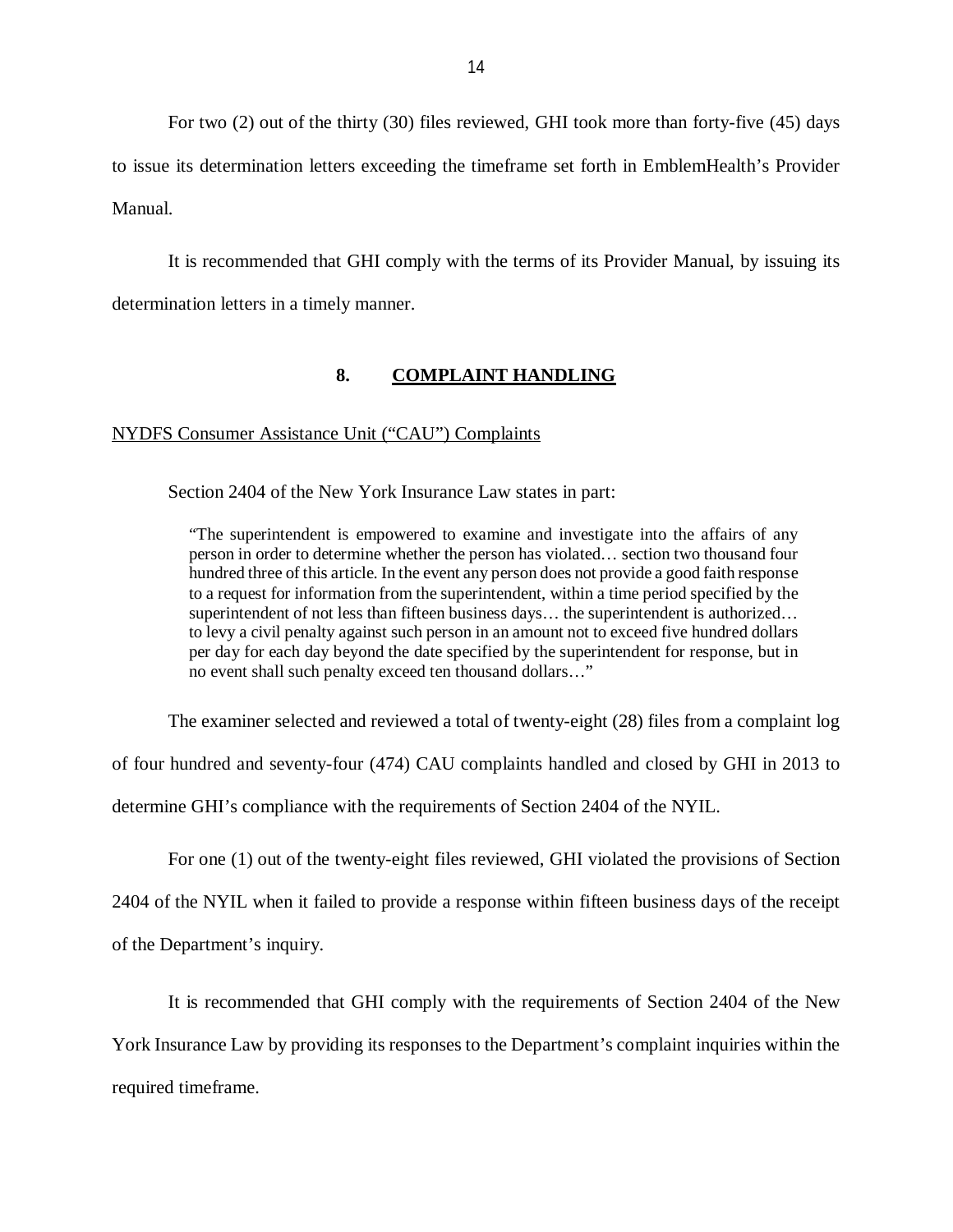Member complaints

 To determine GHI's compliance with its written grievance and appeal procedures, the examiner selected and reviewed a total of 24 files (five provider relations complaints, fifteen clinical complaints and four Special Investigation Unit complaints) from a complaint log of two hundred and seventy (270) member complaints closed by GHI in 2013.

 EmblemHealth's Process No. EO.OP.GA.COM.11 (effective date July 1, 2013) - *Commercial PPO Complaints Process*, states in part:

> *"An acknowledgement letter is sent to the member within 5 business days of receipt of the complaint but no later than 15 calendar days from receipt of the complaint…"*

 acknowledgement letter within 15 calendar days of receipt of the complaint, in violation of the requirements of its Process No. EO.OP.GA.COM.11. For one (1) out of the twenty-four (24) instances reviewed, GHI failed to timely send an

It is recommended that GHI comply with the requirements of its internal Process No.

EO.OP.GA.COM.11 by sending acknowledgement letters within the required timeframe.

Section B, bullet point No. 1, of EmblemHealth's Process No. [EO.CS.GC.01](https://EO.CS.GC.01) (effective

August 2, 2012) - *Handling of Grievance and Complaints*, states in part:

 *"All grievances and complaints require timely acknowledgement from handling departments. Areas responsible for responding to transferred grievances or complaints will acknowledge all written and e-mailed grievances or complaints within 15 calendar days…"* 

 For two (2) out of the twenty-four (24) instances reviewed, GHI failed to issue an acknowledgement letter as required by its Process No. [EO.CS.GC.01.](https://EO.CS.GC.01)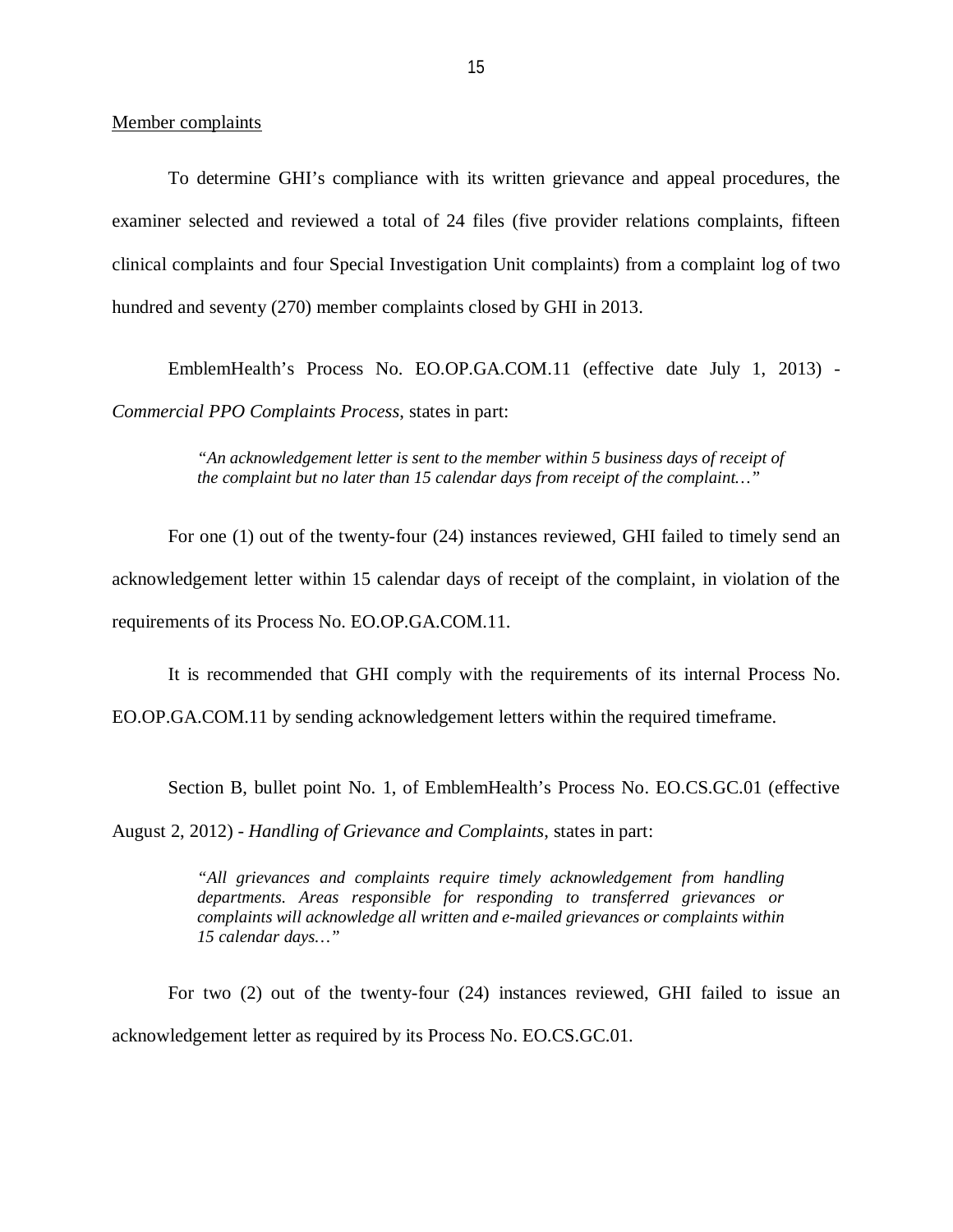Section A, bulletin point 3(c) of EmblemHealth's Process No. [EO.CS.GC.01](https://EO.CS.GC.01) (effective

<span id="page-17-0"></span>August 2, 2012) - *Handling of Grievance and Complaints*, states in part:

 *"Provider Relations reviews the information that is sent to them from service via the Quality Complaint Intake (QCI) form. Upon completion of their review Provider Relations documents their findings on the QCI form and returns the case to service within the timeframes below:* 

 *For Standard Complaints and Complaint-Appeals – within 30 days of receipt of the complaint or complaint-appeal so that service can send the final determination letter to the member within 45 days of receipt of all necessary information for complaints…"* 

 For two (2) out of the twenty-eight (28) instances reviewed GHI failed to issue determination letters as required by its Process No. [EO.CS.GC.01](https://EO.CS.GC.01).

It is recommended that GHI comply with the requirements of its internal Process No.

 EO.CS.GC.01by issuing acknowledgement letters and determination letters for all of its complaints within fifteen calendar days.

#### **9**. **DECLINATIONS – HEALTHY NEW YORK APPLICATIONS**

 During 2013, GHI declined forty-three (43) Healthy New York applications, two hundred and three (203) small group applications, and four hundred and five (405) large group request-for-quotations ("RFQs").

 The examiner selected and reviewed a sample of five (5) Healthy New York declinations, ten (10) small group declinations, and twenty (20) large group RFQs to verify GHI's compliance with its underwriting guidelines.

Part 243.2(b) of Insurance Regulation No. 152 (11 NYCRR 243.2) states in part:

 "(b) Except as otherwise required by law or regulation, an insurer shall maintain… (2) An application where no policy or contract was issued for six calendar years or until after the filing of the report on examination in which the record was subject to review, whichever is longer…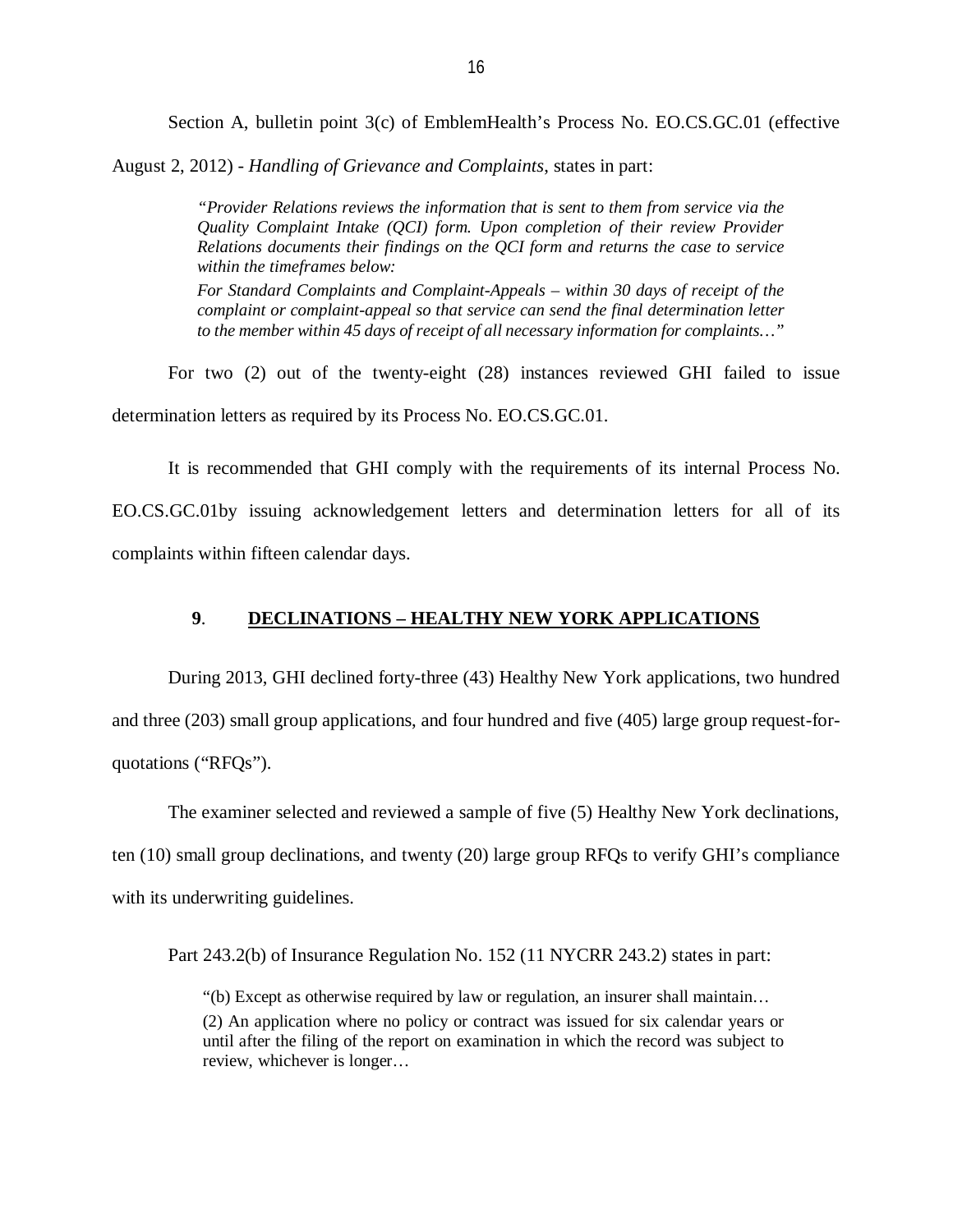<span id="page-18-0"></span> (8) Any other record for six calendar years from its creation or until after the filing of a report on examination or the conclusion of an investigation in which the record was subject to review."

GHI violated Parts 243.2(b)(2) and (8) of Insurance Regulation No. 152 by failing to retain

copies of the following:

- The declination letter for seventeen (17) out of the twenty (20) large group applications.
- The written notice of denial for the five (5) Healthy New York applications. For two (2) of these five (5) applications, GHI was unable to locate any of the underwriting files.

It is recommended that GHI comply with the requirements of Part 243.2(b)(2) of Insurance

Regulation No. 152 by ensuring that its underwriting files, including declination letters and written

notices of denials, are retained for the required timeframe(s).

#### 10. DISCLOSURE OF INFORMATION

Section 4324(a)(17) of the New York Insurance Law states in part:

 "(a) Each health service, hospital service, or medical expense indemnity corporation subject to this article shall supply each subscriber, and upon request each prospective subscriber prior to enrollment, written disclosure information, which may be incorporated into the subscriber contract or certificate, containing at least the information set forth below. In the event of any inconsistency between any separate written disclosure statement and the subscriber contract or certificate, the terms of the subscriber contract or certificate shall be controlling. The information to be disclosed shall include at least the following…

 (17) where applicable, a listing by specialty, which may be in a separate document that is updated annually, of the name, address, and telephone number of all participating providers, including facilities…"

 GHI discontinued issuing a bonded hard-copy provider directory (a full listing of all participating providers in the network) for its medical and hospital lines of business in 2012. GHI maintains its entire listing of participating providers for all group and individual members on its website. In addition, its current and prospective members can request GHI's customer service to print and mail a hard copy of the provider directory tailored to the member's specific criteria, such as provider specialty, location, and name of the provider.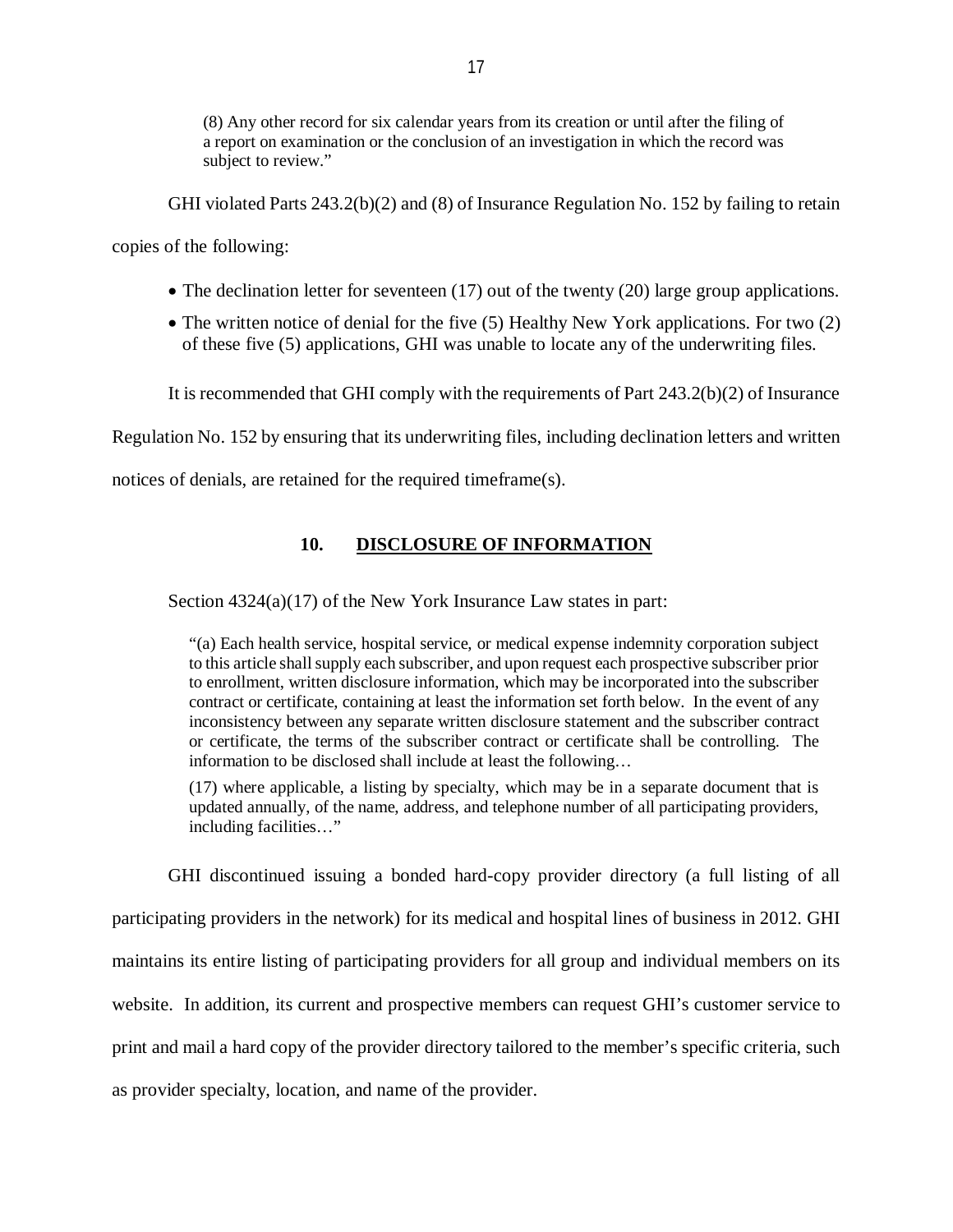<span id="page-19-0"></span> The examiner met with GHI's Lead Customer Service Representative ("LCSR") to discuss GHI's provider directory process. Upon speaking with the LCSR, it was determined that when a member requested a provider directory, the full hard-copy provider directory was not offered as an option. Furthermore, the examiner requested a hard-copy of GHI's full provider directory to determine GHI's ability to produce a full provider listing. It should be noted that GHI was unable to produce a full hard-copy provider directory.

 It is recommended that GHI comply with the requirements of Section 4324(a)(17) of the New York Insurance Law by offering its members the option of receiving a full hard-copy provider directory and by producing and sending the full hard-copy provider directory to its current and prospective members, upon request.

#### **11. UNDERWRITING AND RATING**

 From a log of five hundred and eight (508) large group experience-rated renewed and new policies, the examiner randomly selected and reviewed five (5) policies to determine GHI's compliance with the requirements of Section 4308(b) of the New York Insurance Law.

Section 4308(b) of the New York Insurance Law states in part:

 "(b) No corporation subject to the provisions of this article shall enter into any contract unless and until it shall have filed with the superintendent a schedule of the premiums or, if appropriate, rating formula from which premiums are determined, to be paid under the contracts and shall have obtained the superintendent's approval thereof…"

GHI violated the provisions of Section 4308(b) of the NYIL in the instances noted below:

- GHI updated its Mail Order Factor Rate on page 4.04a of its rate manual, but failed to file the updated page with the Department for approval. GHI applied the updated Mail Order Factor Rate, to four (4) of the rate files the examiner reviewed.
- As per GHI's filed rate manual, GHI limits its maximum underwriting adjustments to be -9% (decrease) to  $+11\%$  (increase). For the four (4) files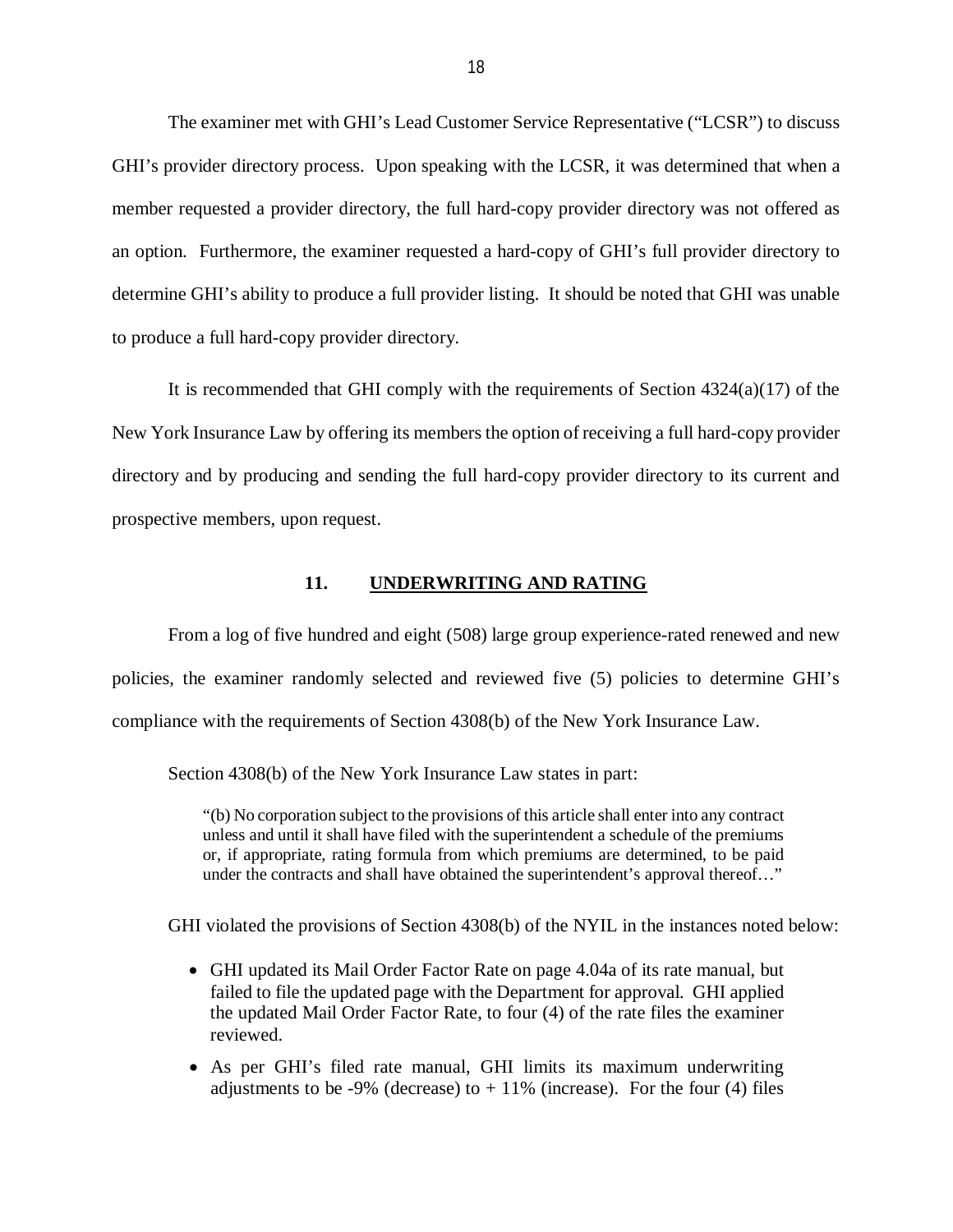<span id="page-20-0"></span> the examiner reviewed, GHI's applied underwriting adjustments exceeding the -9% limit (decrease).

• In addition to the adjustment factors allowed by its filed rate manual, it was determined that GHI applied additional rate concessions outside of its rate manual for three (3) files reviewed by the examiner.

 In addition to the foregoing violations, it was also noted that, as evidenced in the five files the examiner reviewed, GHI's underwriting files were not documented in a sufficiently clear manner that showed the rate development leading up to the final rate.

 York Insurance Law by ensuring that all policies that are experience rated are developed in accordance with its filed rate manual/formula. It is recommended that GHI comply with the requirements of Section 4308(b) of the New

 clear manner showing its rate development leading up to the final rate. It is also recommended that GHI ensure that its underwriting files are documented in a

#### **12. AGENTS AND BROKERS**

Part 243.2(b)(8) of Insurance Regulation No. 152 (11 NYCRR 243.2) states in part:

 "(b) Except as otherwise required by law or regulation, an insurer shall maintain… (8) Any other record for six calendar years from its creation or until after the filing of a report on examination or the conclusion of an investigation in which the record was subject to review."

 The examiner reviewed GHI's agents and brokers appointment and termination processes. Additionally, a listing of GHI's agents and brokers for the examination period, January 1, 2009 through December 31, 2013 was also reviewed. As of the examination date, GHI had a total of four thousand three hundred and ninety-eight (4,398) active agents and brokers. GHI terminated two thousand six hundred and fifty-five (2,655) agents and brokers during the examination period.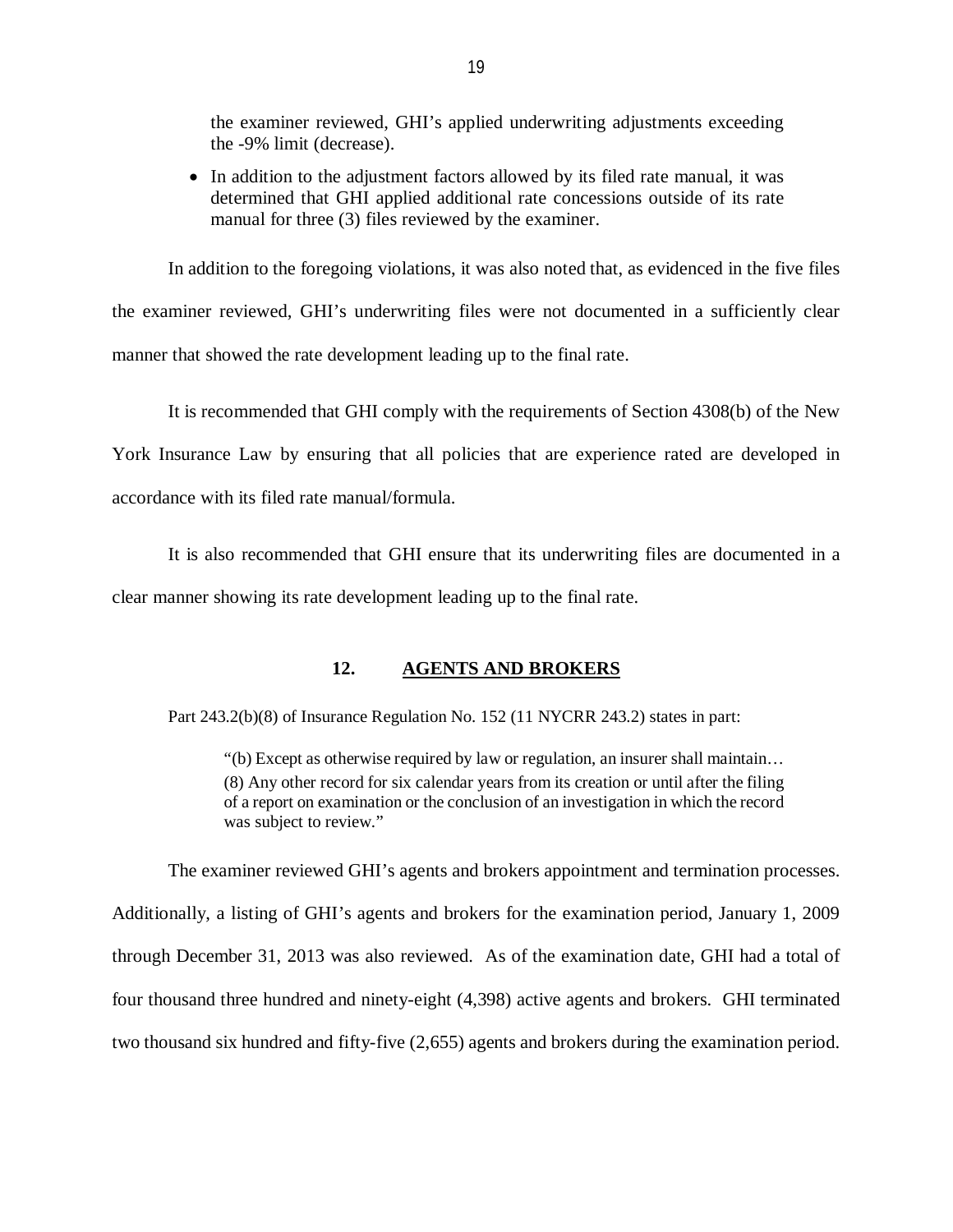Upon review, it was noted that fifty (50) of GHI's reported active agents and brokers and forty-three (43) of its reported terminated agents and brokers were not shown to be reported to the Department. appointments and/ or terminations with the Department. Upon request, GHI was unable to provide documentation of these agents'

 It is recommended that GHI comply with the requirements of Part 243.2(b)(8) of Insurance Regulation No. 152 by ensuring that documentation of NYDFS filing of its agent appointments is retained for the required timeframe.

 GHI reported \$46.8 million of commission expense in its filed 2013 annual statement. The examiner selected a sample and reviewed fourteen (14) commission payments to ensure the commission payments were made in accordance with the relevant agreement between GHI and the producer, and in accordance with the commission rates filed with the Department.

 One of the items selected was the commission and fees withheld by Conference Associates, Inc. ("CAI") for the month of February 2013. CAI is GHI's master general agent which directly marketed and sold small group and sole proprietor products of EmblemHealth, including those of GHI and HIPNY. On a monthly basis CAI invoices small groups and sole proprietors and submits the collected premiums, less applicable commissions ("self-deducted commissions"), by wire transfer to GHI. For 2013, CAI withheld approximately \$7.9 million in commissions and fees from GHI.

 The supporting documentation provided by GHI for CAI showed that the commission and fees CAI withheld from GHI ("the withheld amounts") were in the range of 5.05% to 13.80% of the billed premium amounts at the subscriber level. GHI was unable to further itemize the withheld amounts between the commissions and fees. Furthermore, GHI was unable to illustrate that the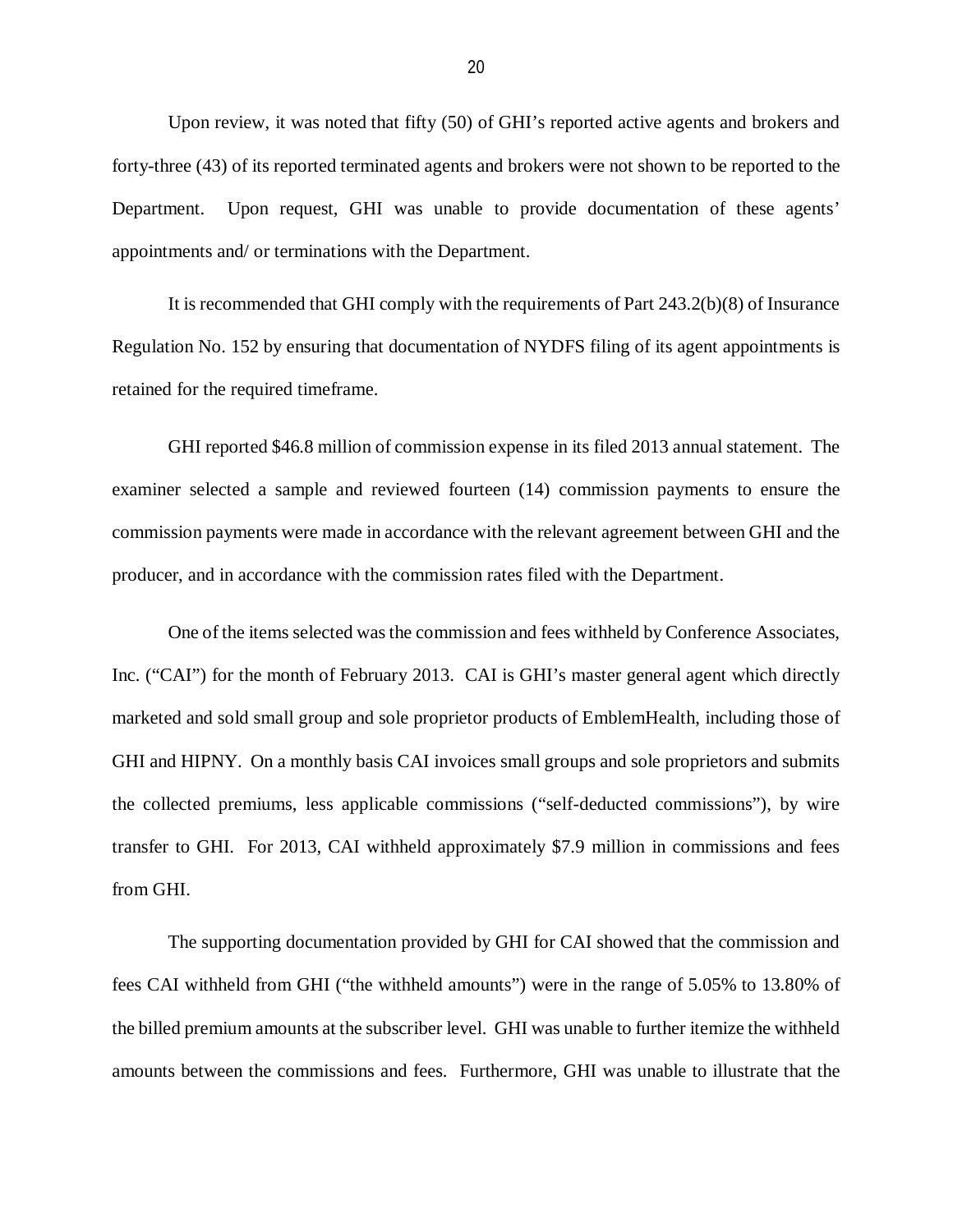calculation of the commissions and fees withheld by CAI was in accordance with the relevant agreement GHI had with CAI, and that the agreement was in accordance with the commission rates filed with the Department.

 It is recommended that GHI maintain sufficient details and documentation to support the accuracy of its commission payments.

 GHI's Internal Audit Department raised similar concerns in its report with regard to its audit of CAI in 2011. The report revealed GHI's lack of effective controls over contract administration, communication and monitoring of commission rates granted to billing administrators or master general agents. The following control deficiency and recommendation around self-deducted commissions were noted in the Internal Audit Department's report:

 *"The administration agreement between GHI and CAI stipulates that CAI will receive GHI's Standard MGA commission rate. Applying the current filed commission rate as criteria, commission discrepancies were noted between -0.25% and 1.75% involving all GHI products except SBA Plans. For CompreHealth HMO (HIP product), CAI appears to withhold 8.75% rather than the 7% approved rate…* 

 *Internal audit recommends that the Sales Department's standard procedures be strengthened*  to include execution and maintenance of an administration agreement governing  *relationships with billing administrators or MGA's. All changes to commission payable should be made in compliance with the relevant administration agreement and filed commission rates, authorized by a sales executive and communicated in writing to the billing administrator or MGA."* 

The following was noted in GHI's management action plan with regard to the

aforementioned control deficiency around self-deducted commissions:

 *"…Director of Billing stated that commission rates are based on year and product and are calculated at the subscriber level. The payment files provided monthly to Billing by CAI does not have this level of detail. Consequently, Billing is not able to verify commission on every group and member. Billing will, however, select a random sample of 20 subscribers each month and based on when they were enrolled and the product they are in, will calculate what the commission should be and compare it to what CAI deducted. If there is a difference, Billing will forward to Account Management for resolution with CAI."*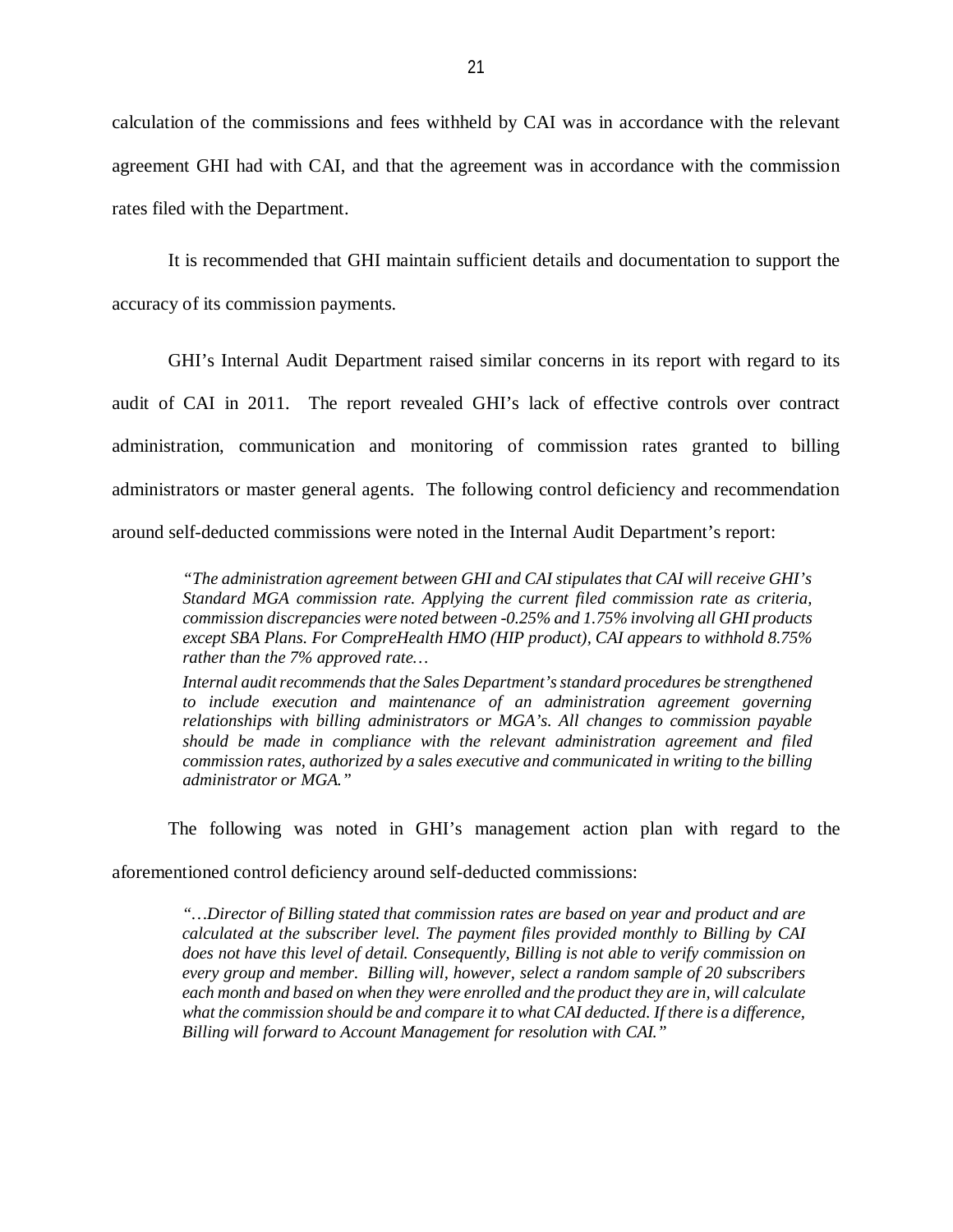<span id="page-23-0"></span>In 2013, GHI's internal audit closed the issue citing the following:

 *"As part of the reconciliation process, Billing selects a random sample of 20+ subscribers from the payment file which shows the gross premium, commissions deducted and net premium paid. A column is added that calculates the commission percentage withheld and the file is sent to Sales for review against the contracted commission rates… SVP Underwriting & Account Management accepted the risk associated with forgoing the review of commissions, noting that Account Management had considered setting up a Financial Group for reviewing commissions but the idea was canceled due to budgetary constraints..."* 

 It is recommended that GHI follow the foregoing internal control recommendation to strengthen its controls over self-deducted commissions.

 It is also recommended that GHI strengthen its oversight over its management of its general agents.

agents. It is further recommended that GHI recoup from CAI the full amount of all overpayments.

#### **13. UTILIZATION REVIEWS AND APPEALS**

 42 USC § 300gg-19, US DOL 29 C.F.R. Part 2560, US DOL 29 CRF Part 2590, US HHS 45 CRF Part 147 and Article 49 of the New York Insurance Law set forth the minimum utilization review program standards, requirements of utilization review determinations for prospective, concurrent and retrospective reviews, and appeals of adverse determinations by utilization review agents, respectively, for companies licensed under Article 43 of the New York Insurance Law.

 The examiner was provided with utilization review and utilization review appeal logs for cases involving GHI and several of its delegated entities for the period, January 1, 2013 through December 31, 2013. GHI delegates certain of its utilization review and utilization review appeal responsibilities to third-party Utilization Review ("UR") agents that include CareCore, Palladian, Value Options and Express Scripts.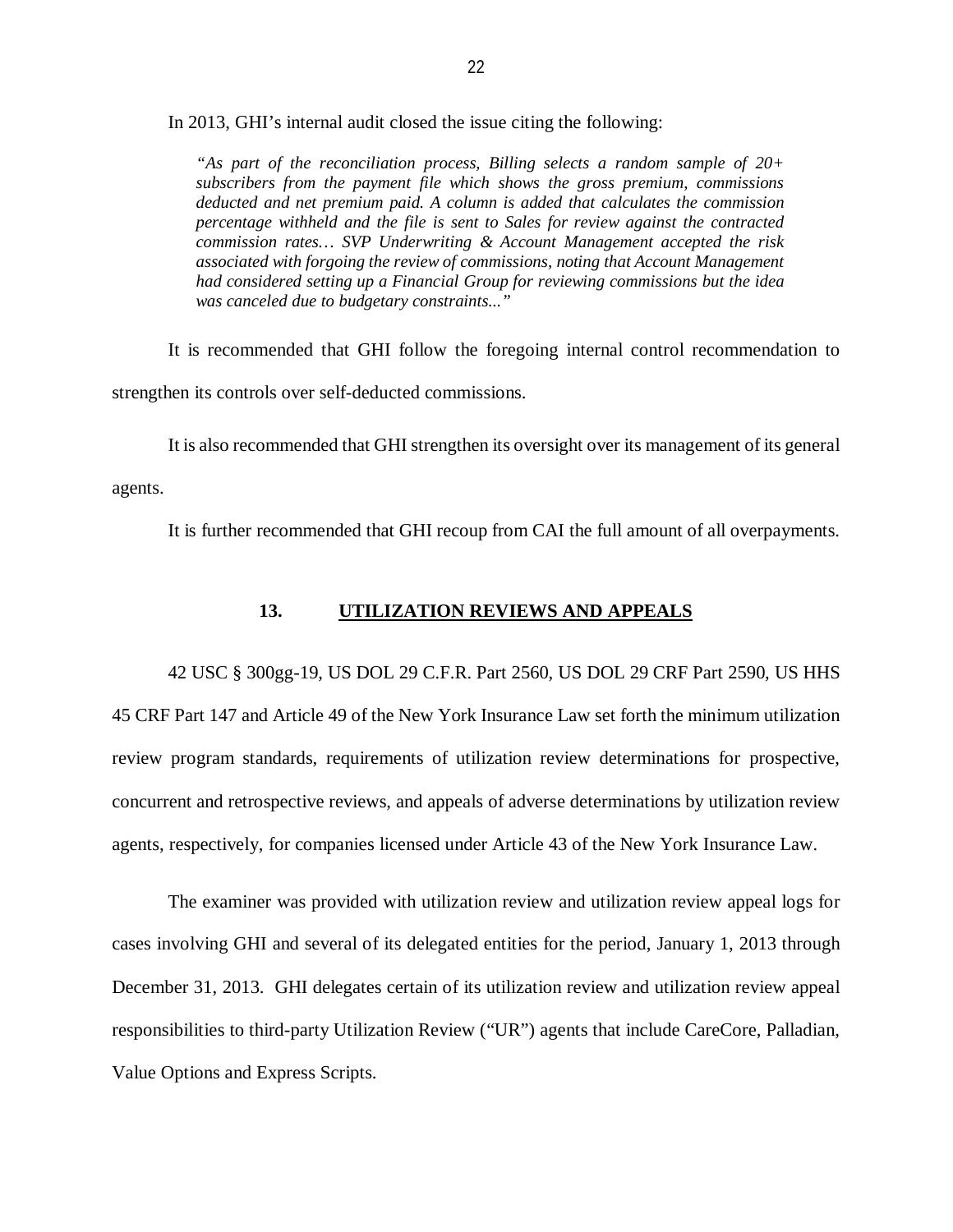<span id="page-24-0"></span> Utilization review and utilization review appeal cases conducted by GHI and its third-party UR agents were randomly selected and reviewed by the examiner.

A. GHI

 From a population of 75,243 utilization reviews (9,058 concurrent, 55,979 prospective, and 10,206 retrospective) conducted by GHI, during January 1, 2013 through December 31, 2013, thirty (30) UR cases were randomly selected and reviewed by the examiner. Among these thirty (30) cases, twenty-six (26) were prospective reviews, one (1) was a concurrent review, and three (3) were retrospective reviews. The examiner determined that two (2) of the prospective reviews should have been classified as concurrent reviews. After the reclassification, the composition of the sample was twenty-four (24) prospective, three (3) concurrent, and three (3) retrospective utilization review cases utilization review cases.<br>It is recommended that GHI properly classify its utilization reviews.

Section 4903(b) of the New York Insurance Law states in part:

 "A utilization review agent shall make a utilization review determination involving health care services which require pre-authorization and provide notice of a determination to the insured or insured's designee and the insured's health care provider by telephone and in writing within three business days of receipt of the necessary information…"

 For sixteen (16) out of the twenty-four (24) prospective review cases, reviewed by the examiner, GHI was found to be in violation of the requirements of Section 4903(b) of the New York Insurance Law as follows:

- For eleven (11) cases, GHI failed to provide telephonic notification to the member due to failure to maintain member telephone numbers.
- For two (2) cases, GHI failed to provide the telephonic and written notifications to the provider in a timely manner, failed to provide the written notification to the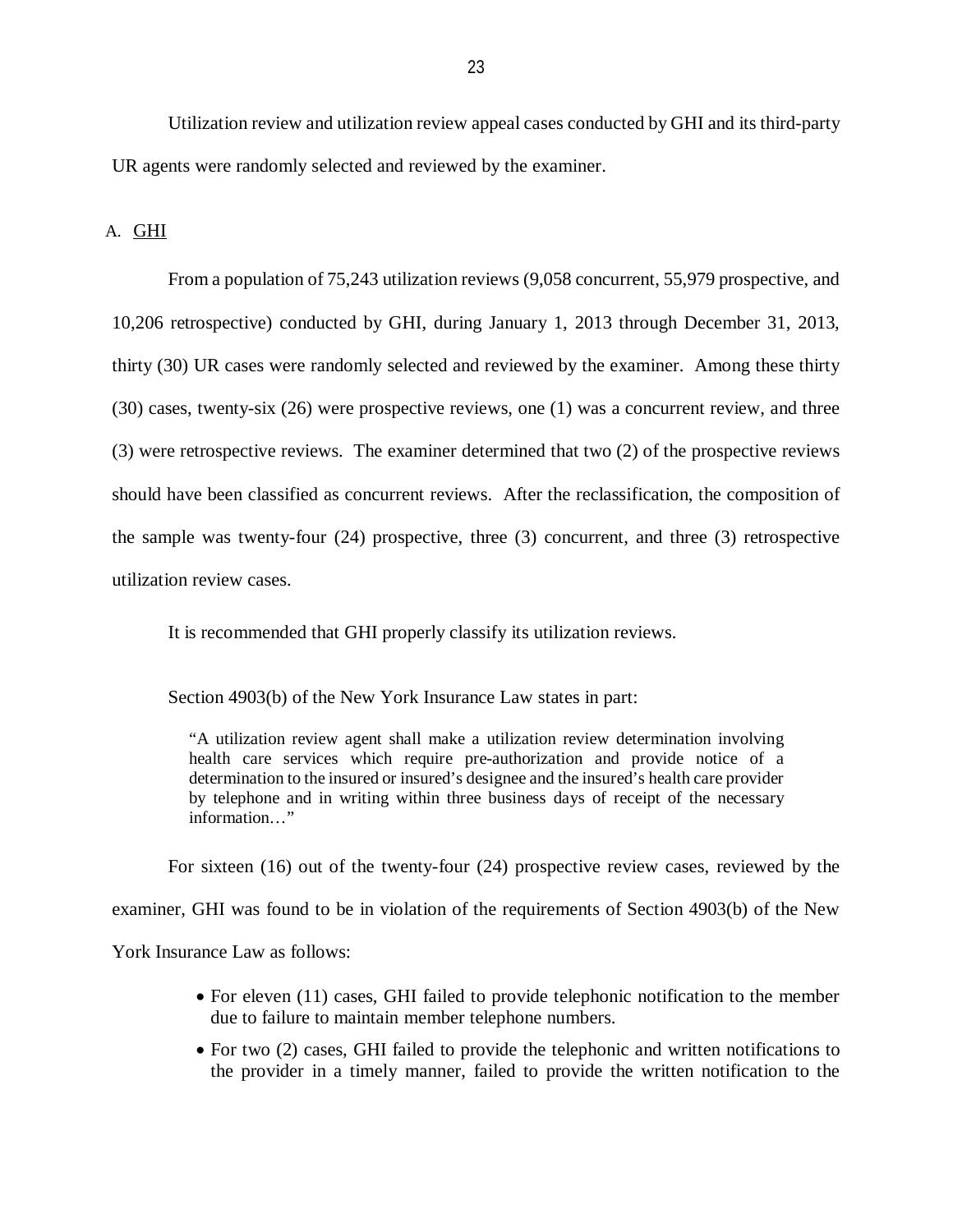member in a timely manner, and failed to provide the telephonic notification to the member.

- For two (2) cases, GHI failed to provide the telephonic notification to the member and failed to provide the written notification to both the member and the provider.
- For one (1) case, GHI failed to provide both the telephonic and the written notifications to the provider and the member in a timely manner.

It is recommended that GHI comply with the requirements of Section 4903(b) of the New

York Insurance Law by providing notice of a determination to the insured or insured's designee

and the insured's health care provider, by telephone and in writing, within three business days of

receipt of the necessary information.

Section 4903(c) of the New York Insurance Law states:

 "A utilization review agent shall make a determination involving continued or extended health care services… and shall provide notice of such determination to the insured or the insured's designee, which may be satisfied by notice to the insured's health care provider, by telephone and in writing within one business day of receipt of the necessary information… Notification of continued or extended services shall include the number of extended services approved, the new total of approved services, the date of onset of services and the next review date."

For two (2) out of the three (3) concurrent review cases, GHI was found to be in violation

 of the requirements of Section 4903(c) of the NYIL when it failed to provide the telephonic and written notifications to the provider within one business day of receipt of the necessary

information.

It is recommended that GHI comply with the requirements of Section 4903(c) of the New

York Insurance Law by providing the required telephonic and written notifications within one

business day of receipt of the necessary information.

Section 4903(d) of the New York Insurance Law states:

 "A utilization review agent shall make a utilization review determination involving health care services which have been delivered within thirty days of receipt of the necessary information."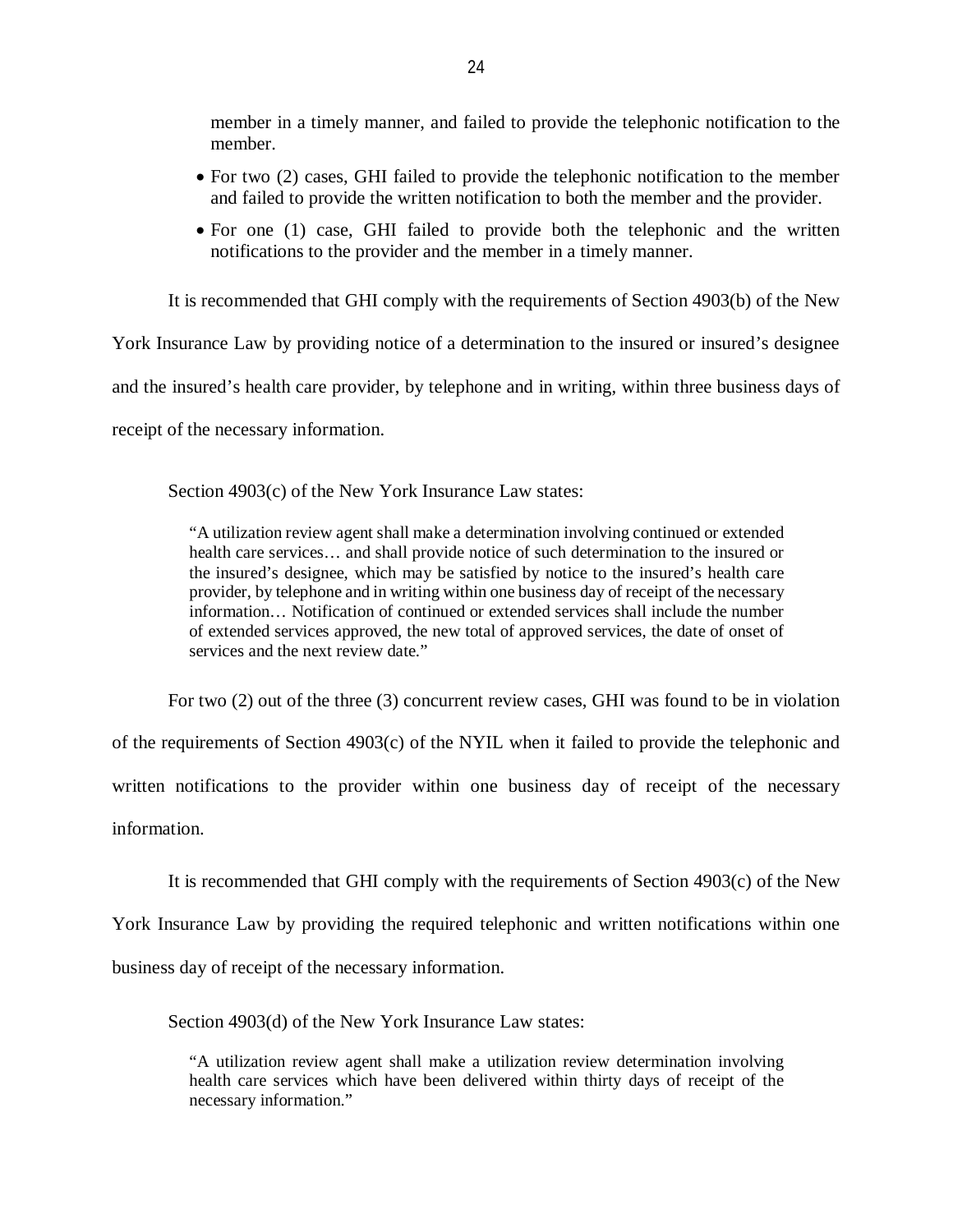For one (1) out of the three (3) retrospective review cases, GHI was found to be in violation of the requirements of Section 4903(d) of the NYIL when it failed to make a utilization review determination within thirty days of receipt of the necessary information. GHI was unable to explain the delay.

It is recommended that GHI comply with the requirements of Section 4903(d) of the New

 York Insurance Law by making a determination within thirty days of receipt of the necessary information for all of its retrospective reviews.

Federal Regulation 45 C.F.R. 147.136(b)(2)(ii)(E) of the Health Insurance Reform Act of 2010 states in part:

> "(E) *Notice.* A plan and issuer must provide notice to individuals, in a culturally and linguistically appropriate manner… The plan and issuer must also comply with the additional requirements of this paragraph (b)(2)(ii)(E)…

> (1) The plan and issuer must ensure that any notice of adverse benefit determination or final internal adverse benefit determination includes information sufficient to identify the claim involved (including the date of service, the health care provider, the claim amount (if applicable), and a statement describing the availability, upon request, of the diagnosis code and its corresponding meaning, and the treatment code and its corresponding meaning)." (**emphasis added**)

Among the three (3) retrospective cases reviewed, one (1) was an initial adverse

determination and two (2) were approvals. For the one (1) Initial Adverse Determination ("IAD"),

GHI was found to be in violation of the requirements of 45 C.F.R.  $147.136(b)(2)(ii)(E)(1)$  of the

Health Insurance Reform Act of 2010 when it failed to include the claim amount on the IAD.

It is recommended that GHI comply with the requirements of Federal Regulation 45 C.F.R.

147.136(b)(2)(ii)(E)(1) of the Health Insurance Reform Act of 2010 by ensuring the claim amount

is included in the Initial Adverse Determination letters, when applicable.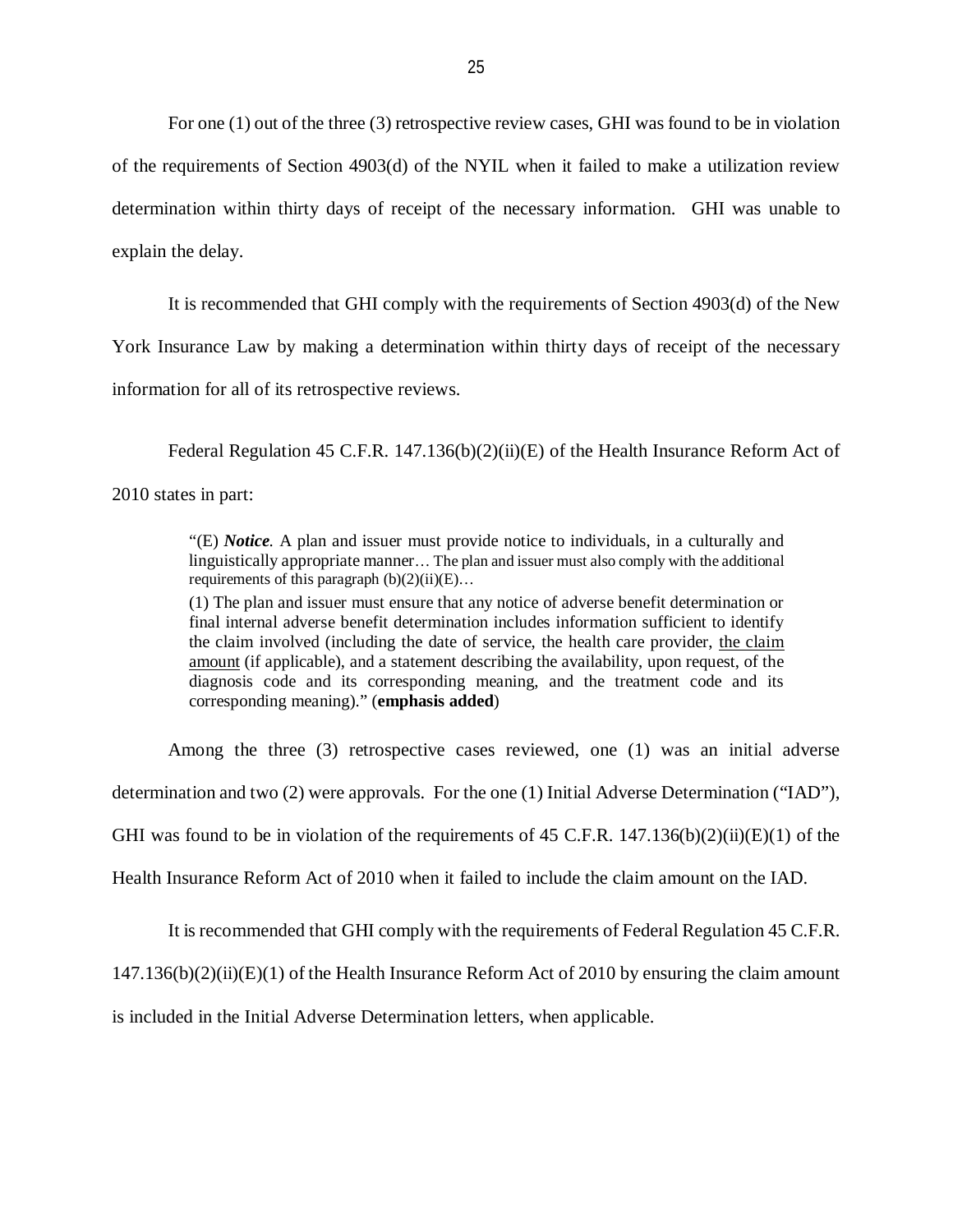Part 243.2(b)(8) of Insurance Regulation No. 152 (11 NYCRR 243.2) states in part:

"(b) Except as otherwise required by law or regulation, an insurer shall maintain…

 (8) Any other record for six calendar years from its creation or until after the filing of a report on examination or the conclusion of an investigation in which the record was subject to review."

GHI was found to be in violation of the requirements of Part 243.2(b)(8) of Insurance

Regulation No. 152 (11 NYCRR 243) when it failed to retain the initial UR request letter or fax

for the required timeframe for three (3) of the thirty (30) UR cases.

It is recommended that GHI comply with the requirements of Part 243.2(b) of Insurance

Regulation No. 152 by retaining copies of the initial UR request letters or faxes for the required

timeframe.

timeframe.<br>It was noted that the insert contained within GHI's Initial Adverse Determination letter

which was used by certain of its utilization review delegates, violated requirements of Section

4904(b) of the New York Insurance Law, which states in part:

 "(b) A utilization review agent shall establish an expedited appeal process for appeal of an adverse determination involving (1) continued or extended health care services, procedures or treatments or additional services for an insured undergoing a course of continued treatment prescribed by a health care provider or home health care services following discharge from an inpatient hospital admission pursuant to subsection (c) of section four thousand nine hundred three of this article or (2) an adverse determination in which the health care provider believes an immediate appeal is warranted except any retrospective determination…"

Federal Regulation 29 C.F.R. 2560.503-1(m)(1) states:

 "(1) (i) A 'claim involving urgent care' is any claim for medical care or treatment with respect to which the application of the time periods for making non-urgent care determinationsdeterminations—<br>(A) Could seriously jeopardize the life or health of the claimant or the ability of the

claimant to regain maximum function, or,

 (B) In the opinion of a physician with knowledge of the claimant's medical condition, would subject the claimant to severe pain that cannot be adequately managed without the care or treatment that is the subject of the claim.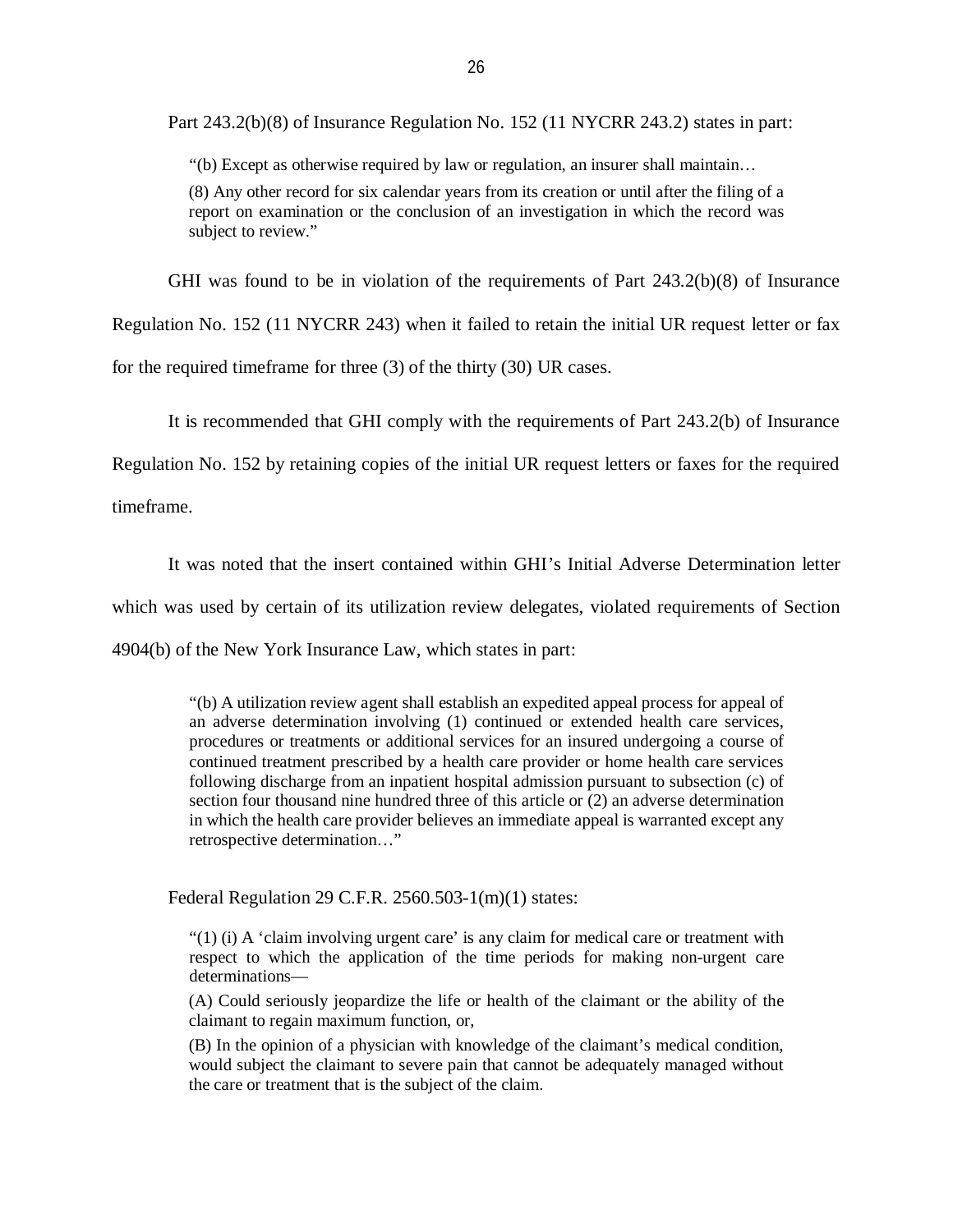(ii) Except as provided in paragraph  $(m)(1)(iii)$  of this section, whether a claim is a "claim involving urgent care" within the meaning of paragraph  $(m)(1)(i)(A)$  of this section is to be determined by an individual acting on behalf of the plan applying the judgment of a prudent layperson who possesses an average knowledge of health and medicine.

medicine.<br>(iii) Any claim that a physician with knowledge of the claimant's medical condition determines is a "claim involving urgent care" within the meaning of paragraph  $(m)(1)(i)$  of this section shall be treated as a "claim involving urgent care" for purposes of this section."

section."<br>The insert to the Initial Adverse Determination letters stated, regarding the classification of the appeal:

 *"If we do not agree that your appeal relates to urgent care, we will treat it as a standard appeal."* 

GHI utilization review delegates CareCore, Value Options, and Palladian were found to

have used the GHI Initial Adverse Determination Letter insert that contained this language.

 Both the New York Insurance Law Section 4904(b) and 29 C.F.R. 2560.503-1(m)(1) require the UR agent to treat an appeal as expedited or urgent if the member's physician determines it to be expedited or urgent. Section 4904(b) of the New York Insurance Law requires the UR agent to expedite appeals involving continued or extended health care services. The UR agent's ability to change the appeal type from expedited/urgent to standard is limited by Federal Regulation 29 C.F.R. 2560.503-(1)(m)(1)(ii).

 It was determined that GHI's statement in the insert of the IAD letters, used by CareCore, Value Options and Palladian, is an incomplete description of the requirements of Section 4904(b) of the New York Insurance Law and contrary to the requirements of Federal Regulation 29 C.F.R.  $2560.503-(1)(m)(1)$ , and could cause confusion to the recipients of the IADs.

 It is recommended that GHI revise the statement in the insert of the IAD letters used by CareCore, Value Options and Palladian, with regard to the classification of the appeal, to provide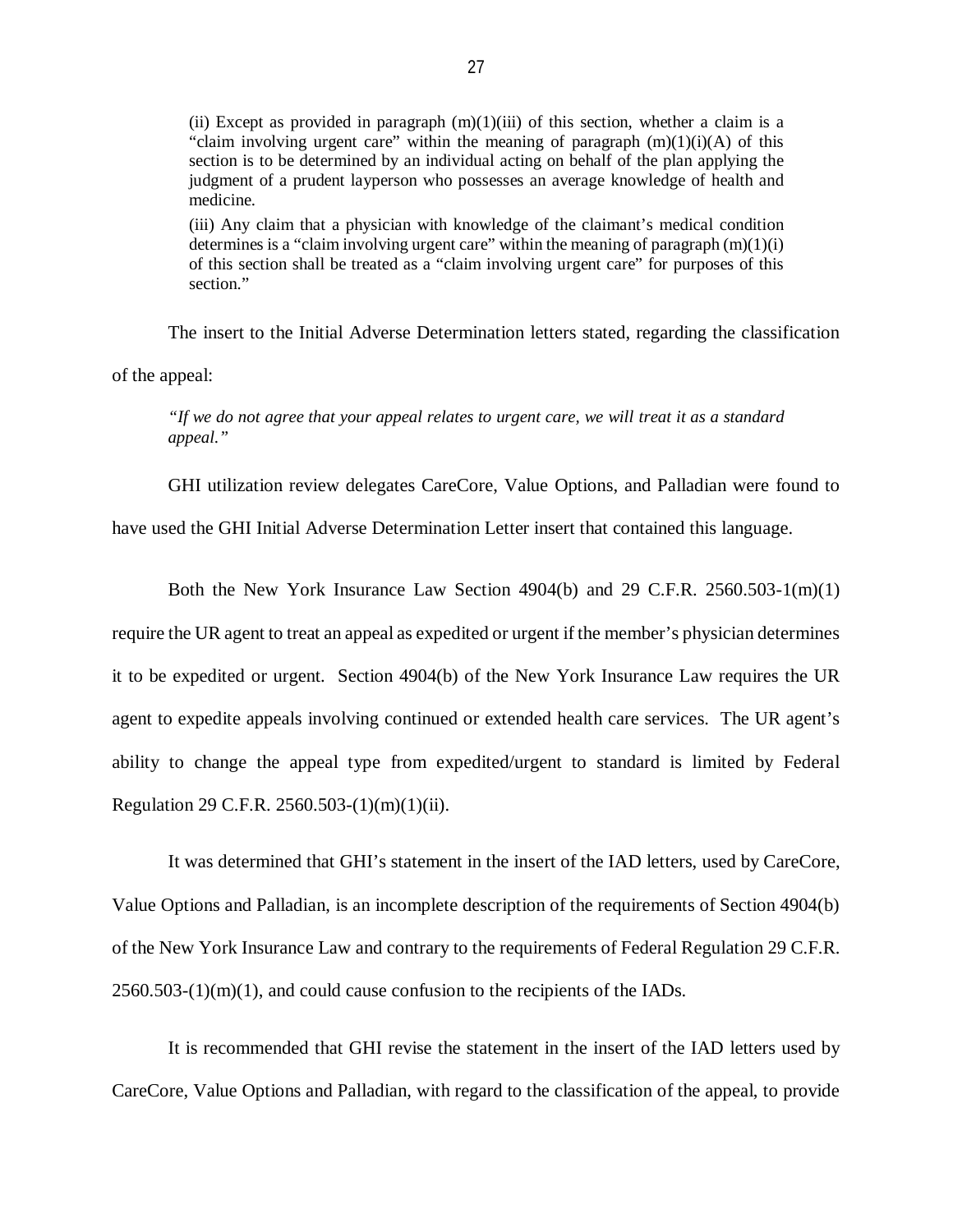a complete and clear description of the requirements of Section 4904(b) of the New York Insurance

Law and Federal Regulation 29 C.F.R. 2560.503-(1)(m)(1).

 From a population of 75,243 UR appeals conducted by GHI during January 1, 2013 through December 31, 2013, thirty (30) UR appeal cases were randomly selected and reviewed by the examiner.

Section 4904(d) of the New York Insurance Law states:

 "Both expedited and standard appeals shall only be conducted by clinical peer reviewers, provided that any such appeal shall be reviewed by a clinical peer reviewer other than the clinical peer reviewer who rendered the adverse determination."

 For three (3) of the thirty (30) appeal cases, GHI was found to be in violation of the requirements of Section 4904(d) of the NYIL, as follows:

- For two (2) appeals, the peer reviewer was the same individual who rendered the initial adverse determination.
- For one (1) appeal, the individual who conducted the review was not a clinical peer reviewer.

It is recommended that GHI comply with the requirements of Section 4904(d) of the New

York Insurance Law by ensuring that all appeals are conducted by clinical peer reviewers who did

not perform the initial utilization review on said appeal.

Section 4904(c) of the New York Insurance Law states in part:

 "…The utilization review agent must provide written acknowledgment of the filing of the appeal to the appealing party within fifteen days of such filing and shall make a determination with regard to the appeal within sixty days of the receipt of necessary information to conduct the appeal..."

For fifteen (15) out of the thirty (30) appeal cases, GHI was found to be in violation of the

requirements of Section 4904(c) of the NYIL, as follows:

 For one (1) case, GHI failed to make a timely determination within sixty days of receipt of the necessary information.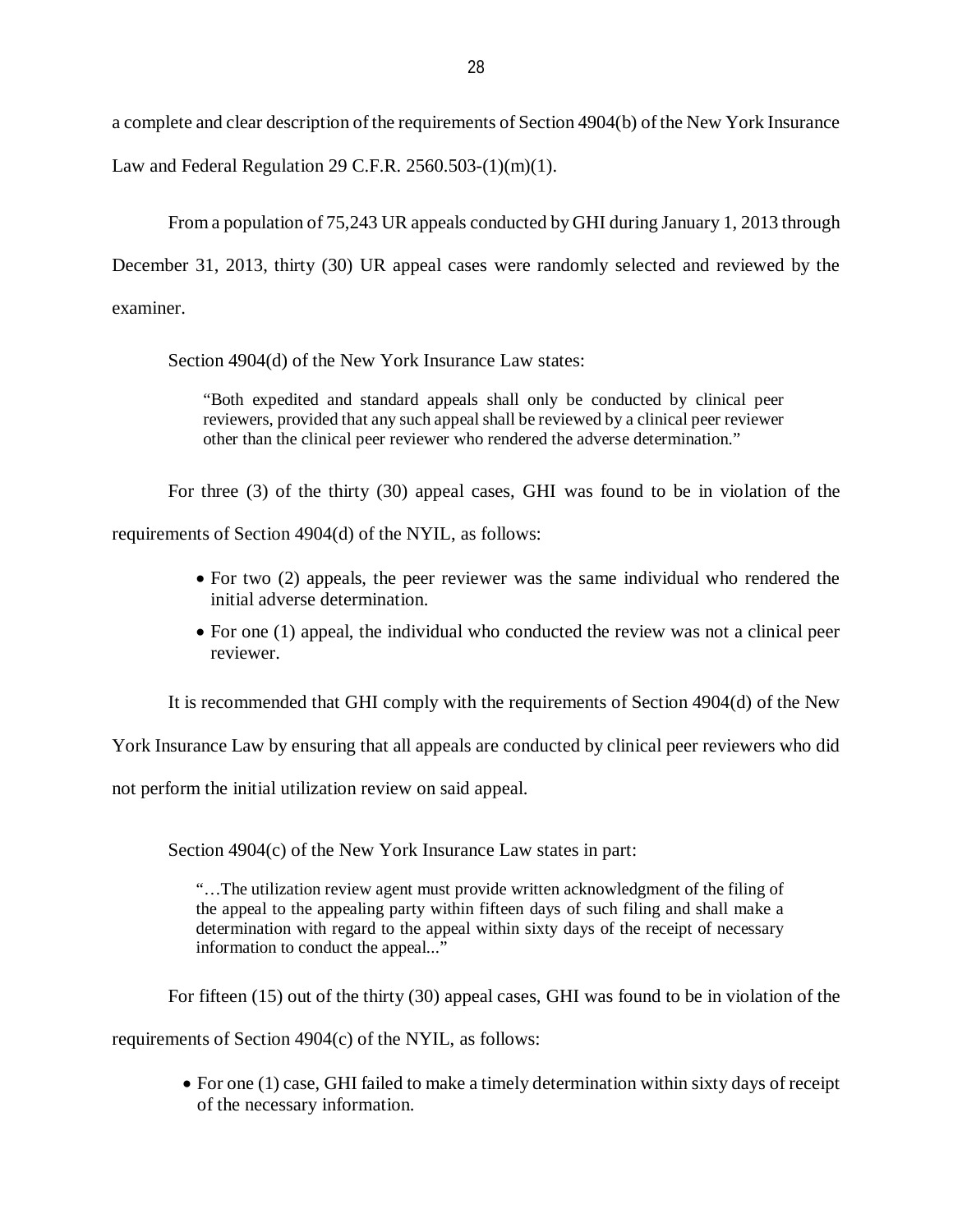For fourteen (14) cases, GHI failed to provide written acknowledgment of the filing of an appeal within fifteen days of receipt of such filing.

It is recommended that GHI comply with the requirements of Section 4904(c) of the New

York Insurance Law by providing written acknowledgment of the filing of the appeal to the

appealing party within fifteen days of such filing and by making a determination with regard to

the appeal within sixty days of receipt of the necessary information.

Part 410.9(e) of Insurance Regulation No. 166 (11 NYCRR 410.9(e)), *External Appeals of* 

 *Adverse Determinations of Health Care Plans*, states in part:

 "(e) Each notice of a final adverse determination of an expedited or standard utilization review appeal under section 4904 of the Insurance Law shall be in writing, dated and include the following…

(3) the health care plan's contact person and his or her telephone number…

(5) the name and full address of the health care plan's utilization review agent;

(6) the utilization review agent's contact person and his or her telephone number…

 (9) ...a clear statement written in bolded text that the 45-day time frame for requesting an external appeal begins upon receipt of the final adverse determination of the first level appeal, regardless of whether or not a second level appeal is requested, and that by choosing to request a second level internal appeal, the time may expire for the insured to request an external appeal."

Federal Regulation 29 C.F.R. 2560.503-1(j) states in part:

 "(j) **Manner and content of notification of benefit determination on review.** The plan administrator shall provide a claimant with written or electronic notification of a plan's benefit determination on review. Any electronic notification shall comply with the standards imposed by 29 C.F.R. 2520.104b-1(c)(1)(i), (iii), and (iv). In the case of an adverse benefit determination, the notification shall set forth, in a manner calculated to be understood by the claimant…

 (4) A statement describing any voluntary appeal procedures offered by the plan and the claimant's right to obtain the information about such procedures described in paragraph (c)(3)(iv) of this section, and a statement of the claimant's right to bring action under section 502(a) of the Act; and

(5) In the case of a group health plan or a plan providing disability benefits…

 (iii) The following statement: "*You and your plan may have other voluntary alternative dispute resolution options, such as mediation. One way to find out what may be available is to contact your local U.S. Department of Labor Office and your State insurance regulatory agency."*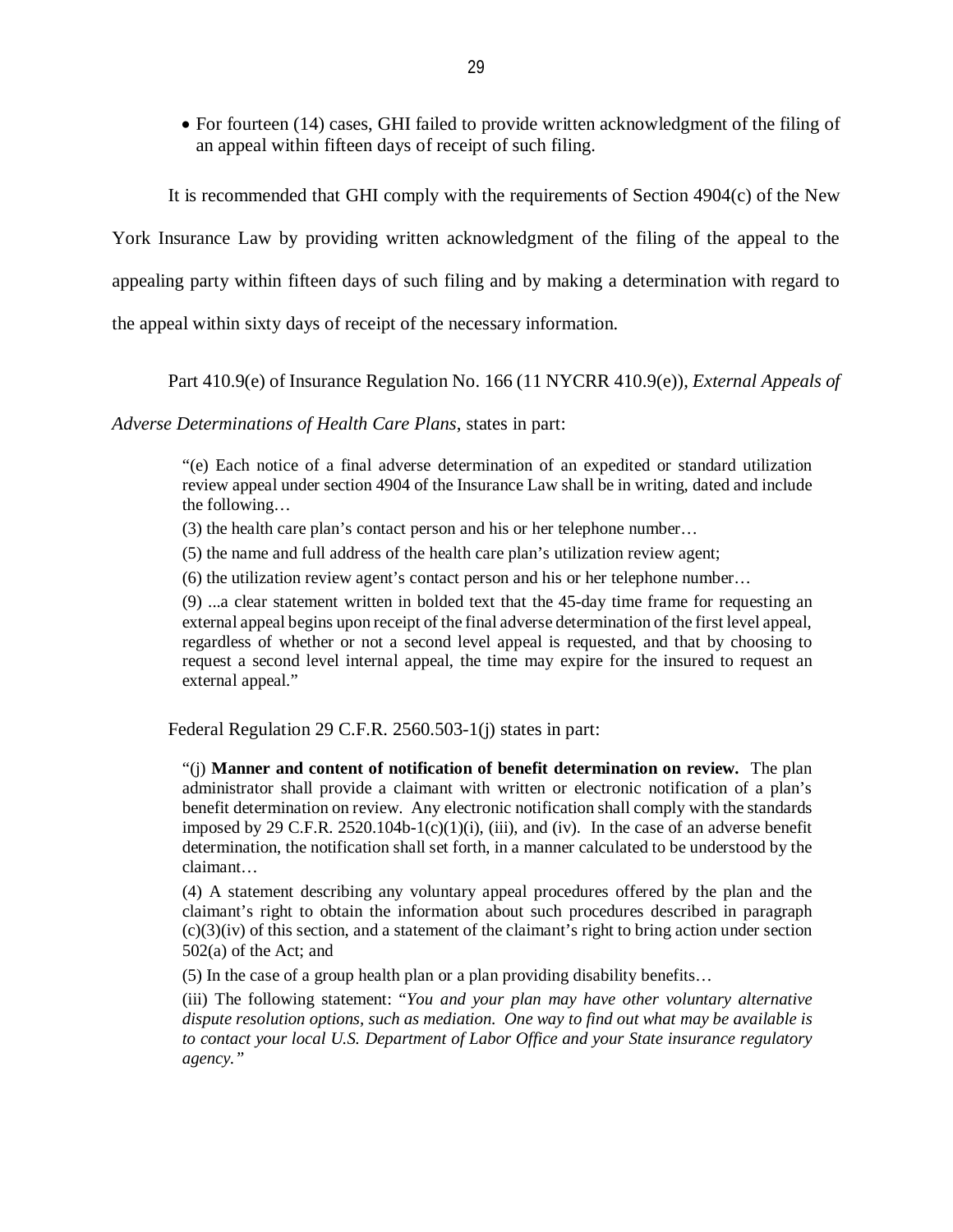For sixteen (16) Final Adverse Determination ("FAD") letters reviewed by the examiner,

GHI was found to be in violation of the requirements of Part 410.9(e) of Insurance Regulation No.

166 when it failed to include the following information in its FAD letters:

- GHI's contact person and telephone number;
- • A clear statement **written in bolded text** that the timeframe for requesting an external appeal begins upon receipt of the FAD of the first level appeal, regardless of whether or not a second level appeal is requested, and that by choosing to request a second level internal appeal, the time may expire for the insured to request an external appeal. (It should be noted that the FADs did contain the statement, however, the statement was **not** written in bold text).

It was also noted that the GHI's Final Adverse Determination Letters issued by certain of

its utilization review delegates failed to include the following required information in violation of

the requirements of Part 410.9(e) of Insurance Regulation No. 166 (11 NYCRR 410.9(e)) and

Federal Regulation 29 C.F.R. 2560.503-1(j):

- • In seven (7) of the FADs in the sample of cases reviewed by the examiner, CareCore failed to include:
	- the name and full address of the health plan's UR agent;
	- GHI's contact person and telephone number;
	- a statement of the enrollee's right to bring a civil action under §502(a) of ERISA; and
	- a provision that reads, *"You and your plan may have other voluntary alternative dispute resolution options such as mediation. One way to find out what may be available is to contact your local U.S. Department of Labor office or your State insurance regulatory agency."*
- • In seven (7) of the FADs in the sample of cases reviewed by the examiner, Palladian failed to include:
	- GHI's contact person and telephone number and
	- a clear statement **written in bolded text** that the timeframe for requesting an external appeal begins upon the receipt of the FAD of the first level appeal, regardless of whether or not a second level appeal is requested, and that by choosing to request a second level internal appeal, the time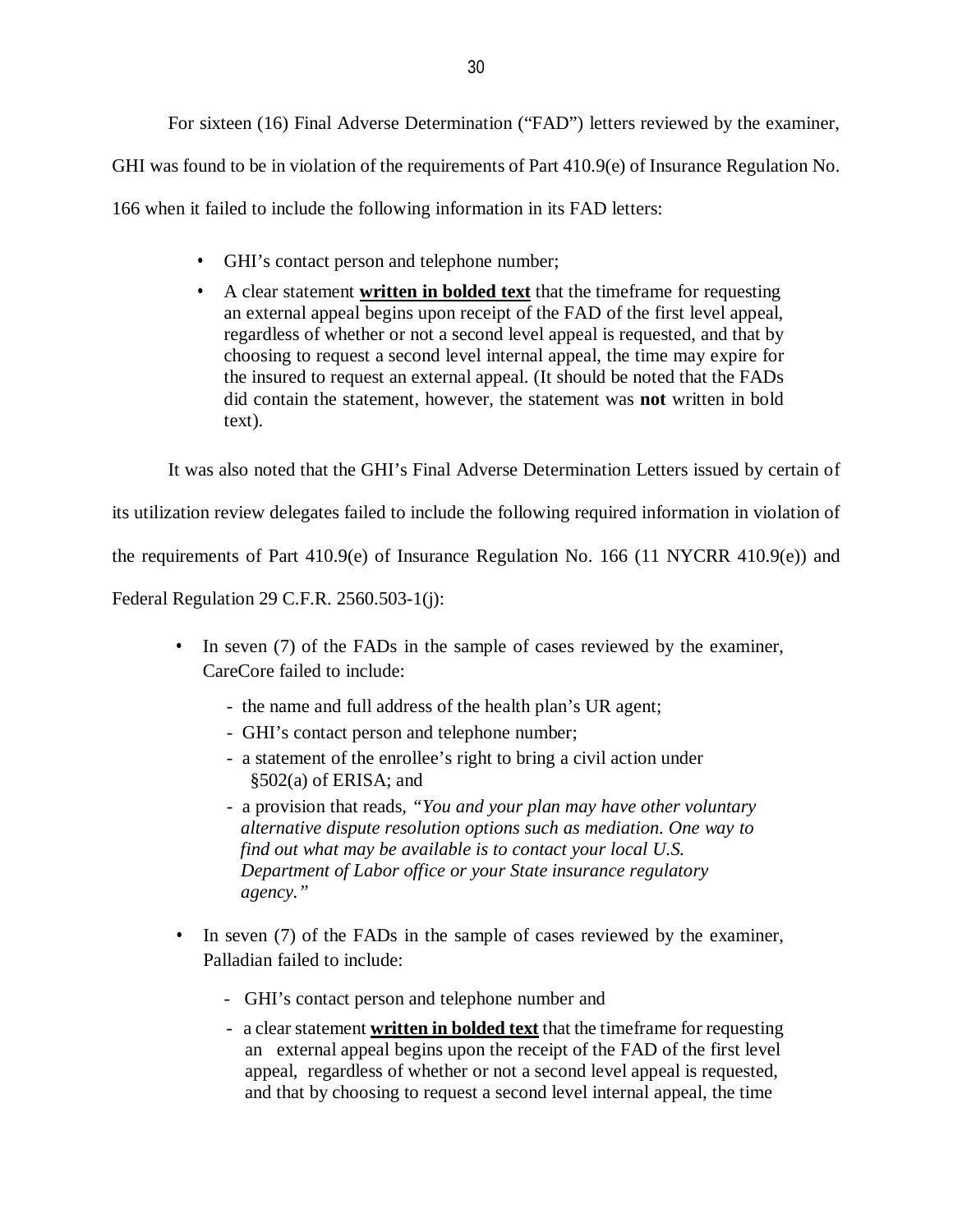may expire for the insured to request an external appeal. (It should be noted that the FADs did contain the statement, however, it was not written in bolded text.)

- • For twenty-seven (27) of the FADs reviewed by the examiner, Value Options failed to include:
	- GHI's contact person and telephone number;
	- - Value Options' contact person and telephone number; and (c) a clear  statement **written in bolded text** that the timeframe for requesting an external appeal begins upon the receipt of the FAD of the first level appeal, regardless of whether or not a second level appeal is requested, and that by choosing to request a second level internal appeal, the time may expire for the insured to request an external appeal. (It should be noted that the FADs did contain the statement, however, it was not written in bolded text.)

 It is recommended that GHI comply with the requirements of Part 410.9(e) of Insurance Regulation No. 166 and Federal Regulation 29 C.F.R. 2560.503-1(j) by including all of the required information in its Final Adverse Determination letters and those used by its utilization review delegates.

 It was also noted that GHI failed to remove the reference of GHI HMO Select, Inc. ("GHI HMO") from the footer of its FAD letters issued after June 29, 2013, as evidenced by eleven (11) FAD letters in the sample.

 It is recommended that GHI remove the reference of GHI HMO Select, Inc. from the footer of its FAD letters.

Section 4903(b) of the New York Insurance Law states in part:

 "A utilization review agent shall make a utilization review determination involving health care services which require pre-authorization and provide notice of a determination to the insured or insured's designee and the insured's health care provider by telephone and in writing within three business days of receipt of the necessary information…"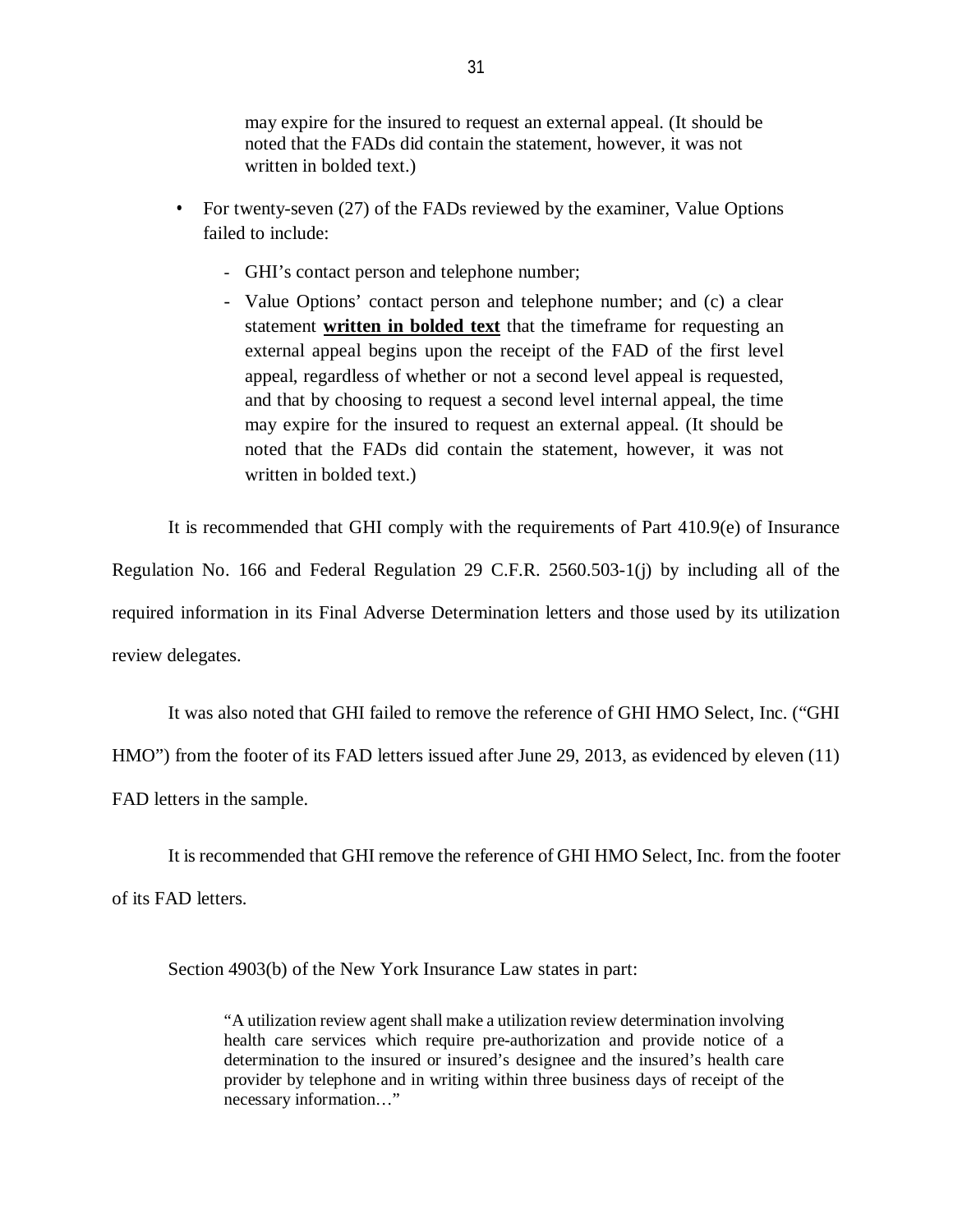<span id="page-33-0"></span> From a population of 5,530 prescription drug prospective utilization reviews, conducted by GHI during January 1, 2013 through December 31, 2013, thirty (30) cases were randomly selected and reviewed by the examiner.

 It was noted that GHI did not have the telephonic notification process implemented in 2013 for its internal pharmacy UR program. For all of the thirty (30) cases in the sample, GHI was found to be in violation of the requirements of Section 4903(b) of the NYIL when it failed to provide the telephonic notification to the members of its UR determinations.

 It is recommended that GHI comply with the requirements of Section 4903(b) of the New York Insurance Law by providing telephonic notification of the determination to the insured or the insured's designee and the insured's health care provider for all of its prospective reviews.

#### B. CareCore

 From a population of 189,934 utilization review cases conducted by CareCore ("CCN"), a third-party administrator acting on behalf of GHI, during January 1, 2013 through December 31, 2013, thirty (30) cases were randomly selected and reviewed by the examiner. All thirty (30) cases were prospective reviews.

Section 4903(b) of the New York Insurance Law states:

 "A utilization review agent shall make a utilization review determination involving health care services which require pre-authorization and provide notice of a determination to the insured or insured's designee and the insured's health care provider by telephone and in writing within three business days of receipt of the necessary information…"

 For all of the thirty (30) cases, CareCore was found to be in violation of the requirements of Section 4903(b) of the NYIL, as follows: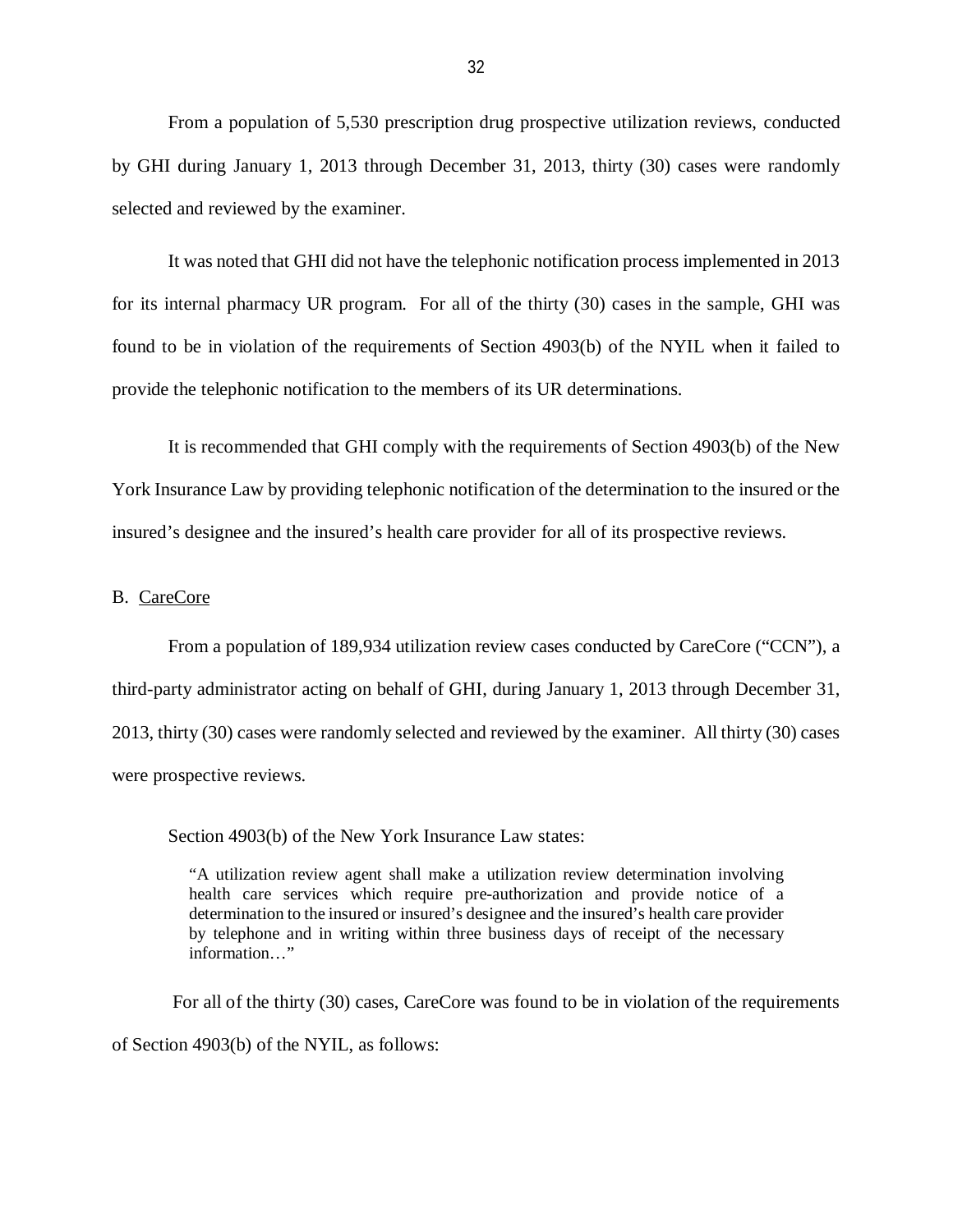- For seventeen (17) cases, CCN failed to provide telephonic notification to the member.
- For one (1) case, CCN failed to provide the telephonic notification to the provider.
- For eleven (11) cases, CCN failed to provide the telephonic notification to both the member and the provider.
- For one (1) case, CCN failed to provide the telephonic and written notifications of the modified determination resulting from the reconsideration process.

 It is recommended that GHI/CareCore comply with the requirements of Section 4903(b) of the New York Insurance Law by providing notice of a determination to the insured or insured's designee and the insured's health care provider, by telephone and in writing, within three business days of receipt of the necessary information.

 From a population of 329 UR appeal cases conducted by CareCore during January 1, 2013 through December 31, 2013, twenty-eight (28) appeal cases were randomly selected and reviewed by the examiner. Among the twenty-eight (28) appeal cases, seven (7) were final adverse determinations and twenty-one (21) were overturned.

Section 4904(d) of the New York Insurance Law states:

 "Both expedited and standard appeals shall only be conducted by clinical peer reviewers, provided that any such appeal shall be reviewed by a clinical peer reviewer other than the clinical peer reviewer who rendered the adverse determination."

 For six (6) out of the total twenty-eight (28) appeals, reviewed by the examiner, CareCore was found to be in violation of the requirements of Section 4904(d) of the NYIL when it failed to have a clinical peer reviewer conduct the appeals.

 It is recommended that GHI/CareCore comply with the requirements of Section 4904(d) of the New York Insurance Law by ensuring all of its UR appeals are conducted by clinical peer reviewers.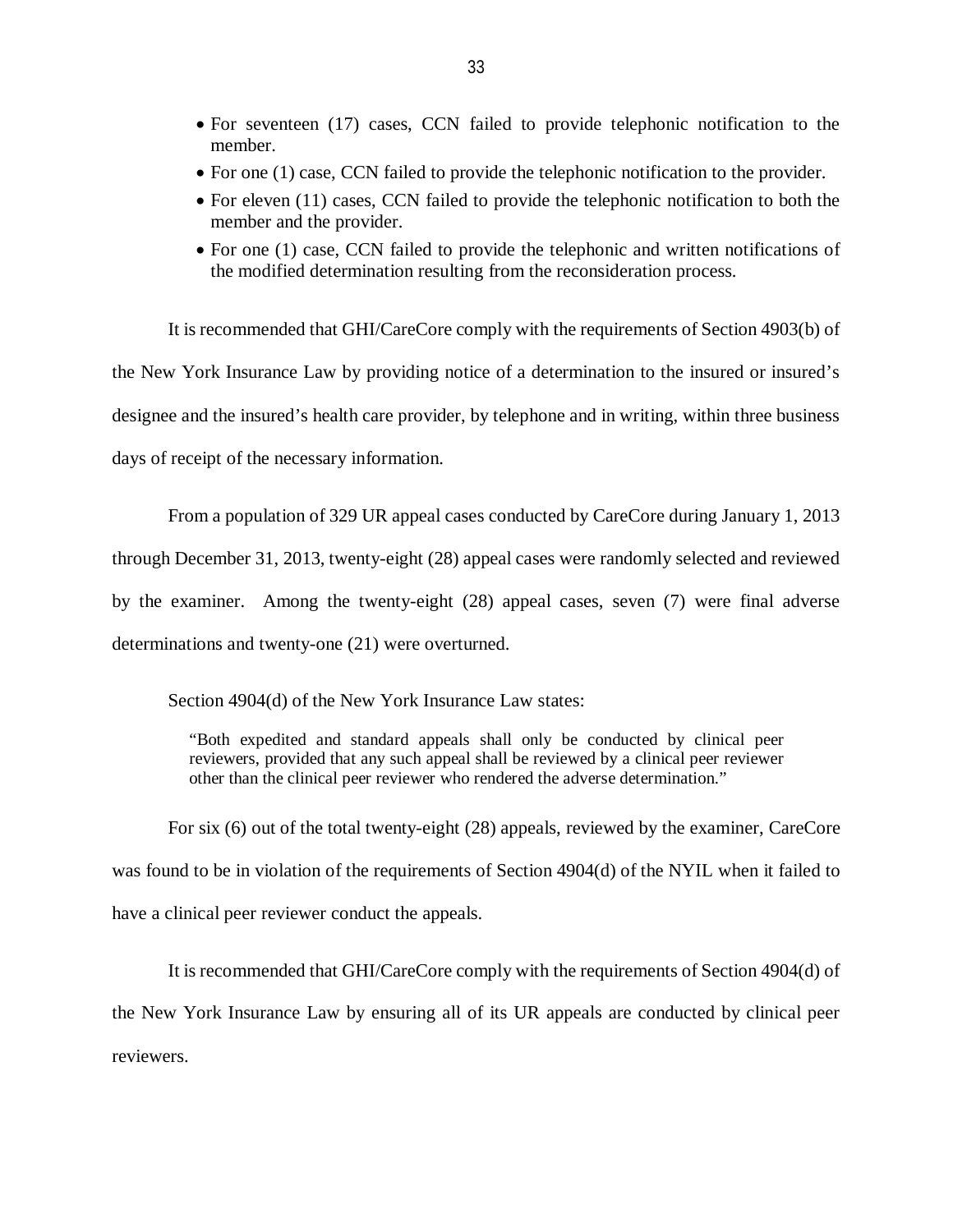<span id="page-35-0"></span>C. Palladian

 From a population of 8,732 utilization review cases conducted by Palladian, a third-party administrator acting on behalf of GHI, during January 1, 2013 through December 31, 2013, thirty (30) cases were randomly selected and reviewed by the examiner. Of the thirty (30) cases, there were seven (7) prospective reviews and twenty-three (23) concurrent reviews. The examiner determined that three (3) prospective reviews in the sample should be classified as concurrent reviews. After the reclassification, the sample consisted of four (4) prospective reviews and twenty-six (26) concurrent reviews.

It is recommended that GHI/Palladian properly classify their utilization reviews.

 For three (3) out of the twenty-six (26) concurrent cases, Palladian was found to be in violation of the requirements of Section 4903(c) of the NYIL, as follows:

- For one (1) case, Palladian failed to make the determination within one business day of receipt of the necessary information.
- For two (2) cases, Palladian failed to make the telephonic notification to the member within one business day of receipt of the necessary information.

 It is recommended that GHI/Palladian comply with the requirements of Section 4903(c) of the New York Insurance Law by making their UR determinations in a timely manner, and by providing telephonic notification to the member within one business day of receipt of the necessary information.

Federal Regulation 29 C.F.R. 2560.503-1(f)(2)(iii)(A) states in part:

 "…if such an extension is necessary due to a failure of the claimant to submit the information necessary to decide the claim, the notice of extension shall specifically describe the required information, and the claimant shall be afforded at least 45 days from receipt of the notice within which to provide the specified information…"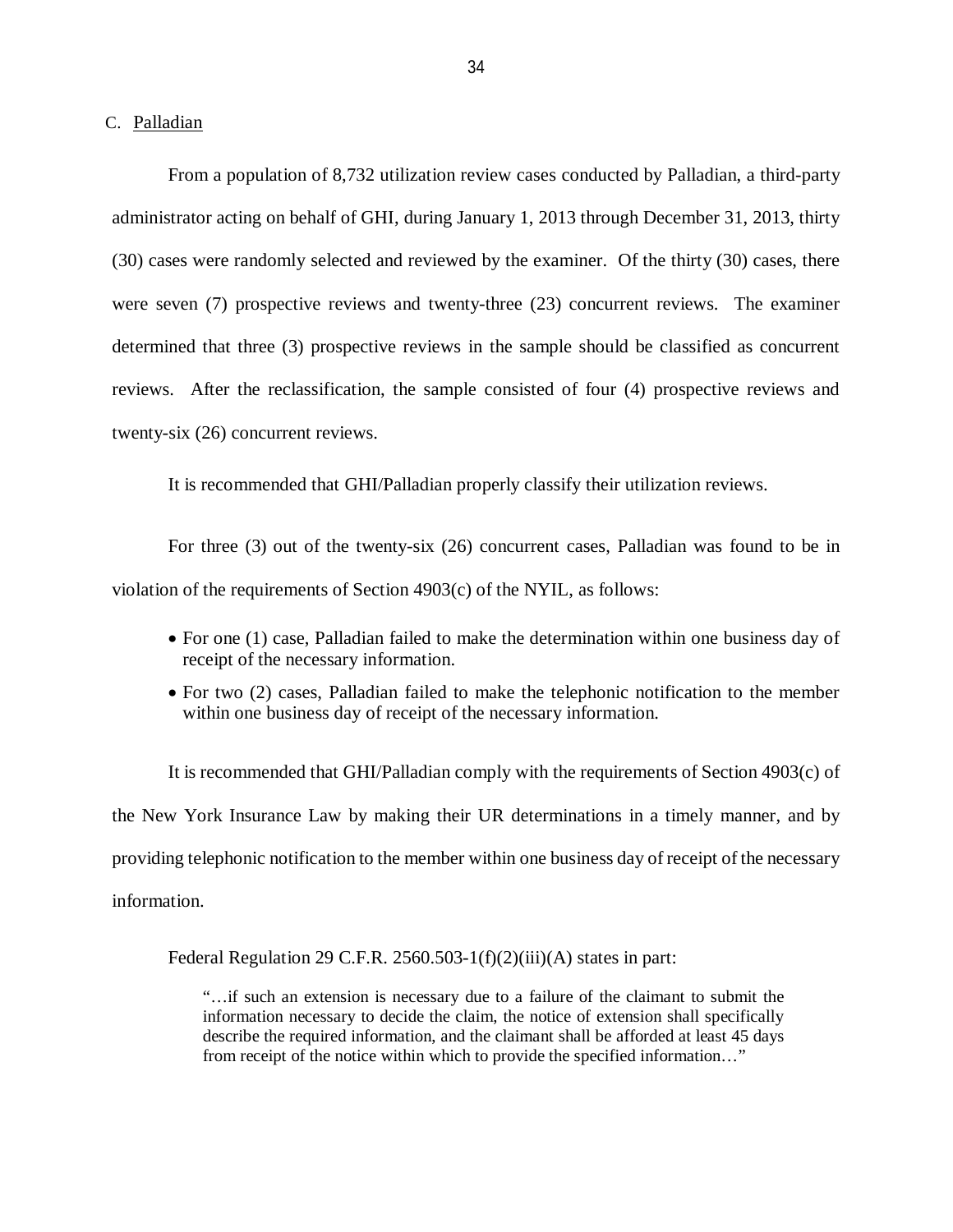<span id="page-36-0"></span> For six (6) out of the thirty (30) cases, reviewed by the examiner, Palladian requested additional information during its review. It was Palladian's policy to issue the initial adverse determination 15 days following the 45 days allowed for submittal of the additional information (referred to as "the sixty days pend period"). Palladian was found to be in violation of the requirements of Federal Regulation 29 C.F.R. 2560.503-1(f)(2)(iii)(A), as follows:

- For five (5) cases, Palladian failed to offer forty-five (45) days to the claimant to provide the specified additional information.
- For one (1) case, Palladian issued its Initial Adverse Determination before the end of the sixty (60) day pend period.

 It is recommended that GHI/Palladian comply with the requirements of Federal Regulation 29 C.F.R. 2560.503-1(f)(2)(iii)(A) by providing 45 days for the claimant to submit additional information.

 From a population of sixteen (16) UR appeal cases resolved by Palladian during the period January 1, 2013 through December 31, 2013, ten (10) cases were randomly selected and reviewed by the examiner. Among these ten (10) cases, seven (7) were final adverse determinations and three (3) were overturned.

#### D. Value Options

 From a population of 16,392 utilization review cases resolved by Value Options ("VO"), a third-party administrator acting on behalf of GHI, for the period January 1, 2013 through December 31, 2013, thirty (30) cases were randomly selected and reviewed by the examiner. Of the thirty (30) cases, there were eight (8) prospective reviews, twenty-one (21) concurrent reviews and one (1) retrospective review. Upon further review, two (2) prospective reviews were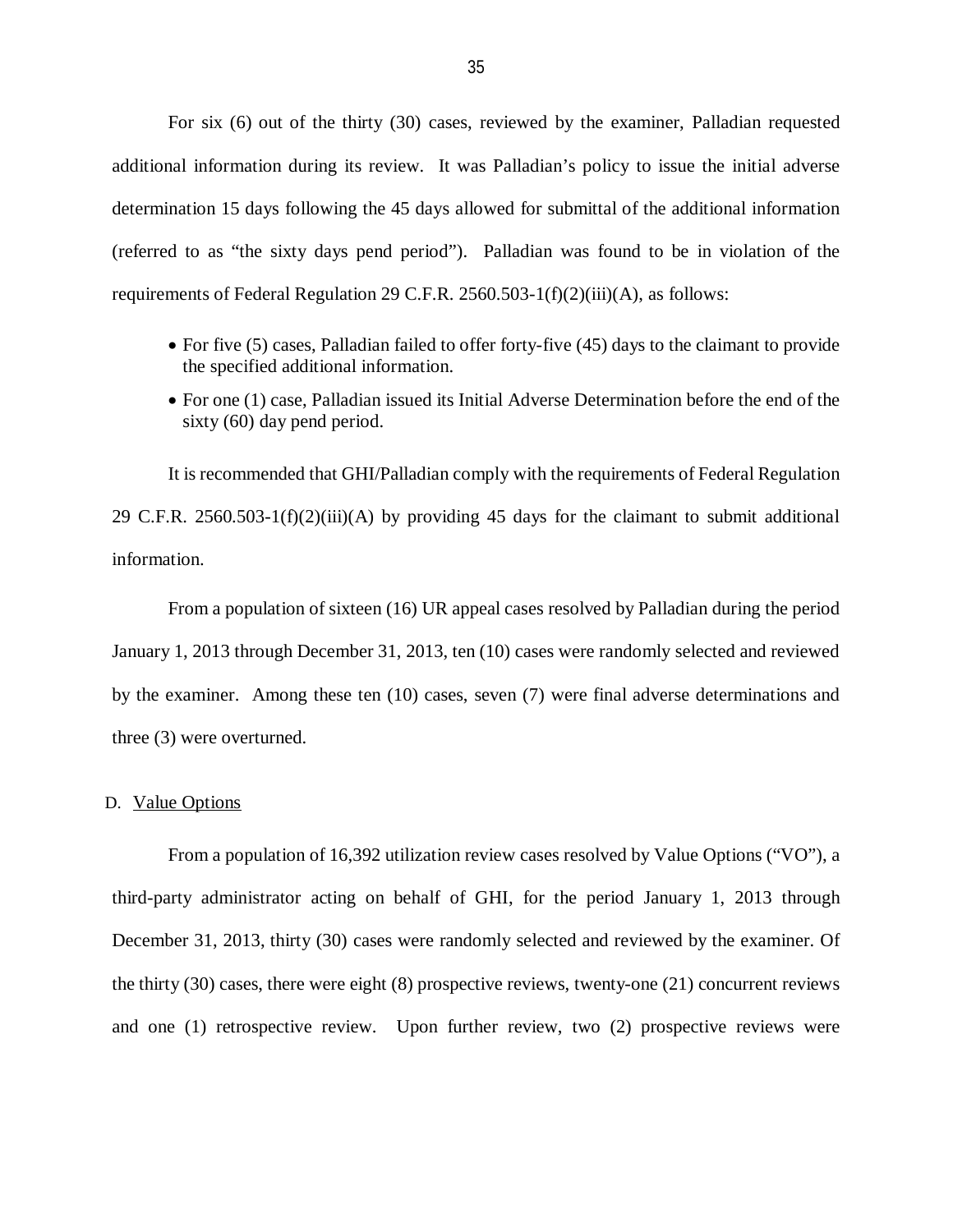reclassified as concurrent reviews. After the reclassification, the sample consisted of six (6) prospective reviews, twenty-three (23) concurrent reviews and one (1) retrospective review.

It is recommended that GHI/VO properly classify their utilization reviews.

 For five (5) out of the six (6) prospective UR cases, Value Options was found to be in violation of the requirements of Section 4903(b) of the New York Insurance Law, as follows:

- For one (1) case, VO failed to make the telephonic notification to the insured or insured's designee.
- For four (4) cases, VO failed to make the written notification to the provider.

 It is recommended that GHI/VO comply with the requirements of Section 4903(b) of the New York Insurance Law by providing notice of a determination to the insured or insured's designee and the insured's health care provider by telephone and in writing within three business days of receipt of the necessary information.

 For the twenty-three (23) concurrent UR cases reviewed, nineteen (19) were approvals and four (4) were initial adverse determinations. For the nineteen (19) approvals reviewed, Value Options was found to be in violation of the requirements of Section 4903(c) of the New York Insurance Law, as follows:

- For eight (8) cases, VO failed to make the written determination to the provider and failed to include the "next review date" in its notification letters.
- For two (2) cases, VO failed to make the telephonic notification to the provider and failed to include the "next review date" in its notification letters.
- For one (1) case, VO failed to make the written notification to the provider.
- For one (1) case, VO failed to make the telephonic notification to the provider.
- For seven (7) cases, VO failed to include the "next review date" in its notification letters.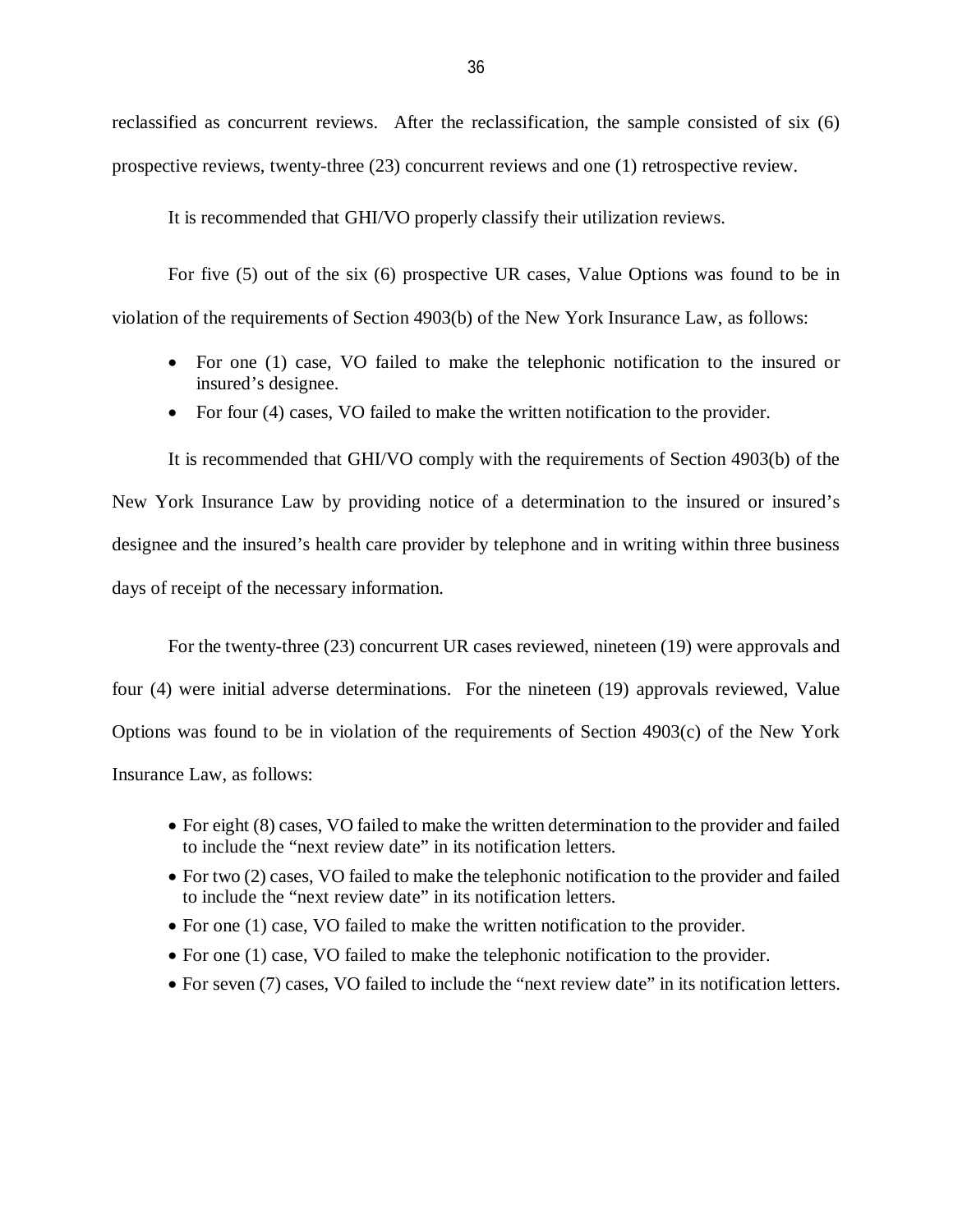For one (1) out of the twenty-three (23) concurrent UR cases, Value Options was found to be in violation of the requirements of Part 243.2(b) of Insurance Regulation No. 152 (11 NYCRR 243.2) when it failed to retain a copy of the provider's initial UR request.

 It is recommended that GHI/VO comply with the requirements of Section 4903(c) of the New York Insurance Law by providing both written and telephonic notifications to the insured's health care provider within one business day of receipt of the necessary information for all concurrent reviews and also by including the next review date.

 It is also recommended that GHI/VO comply with the requirement of Part 243.2(b) of Insurance Regulation No. 152 by retaining copies of the provider's initial UR request for the required timeframe.

Section 4903(d) of the New York Insurance Law states:

 "A utilization review agent shall make a utilization review determination involving health care services which have been delivered within thirty days of receipt of the necessary information."

Section 4903(e) of the New York Insurance Law states in part:

 "Notice of an adverse determination made by a utilization review agent shall be in writing…"

 For the one (1) retrospective case reviewed by the examiner, VO was found to be in violation of the requirements of Sections 4903(d) and 4903(e) of the New York Insurance Law when it failed to make a determination and issue a written determination letter for all requested dates of services.

 It is recommended that GHI/VO comply with the requirements of Sections 4903(d) and 4903(e) of the New York Insurance Law by ensuring that determination for all requested dates of services is made and a written notice of such determination is issued.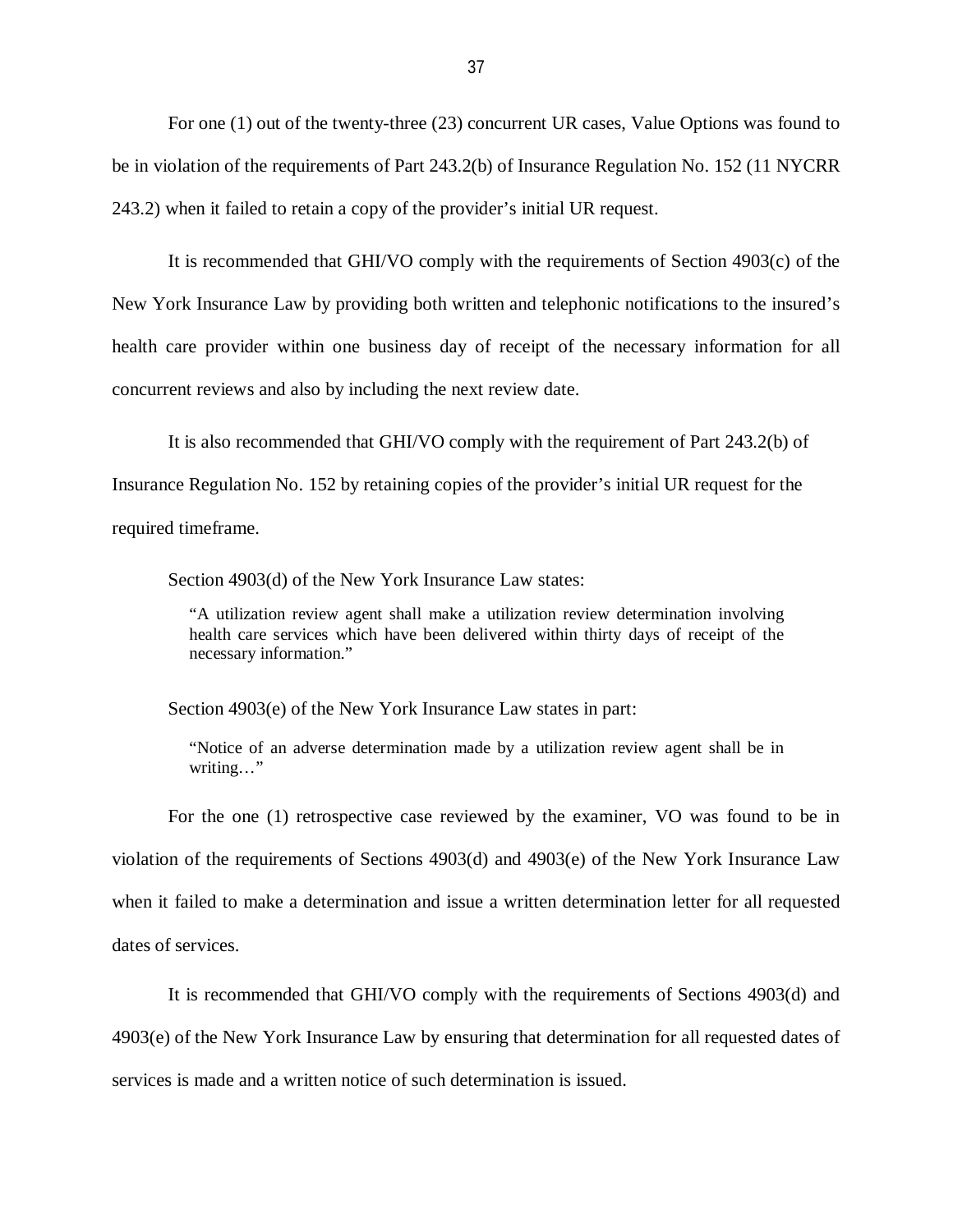<span id="page-39-0"></span> From a population of 1,639 UR appeals cases conducted by Value Options during period January 1, 2013 through December 31, 2013, twenty-nine (29) randomly selected UR appeal files were reviewed by the examiner. Among these twenty-nine (29) cases, two (2) were overturned, two (2) were modified final adverse determinations, and twenty-five (25) were Final Adverse Determinations.

 It was noted that VO failed to remove the reference of GHI HMO Select, Inc. (GHI HMO) from the footer of its FADs issued after June 26, 2013, as evidenced by twelve (12) FADs in the sample.

sample.<br>It is recommended that GHI/VO remove the reference of GHI HMO Select, Inc. from the footer of VO's Final Adverse Determination letters.

#### E. Express Scripts

 From a population of five thousand eight hundred and thirteen (5,813) prospective UR cases that consisted of 5,055 approvals and 758 Initial Adverse Determinations, conducted by Express Scripts, Inc. ("ESI") for GHI's contract with New York City during the period January 1, 2013 through December 31, 2013, thirty (30) cases were randomly selected and reviewed by the examiner. Among these thirty (30) cases, two (2) were Initial Adverse Determinations and the other twenty-eight (28) were approvals.

 For two (2) out of the thirty (30) cases, ESI was found to be in violation of the requirements of Section 4903(b) of the New York Insurance Law for the reasons noted below:

- For one (1) case, ESI failed to make the verbal notification to both the provider and the member.
- For one (1) case, ESI made the verbal notification on the fourth business day of receipt of the necessary information exceeding the three business days required time frame.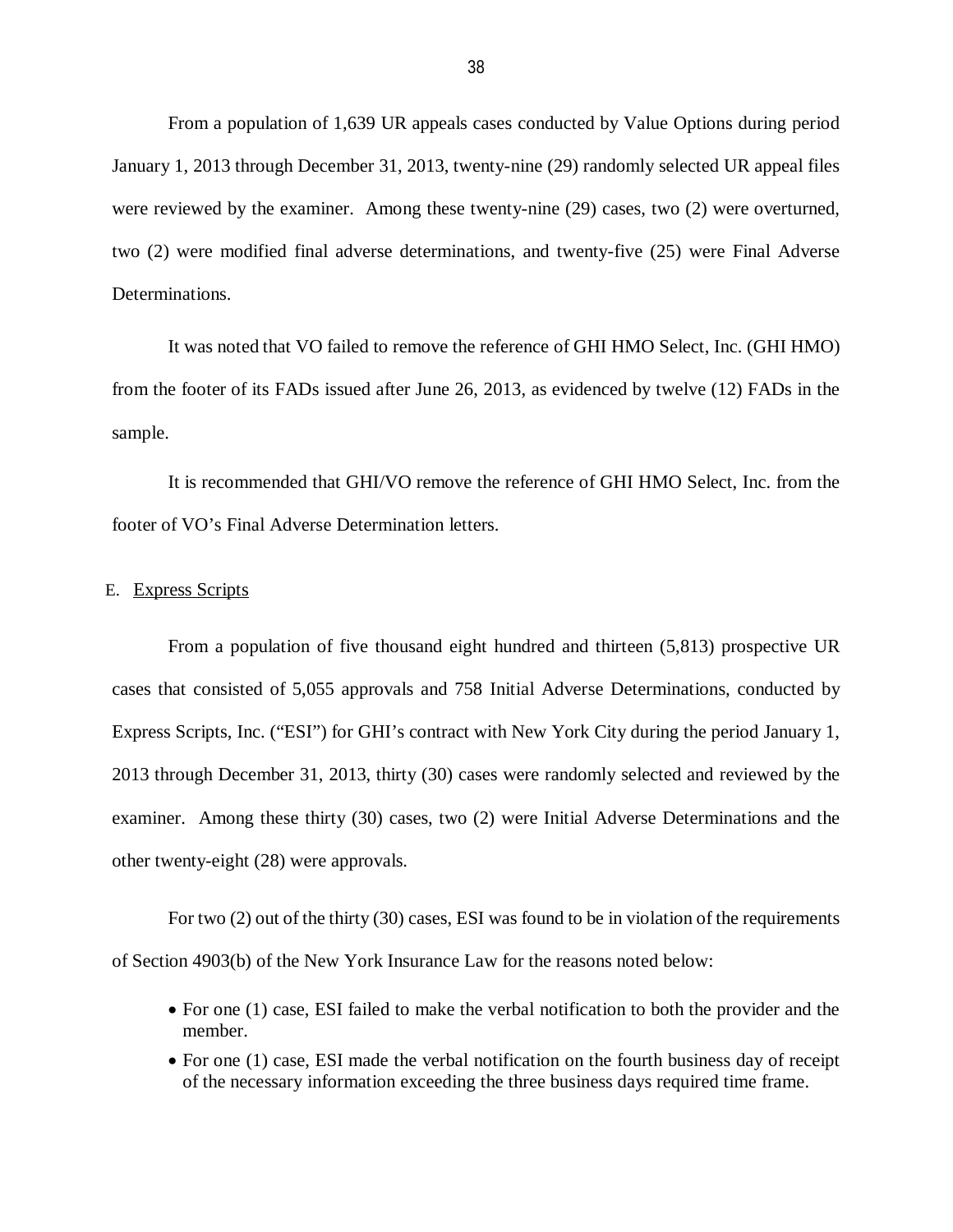<span id="page-40-0"></span> It is recommended that GHI/ESI comply with the requirements of Section 4903(b) of the New York Insurance Law by providing notice of a determination to the insured or insured's designee and the insured's health care provider by telephone and in writing within three business days of receipt of the necessary information for their prospective URs.

Federal Regulation 45 C.F.R. 147.136(b)(2)(ii)(E) of the Health Insurance Reform Act of 2010 states in part:

> "(E) *Notice*. A plan and issuer must provide notice to individuals, in a culturally and linguistically appropriate manner (as described in paragraph (e) of this section) that complies with the requirements of 29 C.F.R. 2560.503-1(g) and (j). The plan and issuer must also comply with the additional requirements of this paragraph  $(b)(2)(ii)(E)...$  (5) The plan and issuer must disclose the availability of, and contact information for, any applicable office of health insurance consumer assistance or ombudsman established under PHS Act section 2793 to assist individuals with the internal claims

 ESI failed to include in its Initial Adverse Determination the statement regarding the availability of any applicable office of health insurance consumer assistance or ombudsman established to assist enrollees with the appeal process as required by 45 C.F.R.  $147.136(b)(2)(ii)(E)(5)$  of the Health Insurance Reform Act of 2010, as evidenced in the two  $(2)$ Initial Adverse Determinations reviewed by the examiner.

and appeals and external review processes."

 It is recommended that GHI/ESI comply with the requirements of Federal Regulation 45 C.F.R.  $147.136(b)(2)(ii)(E)(5)$  by ensuring that all of its Initial Adverse Determination letters contain the required statements.

#### **14. SUBSEQUENT EVENTS**

 EmblemHealth subcontracts administration of its GHI and HIP members' behavioral health benefits to Value Options, Inc., (currently Beacon Health Options) a third-party behavioral health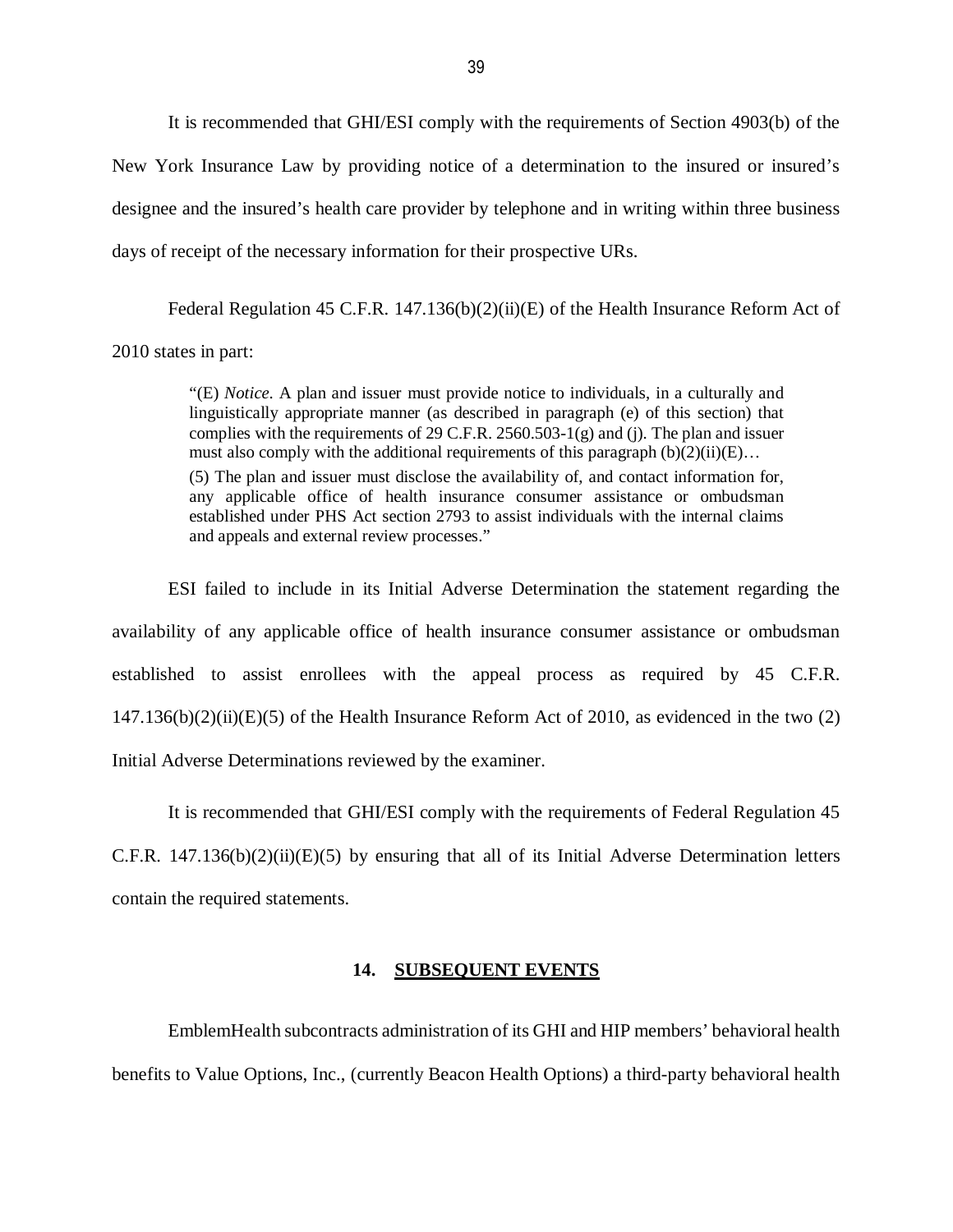administrator. Value Options, Inc., on behalf of EmblemHealth, performed utilization review for all inpatient, partial hospitalization and intensive outpatient behavioral health claims and certain outpatient visits.

 In 2014, the Office of the NY Attorney General conducted an investigation into EmblemHealth's coverage of behavioral health and substance abuse disorder benefits administered by Value Options, Inc. The Attorney General ("AG") found that EmblemHealth's behavioral health coverage was not "on par" with medical/surgical coverage and that EmblemHealth applied more rigorous and frequent utilization review for behavioral health benefits than for medical/surgical benefits.

 In July of 2014, EmblemHealth reached a settlement with the Office of the Attorney General regarding EmblemHealth's administration of its mental health and substance abuse benefits. EmblemHealth, as part of the settlement, offered independent utilization reviews, by a third-party, of mental health benefit claims submitted during a certain period that had been denied for lack of medical necessity or due to lack of coverage for residential treatment for behavioral health services, and for which the member subsequently incurred out-of-pocket costs for such treatment. In addition, EmblemHealth was required to pay a civil penalty of \$1.2 million to the Office of the Attorney General.

 During the years of 2013 and 2014, the Office of the NY Attorney General also investigated GHI on the following issues:

- GHI's failure to adequately disclosure out-of-network reimbursement to members of its Comprehensive Benefit Plans.
- GHI's compliance with the Young Adult Option coverage notification requirement of Section 4305(l)(2)(G) of the New York Insurance Law for the period 2010 through 2014.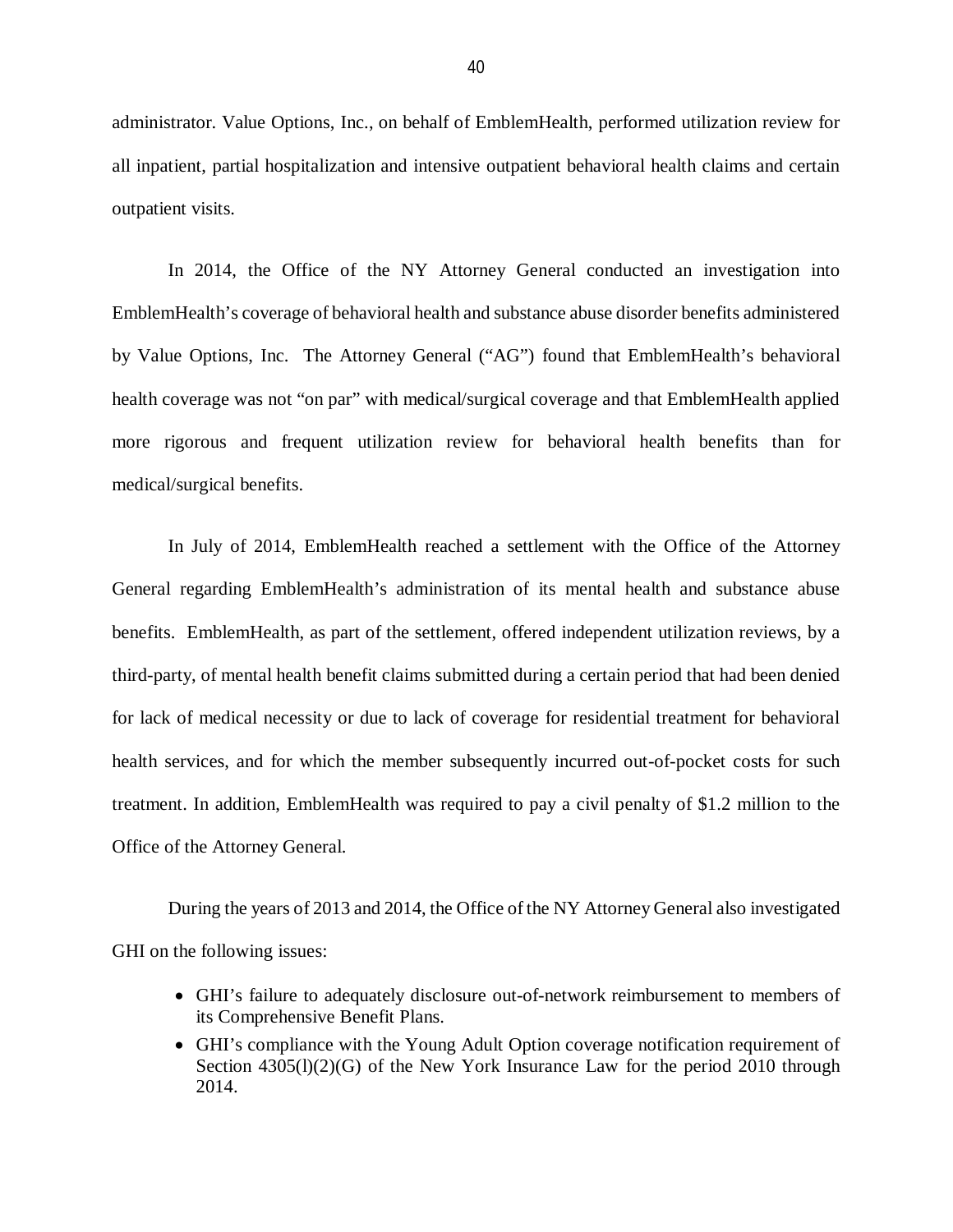GHI's improper application of member cost-sharing for 255 out-of-network anesthesia claims performed in connection with an in-network preventive colonoscopy procedure for the period 2012 through 2014.

GHI settled the three aforementioned issues with the Office of the NY Attorney General in

2014. With exception of the settlement on the Young Adult Option, GHI did not admit nor deny

the respective AG's findings.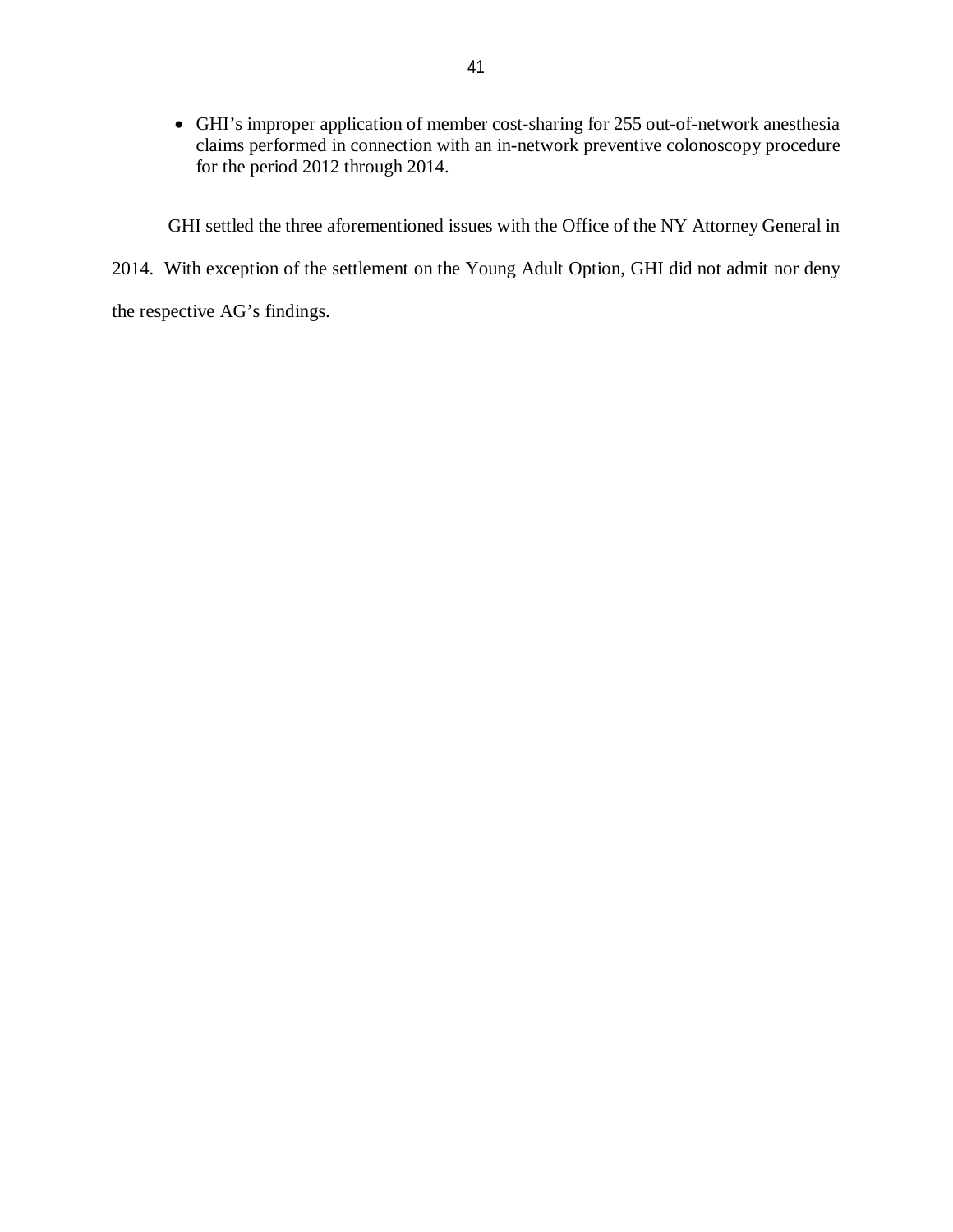#### **15. COMPLIANCE WITH PRIOR REPORT ON EXAMINATION**

<span id="page-43-0"></span> There were twenty-three (23) comments and recommendations from the prior Market Conduct report on examination as of December 31, 2008. They are repeated herein as follows (page numbers refer to the prior report):

#### **ITEM NO. PAGE NO.**

#### Claims Processing

1. calculate interest on non-par claims. It is recommended that GHI establish procedures that automatically 6

 *GHI has complied with this recommendation.* 

#### Timothy's Law Claims Processing

2. Subsequent to the examination date, GHI reprocessed all the affected 6 Timothy's Law claims that did not involve deductibles by July 12, 2010 and those claims that involved deductibles by November 2, 2010. 96,053 claims were adjusted with a total of payment of \$[2,573,987.54,](https://2,573,987.54) of which [\\$103,803.31](https://103,803.31) was interest paid.

 *GHI has complied with this recommendation.* 

#### Prompt Pay Law

3. of §3224-a(a) of the New York State Insurance Law regarding the prompt payment of claims are fully implemented and complied with. It is recommended that GHI take steps to ensure that the provisions 10

 *GHI has substantially complied with this recommendation.* 

4. of §3224-a(b) of the New York State Insurance Law regarding the prompt payment of claims are fully implemented and complied with. It is recommended that GHI take steps to ensure that the provisions 10

 *GHI has substantially complied with this recommendation.* 

 $5<sub>1</sub>$  of §3224-a(c) of the New York State Insurance Law regarding the prompt payment of claims are fully implemented and complied with.  *GHI has substantially complied with this recommendation.* It is recommended that GHI take steps to ensure that the provisions 11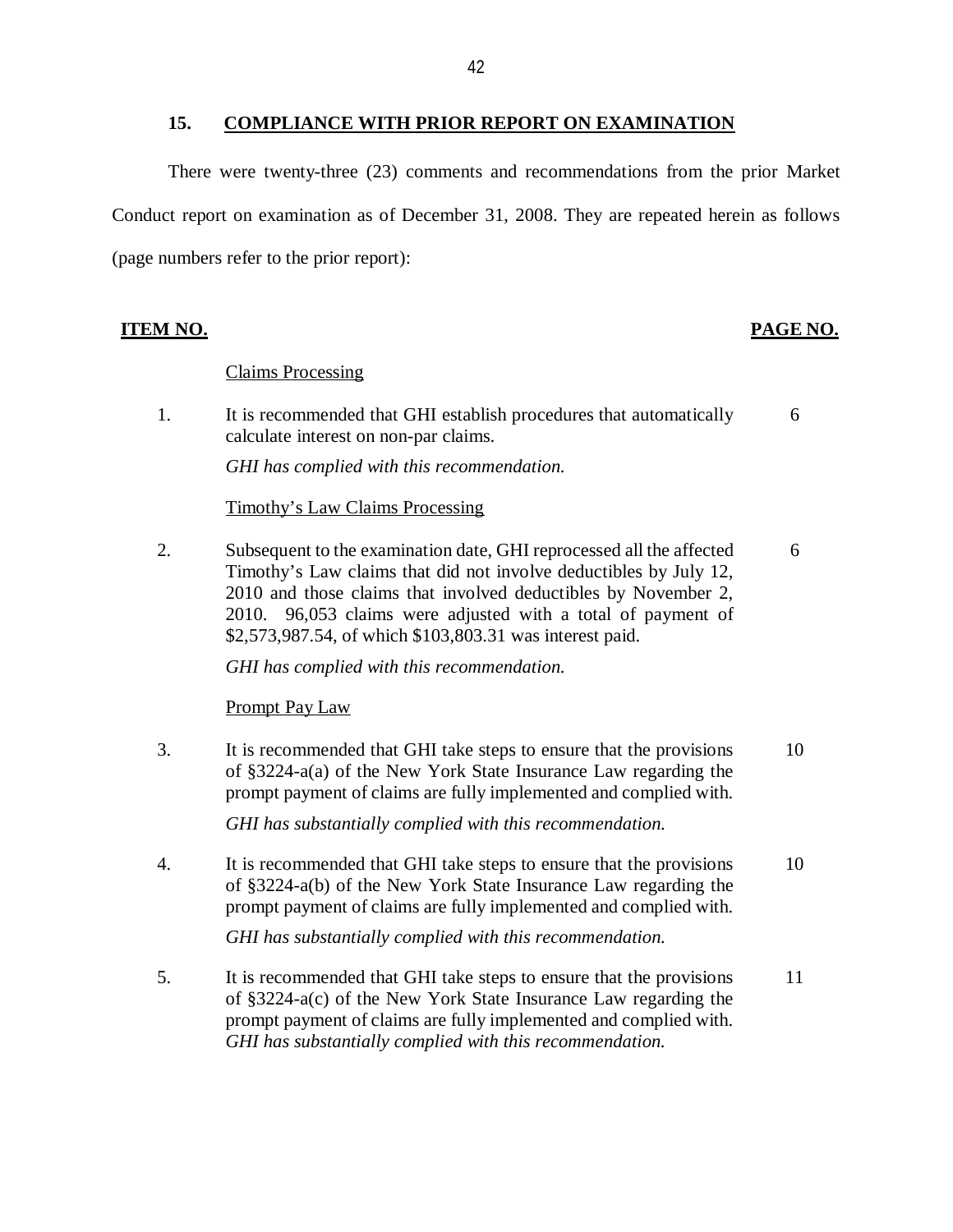#### Underwriting and Rating

 $6<sub>l</sub>$  accurate billing and charge the correct rates to its policyholders in order to comply with Section 4308(b) of the New York Insurance It is recommended that GHI ensure correct rates are loaded for 12 Law.

 *GHI has complied with this recommendation*.

 $7.$  4235(k) and 4235(l) of the New York Insurance Law when terminating contracts for non-payment of premium. It is recommended that GHI comply with the provisions of Sections 13

 *GHI has complied with this recommendation.* 

 $8<sub>1</sub>$  providers on affected claims when the grace period is extended by GHI beyond the thirty (30) day grace period. It is recommended that GHI refrain from recovering claims from 13

 *GHI has complied with this recommendation.* 

9. Department Regulation No. 78 relative to the requirements of termination notices of group policies or contracts of accident and health insurance. It is further recommended that GHI comply with the provisions of 14

 *GHI has complied with this recommendation.* 

 $10<sub>l</sub>$  forms on its applications are up to date and contain the correct rates. It is recommended that GHI institute procedures to ensure that the 14

 *GHI has complied with this recommendation.* 

 11. It is recommended that GHI maintains documentation of its 15 applications to comply with the record retention requirements of Department Regulation No. 152.

 *GHI has complied with this recommendation.* 

**Producers** 

 12. It is recommended that GHI file all termination notices with the 17 Department when terminating agents in compliance with Section 2112(d) of the New York Insurance Law.

 *GHI has complied with this recommendation*.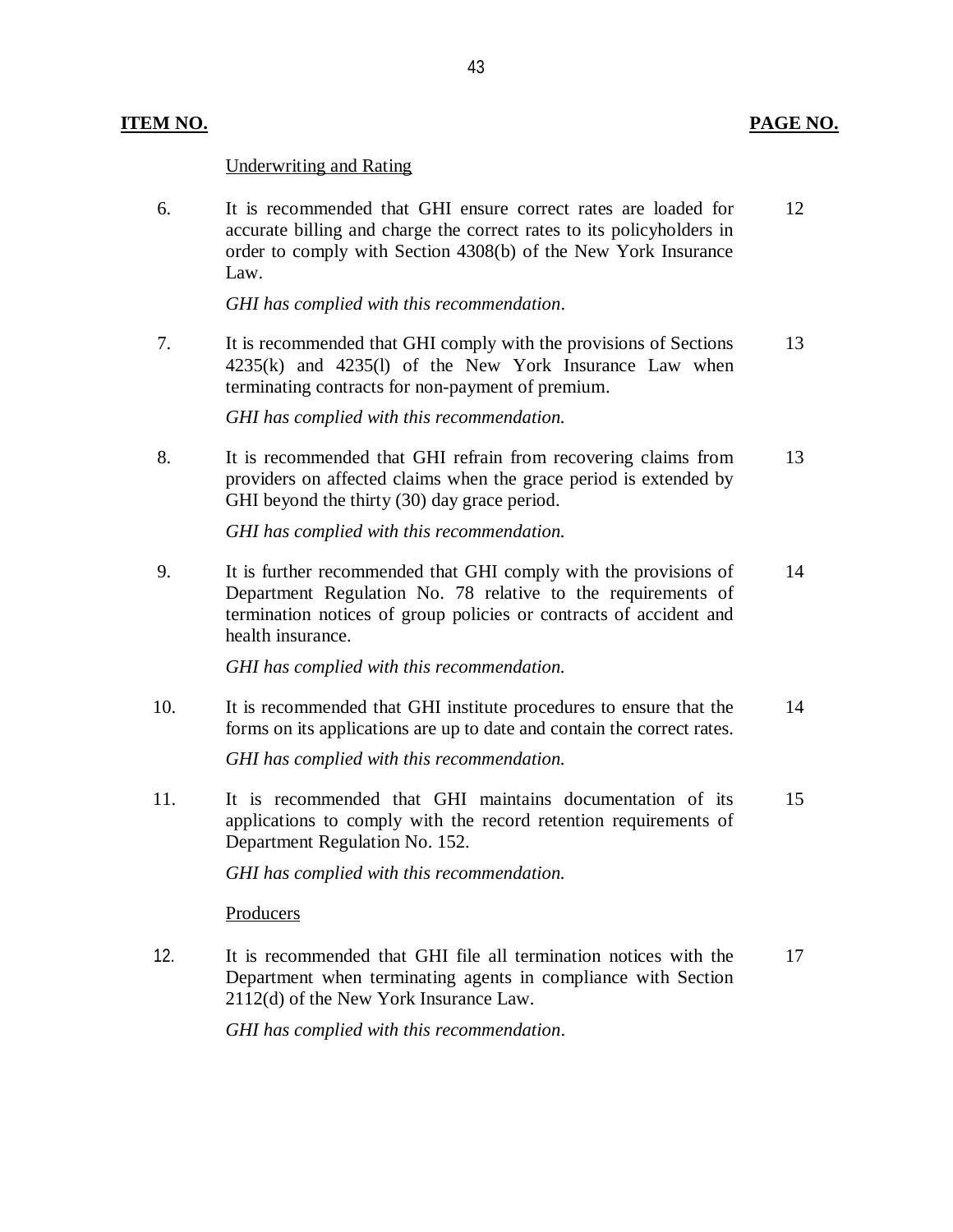#### **ITEM NO. PAGE NO.**

#### Producers (Cont'd.)

13. system for agents whose terminations are not official, to distinguish them from agents who were officially terminated. It is also recommended that GHI create a separate identifier in its 17

> *GHI does not comply with this recommendation. It indicated that creating a separate identifier in its system has little return on investment.*

 $14$  current, and terminated agents who fail to submit a copy of their renewed license for an extended period of time. It is recommended that GHI keep its listing of appointed agents 17

 *GHI has complied with this recommendation.* 

15. Department Regulation No. 152 by keeping its check request records for at least 6 years from creation. It is again recommended that GHI comply with Part  $243.2(b)(8)$  of 18

 *GHI has complied with this recommendation.* 

#### **Complaints**

16. business days in order to comply with the requirements of Section 2404 of the New York Insurance Law. It is recommended that GHI respond to the Department within fifteen 19

> *GHI has not complied with this recommendation. A similar recommendation is made in this report.*

17. Grievances 19

 and acknowledge all filed Grievances, in writing within, fifteen (15) business days. It is recommended that GHI comply with its Grievance procedures

 *GHI has complied with this recommendation.* 

Utilization Reviews and Appeals

18. York Insurance Law and provide the determination notice within three (3) business days. It is recommended that GHI comply with Section 4903(b) of the New 21

 *GHI has complied with this recommendation.*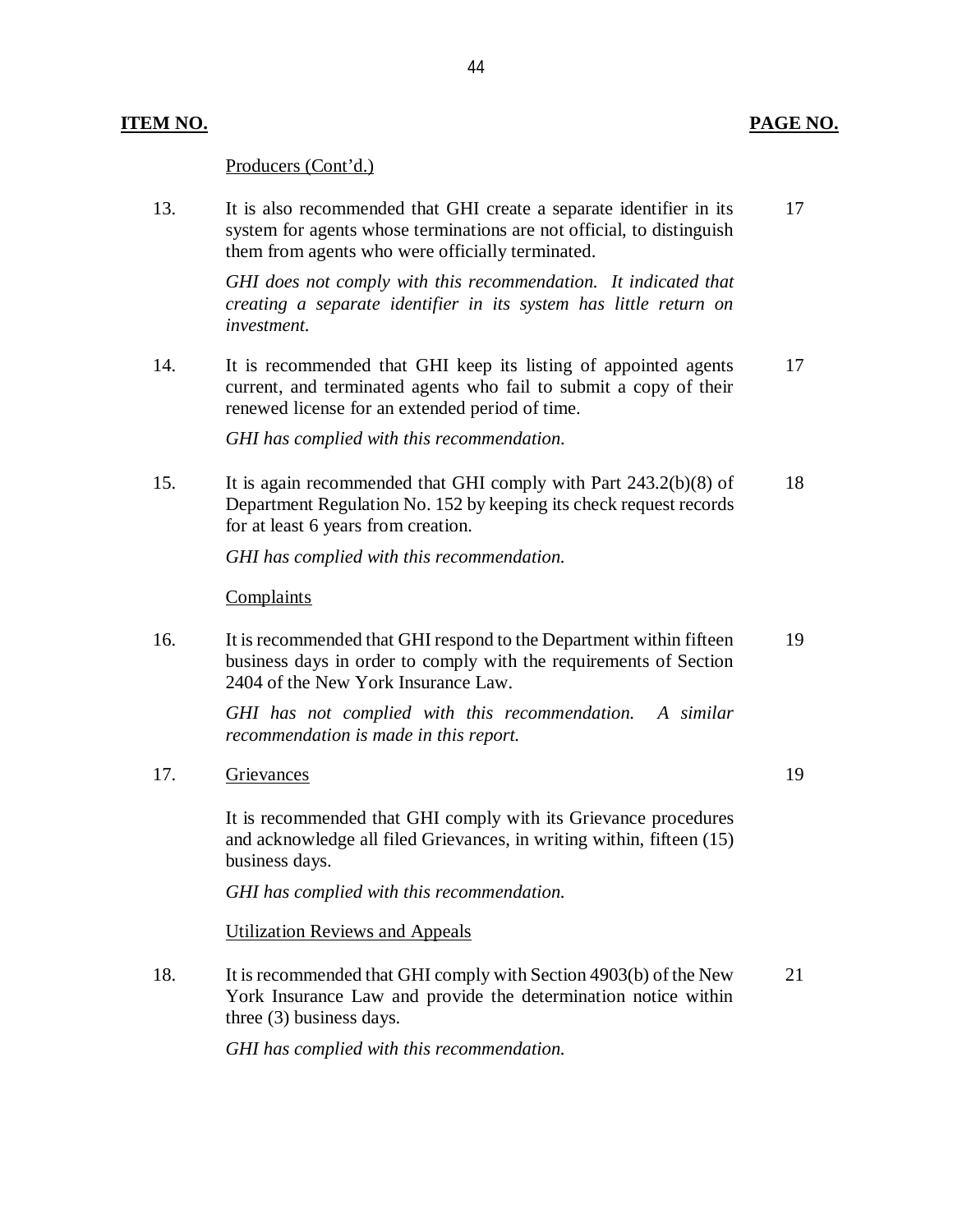#### Utilization Reviews and Appeals (Cont'd.)

19. New York Insurance Law and provide verbal notification to the enrollee or their representative and their health care provider of the It is also recommended that GHI comply with Section 4903(b) of the 21 determination.

> *GHI has not complied with this recommendation. A similar recommendation is made in this report.*

20. York Insurance Law and provide written notice of determination notice within one (1) business day. It is recommended that GHI comply with Section  $4903(c)$  of the New 22

> *GHI has not complied with this recommendation. A similar recommendation is made in this report.*

21. 4903(b) of the New York Insurance Law and provide verbal notification to the enrollee or their representative and their health care provider of the determination within the required timeframe. It is recommended that GHI comply with the requirements of Section 23

> *This recommendation was pertaining to CareCore, GHI's delegated utilization review agent. CareCore, acting on behalf of GHI, has not fully complied with this recommendation. A similar recommendation is made in this report.*

22. York Insurance Law and provide verbal notification to the enrollee or their representative and their health care provider of the It is recommended that GHI comply with Section 4903(b) of the New 23 determination.

> *This recommendation was pertaining to Value Options, GHI's delegated utilization review agent. This recommendation has not been fully complied with. A similar recommendation is made in this report.*

23. 4903(c) of the New York Insurance Law and provide verbal notification to the enrollee or their representative and their health care provider of the determination within the allotted timeframe. It is recommended that GHI comply with the requirements of Section 24

> *This recommendation was pertaining to Value Options, GHI's delegated utilization review agent. This recommendation has not been fully complied with. A similar recommendation is made in this report.*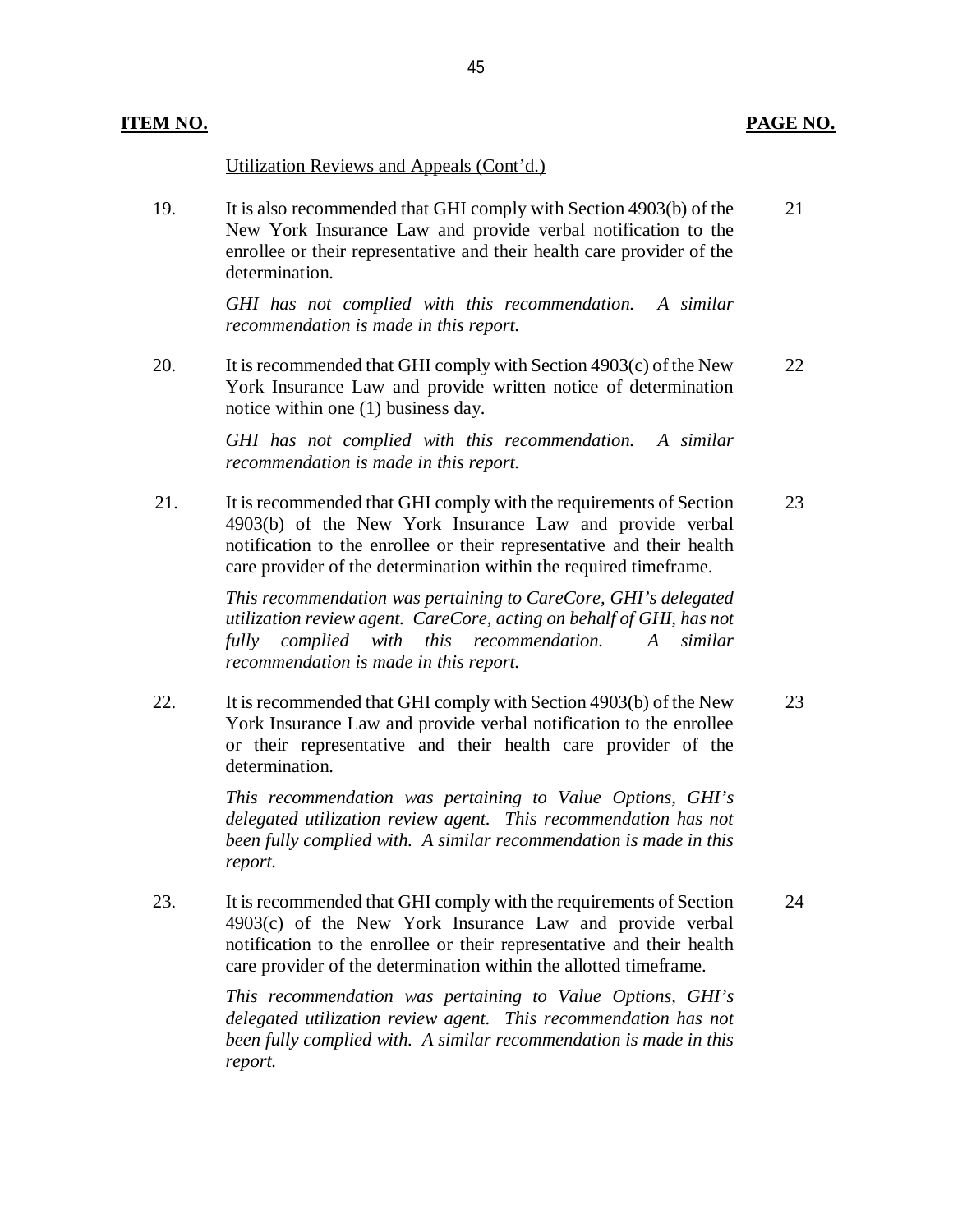#### **16. SUMMARY OF COMMENTS AND RECOMMENDATIONS**

#### **ITEM**

#### **PAGE NO.**

#### A. Claims Processing

 It is recommended that GHI retain copies of EOBs for the timeframe required by Part 243.2(b)(8) of Insurance Regulation No. 152. 6

#### B. Advertising

- i. It is recommended that GHI comply with the requirements of Parts 215.9(a) and (c) of Insurance Regulation No. 34 by disclosing the source of the statistics used in its advertisements and by retaining support for the accuracy for all such statements made in its advertisements. 9
- ii. It is recommended that GHI comply with the requirements of Parts 215.3(a) and 215.5(a) of Insurance Regulation No. 34 by discontinuing the listing of GHI HMO as a separate insurance entity in its advertisements and on its webpages. 10

#### C. Grievances and Appeals

- i. It is recommended that GHI exercise greater care in its filing of Schedule M to ensure the accuracy of the information being reported. 10
- ii. It is recommended that GHI comply with the requirements of Section 4802(d) of the New York Insurance Law by issuing an acknowledgement letter within fifteen business days of the receipt of the grievance and by ensuring the acknowledgement letter contains all of the required information. 11
- iii. It is recommended that GHI comply with the requirements of Section 4802(f) of the New York Insurance Law by issuing the determination letter for all of its provider grievance files. 12
- iv. It is also recommended that GHI comply with the requirements of Section  $4802(g)(2)$  of the New York Insurance Law by including its appeal procedures and form in all determination letters. 12
- v. It is recommended that GHI comply with the requirements of Part 243.2(b)(8) of Insurance Regulation No. 152 by retaining its grievance records for the required timeframe. 13
- vi. It is recommended that GHI comply with its own Policy, by issuing an acknowledgement letter within 15 calendar days of receipt of the provider's grievance. 13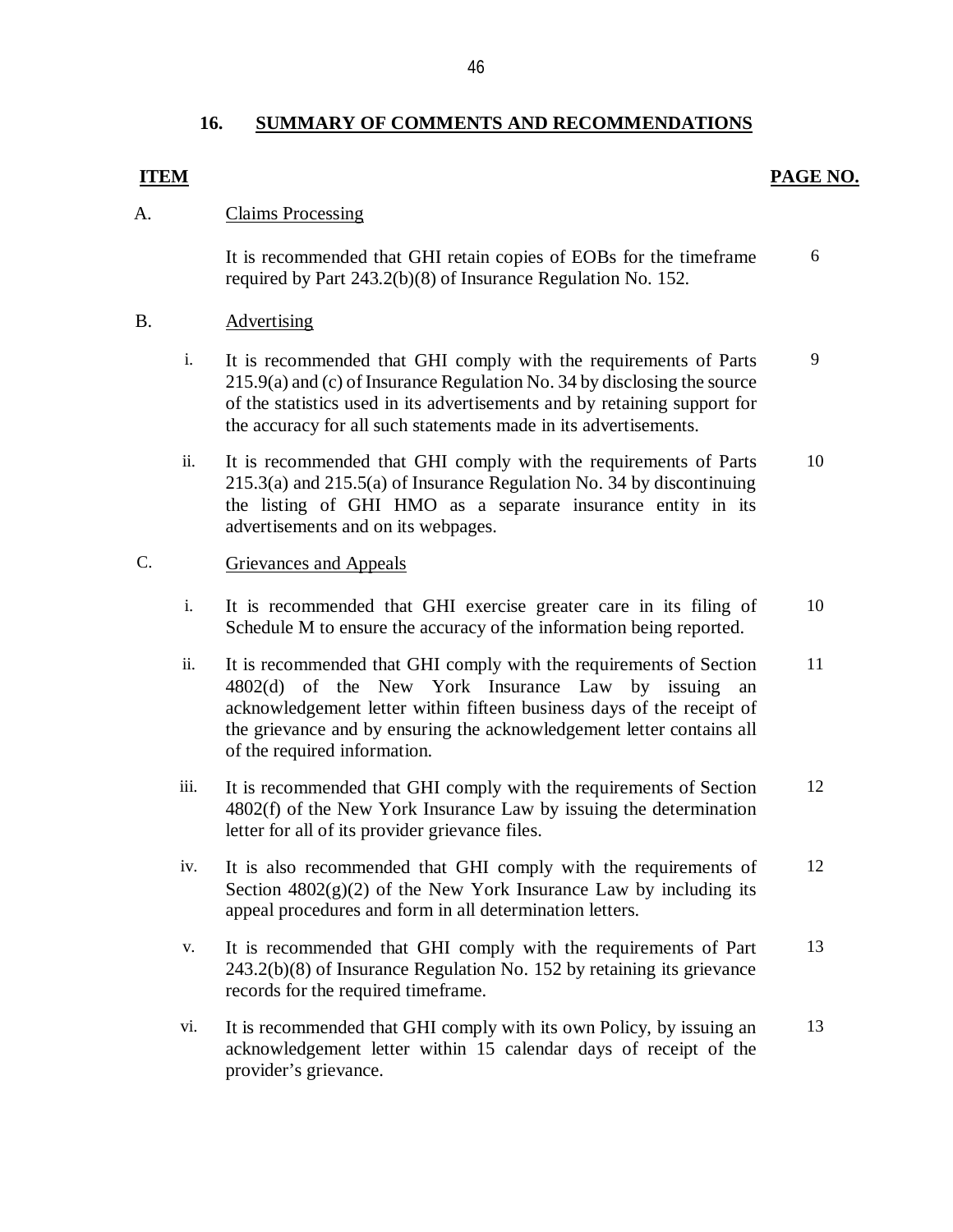#### **ITEM**

### Grievances and Appeals (Cont'd.)

 vii. It is recommended that GHI comply with the terms of its Provider Manual, by issuing its determination letters in a timely manner. 14

#### D. Complaint Handling

- i. It is recommended that GHI comply with the requirements of Section 2404 of the New York Insurance Law by providing its responses to the Department's complaint inquiries within the required timeframe. 14
- ii. It is recommended that GHI comply with the requirements of its internal Process No. EO.OP.GA.COM.11 by sending acknowledgement letters within the required timeframe. 15
- iii. It is recommended that GHI comply with the requirements of its internal Process No. [EO.CS.GC.01](https://EO.CS.GC.01) by issuing acknowledgement letters and determination letters for all of its complaints within fifteen calendar days. 16

#### E. Declinations – Healthy New York Applications

 It is recommended that GHI comply with the requirements of Part 243.2(b)(2) of Insurance Regulation No. 152 by ensuring that its underwriting files, including declination letters and written notices of denials, are retained for the required timeframe(s). 17

#### F. Disclosure of Information

 It is recommended that GHI comply with the requirements of Section  $4324(a)(17)$  of the New York Insurance Law by offering its members the option of receiving a full hard-copy provider directory and by producing and sending the full hard-copy provider directory to its current and prospective members, upon request. 18

#### G. Underwriting and Rating

- i. It is recommended that GHI comply with the requirements of Section 4308(b) of the New York Insurance Law by ensuring that all policies that are experience rated are developed in accordance with its filed rate manual/formula. 19
- ii. It is also recommended that GHI ensure that its underwriting files are documented in a clear manner showing its rate development leading up to the final rate. 19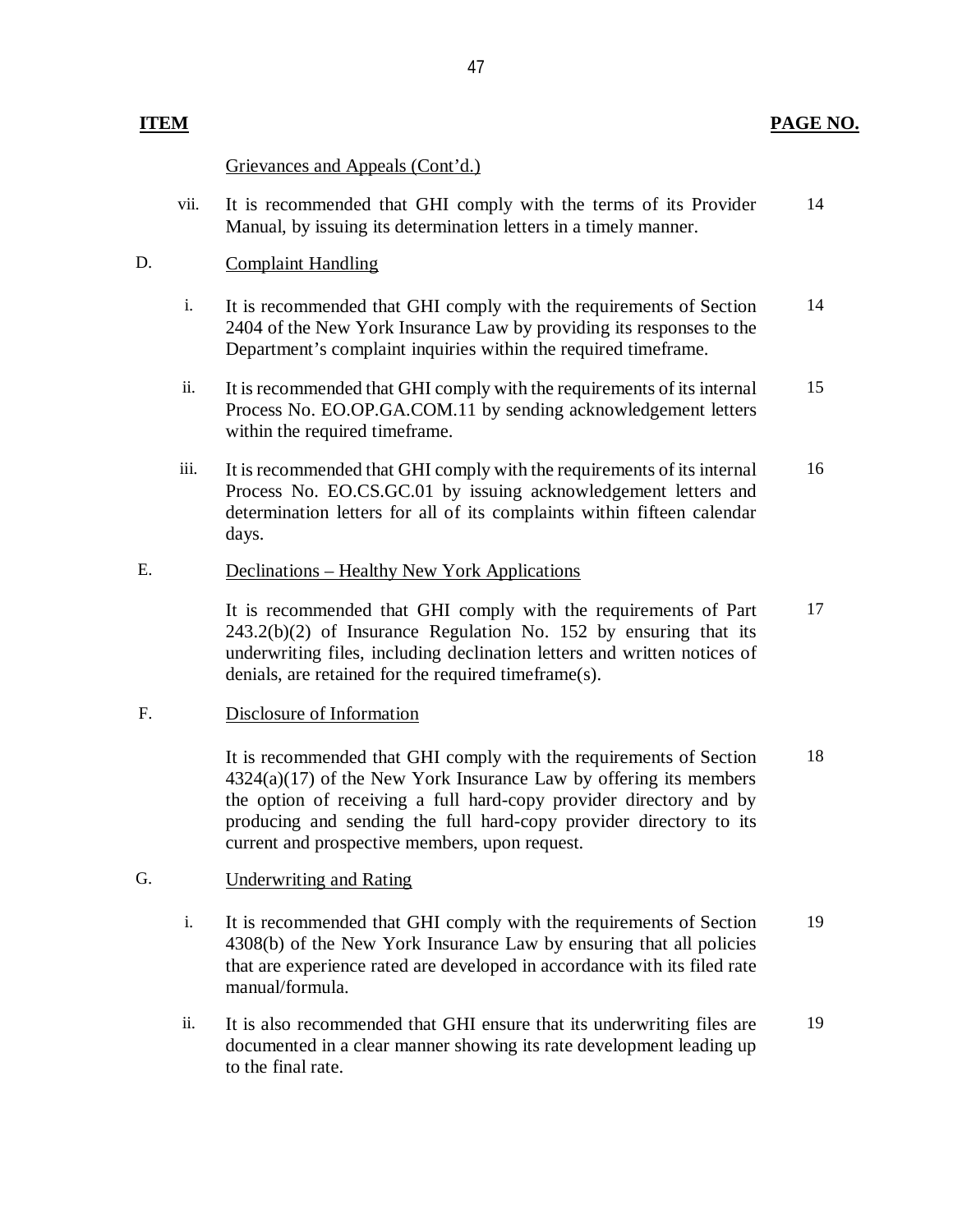#### **PAGE NO.**

#### **ITEM**

#### H. Agents and Brokers

- i. It is also recommended that GHI comply with the requirements of Part 243.2(b)(8) of Insurance Regulation No. 152 by ensuring that documentation of NYDFS filing of its agent appointments is retained for the required timeframe. 20
- ii. It is recommended GHI maintain sufficient details and documentation to support the accuracy of its commission payments. 21
- iii. It is recommended that GHI follow the foregoing internal control recommendation to strengthen its controls over self-deducted commissions. 22
- iv. It is also recommended that GHI strengthen its oversight over its management of its general agents. 22
- v. It is further recommended that GHI recoup from CAI the full amount of all overpayments. 22

#### I. **Utilization Reviews and Appeals**

- i. It is recommended that GHI properly classify its utilization reviews. 23
- ii. It is recommended that GHI comply with the requirements of Section 4903(b) of the New York Insurance Law by providing notice of a determination to the insured or insured's designee and the insured's health care provider, by telephone and in writing, within three business days of receipt of the necessary information. 24
- iii. It is recommended GHI comply with the requirements of Section 4903(c) of the New York Insurance Law by providing the required telephonic and written notifications within one business day of receipt of the necessary information. 24
- iv. It is recommended that GHI comply with the requirements of Section 4903(d) of the New York Insurance Law by making a determination within thirty days of receipt of the necessary information for all of its retrospective reviews. 25
- v. It is recommended that GHI comply with the requirements of Federal Regulation 45 C.F.R. 147.136(b)(2)(ii)(E)(1) of the Health Insurance Reform Act of 2010 by ensuring the claim amount is included in the Initial Adverse Determinations letters, when applicable. 25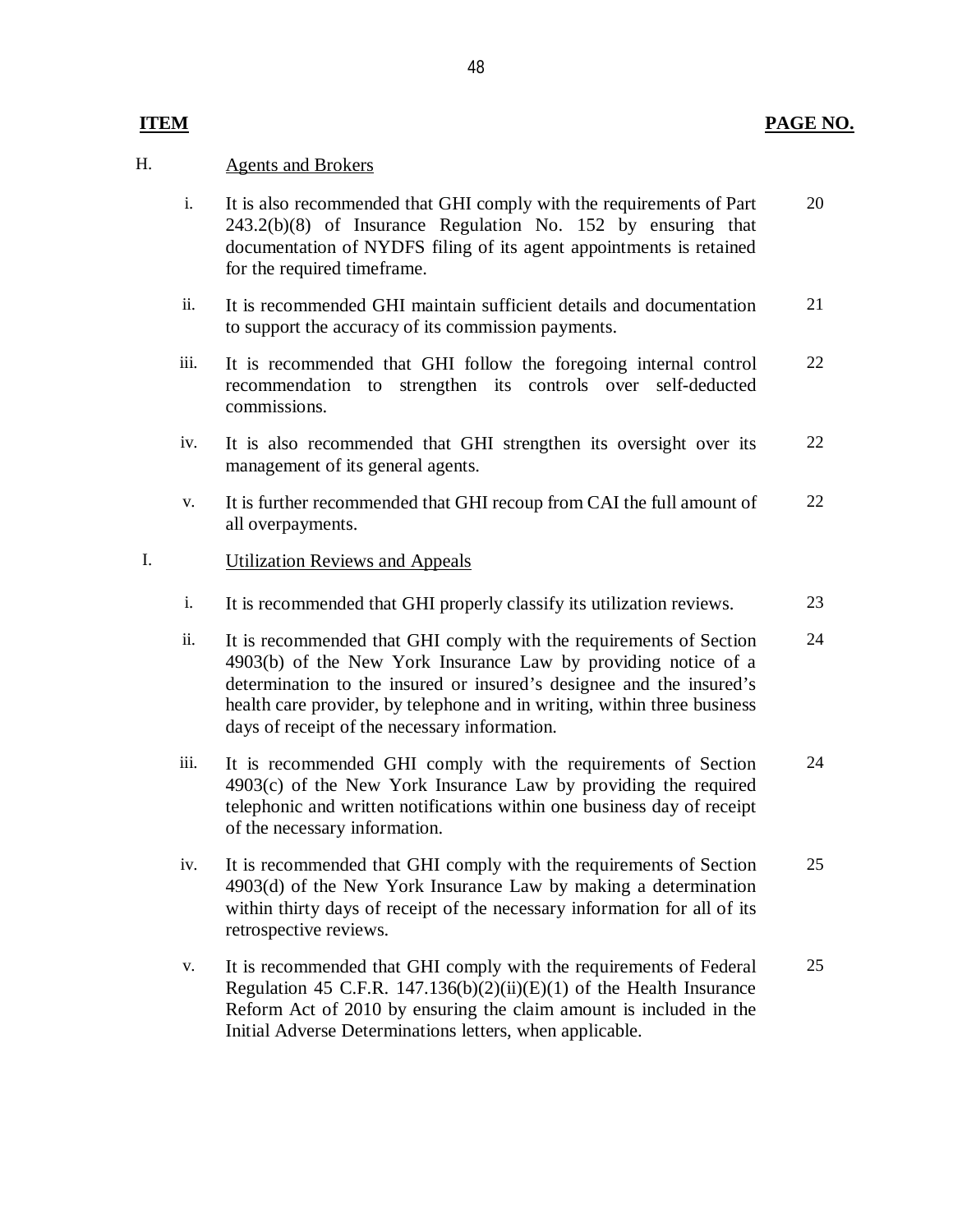#### **ITEM**

Utilization Reviews and Appeals (Cont'd)

- vi. It is recommended that GHI comply with the requirements of Part 243.2(b) of Insurance Regulation No. 152 by retaining copies of the initial UR request letters or faxes for the required timeframe. 26
- vii. It is recommended that GHI revise the statement in the insert of the IAD letters used by CareCore, Value Options and Palladian, with regard to the classification of the appeal, to provide a complete and clear description of the requirements of Section 4904(b) of the New York Insurance Law and Federal 29 C.F.R. 2560.503-(1)(m)(1). 27
- viii. It is recommended that GHI comply with the requirements of Section 4904(d) of the New York Insurance Law by ensuring that all appeals are conducted by clinical peer reviewers who did not perform the initial utilization review on said appeal. 28
- ix. It is recommended that GHI comply with the requirements of Section 4904(c) of the New York Insurance Law by providing written acknowledgment of the filing of the appeal to the appealing party within fifteen days of such filing and by making a determination with regard to the appeal within sixty days of receipt of the necessary information. 29
- x. It is recommended that GHI comply with the requirements of Part 410.9(e) of Insurance Regulation No. 166 and Federal Regulation 29 C.F.R. 2560.503-1(j) by including all of the required information in its Final Adverse Determination letters and those used by its utilization review delegates. 31
- xi. It is recommended that GHI remove the reference of GHI HMO Select, Inc. from the footer of its FAD letters. 31
- xii. It is recommended that GHI comply with the requirements of Section 4903(b) of the New York Insurance Law by providing telephonic notification of the determination to the insured or the insured's designee and the insured's health care provider for all of its prospective reviews. 32
- xiii. It is recommended that GHI/CareCore comply with the requirements of Section 4903(b) of the New York Insurance Law by providing notice of a determination to the insured or insured's designee and the insured's health care provider, by telephone and in writing, within three business days of receipt of the necessary information. 33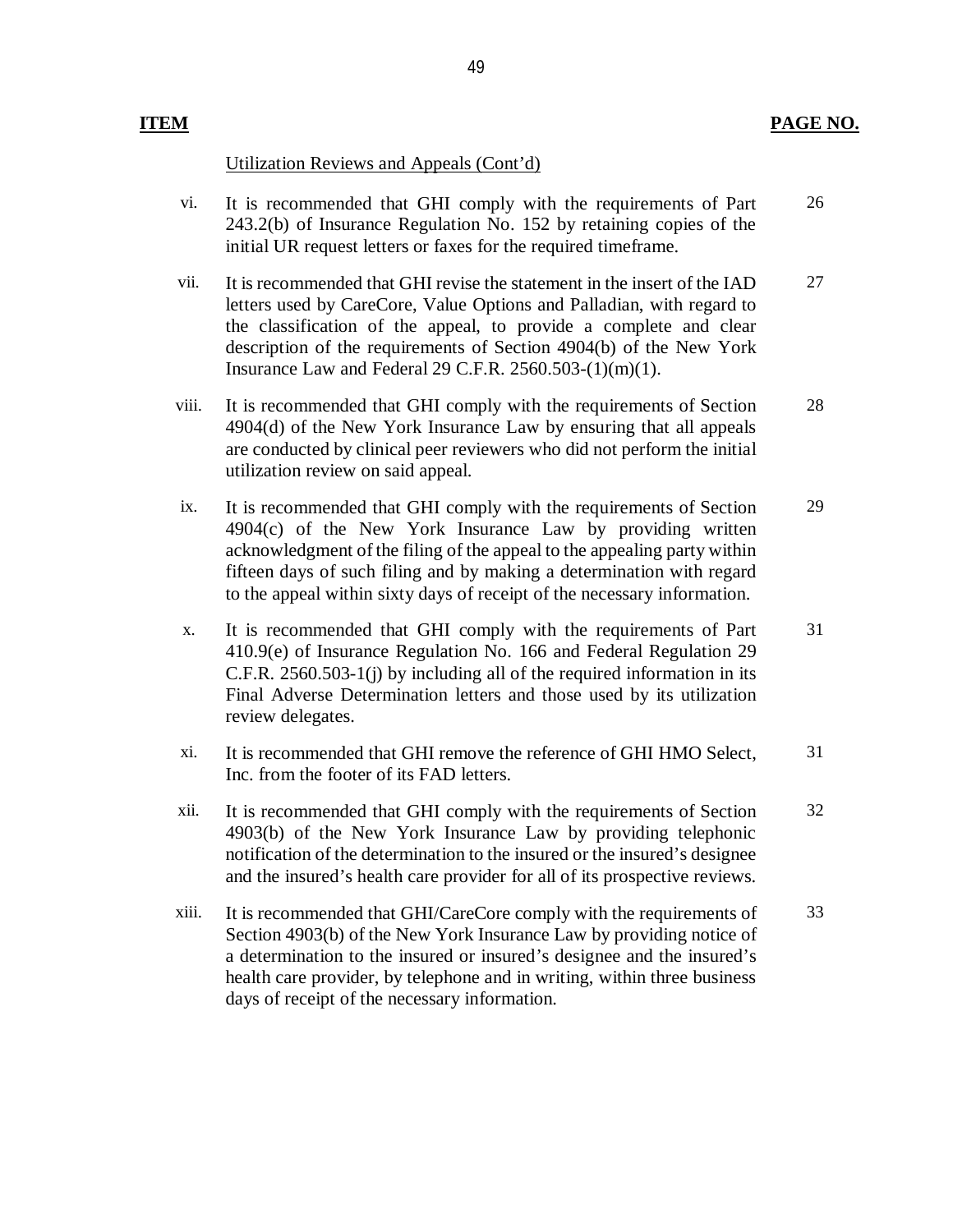#### **ITEM**

#### Utilization Reviews and Appeals (Cont'd)

- xiv. It is recommended that GHI/CareCore comply with the requirements of Section 4904(d) of the New York Insurance Law by ensuring all of its UR appeals are conducted by clinical peer reviewers. 33
- xv. It is recommended that GHI/Palladian properly classify their utilization reviews. 34
- xvi. It is recommended that GHI/Palladian comply with the requirements of Section 4903(c) of the New York Insurance Law by making their UR determinations in a timely manner, and by providing telephonic notification to the member within one business day of receipt of the necessary information. 34
- xvii. It is recommended that GHI/Palladian comply with the requirements of Federal Regulation 29 C.F.R. 2560.503-1( $f$ )(2)(iii)(A) by providing 45 days for the claimant to submit additional information. 35
- xviii. It is recommended that GHI/VO properly classify their utilization reviews. 36
- xix. It is recommended that GHI/VO comply with the requirements of Section 4903(b) of the New York Insurance Law by providing notice of a determination to the insured or insured's designee and the insured's health care provider by telephone and in writing within three business days of receipt of the necessary information. 36
- xx. It is recommended that GHI/VO comply with the requirements of Section 4903(c) of the New York Insurance Law by providing both written and telephonic notifications to the insured's health care provider within one business day of receipt of the necessary information for all concurrent reviews and also by including the next review date. 37
- xxi. It is also recommended that GHI/VO comply with the requirement of Part 243.2(b) of Insurance Regulation No. 152 by retaining copies of the provider's initial UR request for the required timeframe. 37
- xxii. It is recommended that GHI/VO comply with the requirements of Section 4903(d) and 4903(e) of the New York Insurance Law by ensuring that determination for all requested dates of services is made and a written notice of such determination is issued. 37
- xxiii. It is recommended that GHI/VO remove the reference of GHI HMO Select, Inc. from the footer of VO's Final Adverse Determination letters. 38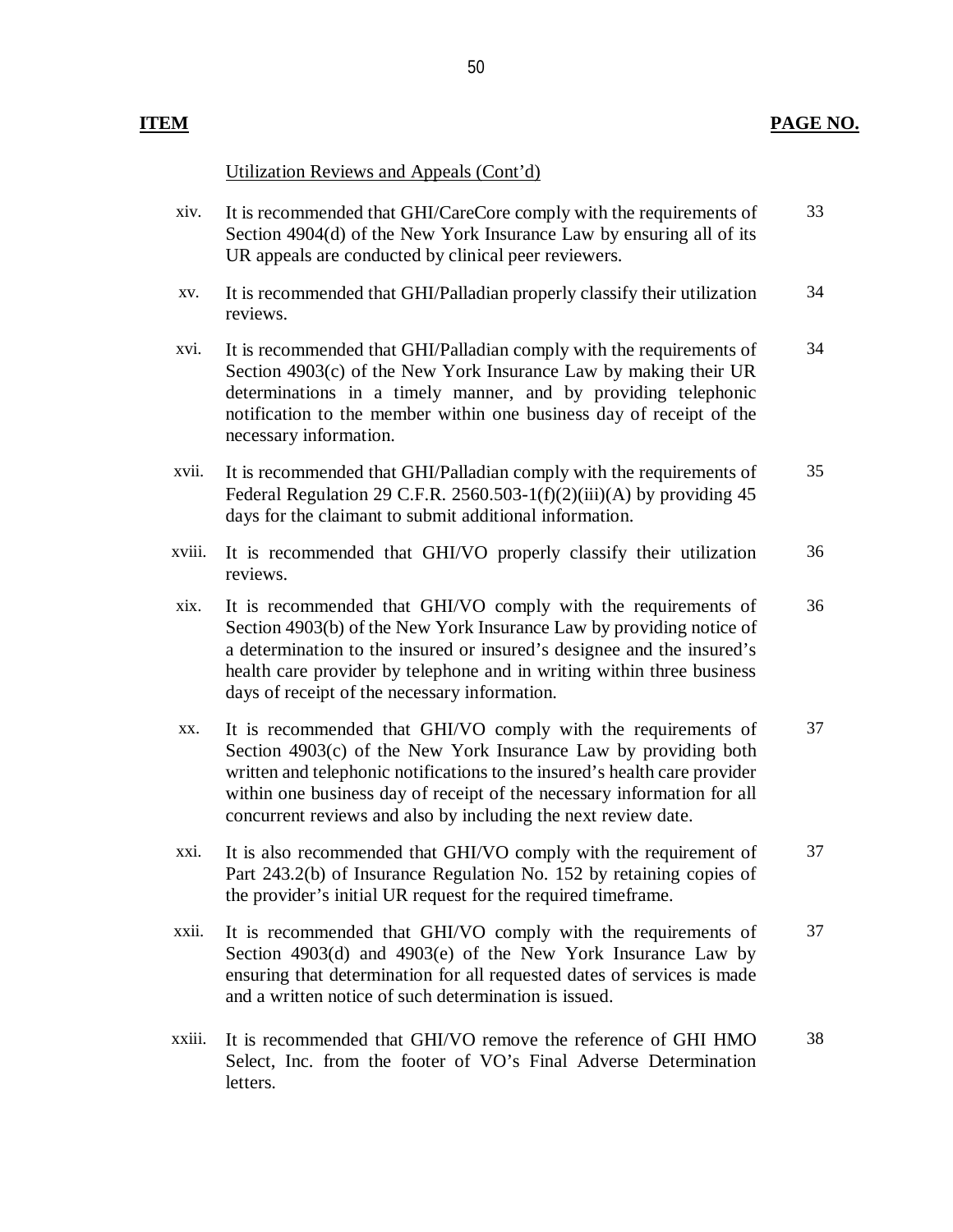#### **ITEM PAGE NO.**

#### Utilization Reviews and Appeals (Cont'd)

- xxiv. It is recommended that GHI/ESI comply with the requirements of 39 Section 4903(b) of the New York Insurance Law by providing notice of a determination to the insured or insured's designee and the insured's health care provider by telephone and in writing within three business days of receipt of the necessary information for their prospective URs.
- xxv. It is recommended that GHI/ESI comply with the requirements of 39 Federal Regulation 45 C.F.R. 147.136(b) $(2)(ii)(E)(5)$  by ensuring that all of its Initial Adverse Determination letters contain the required statements.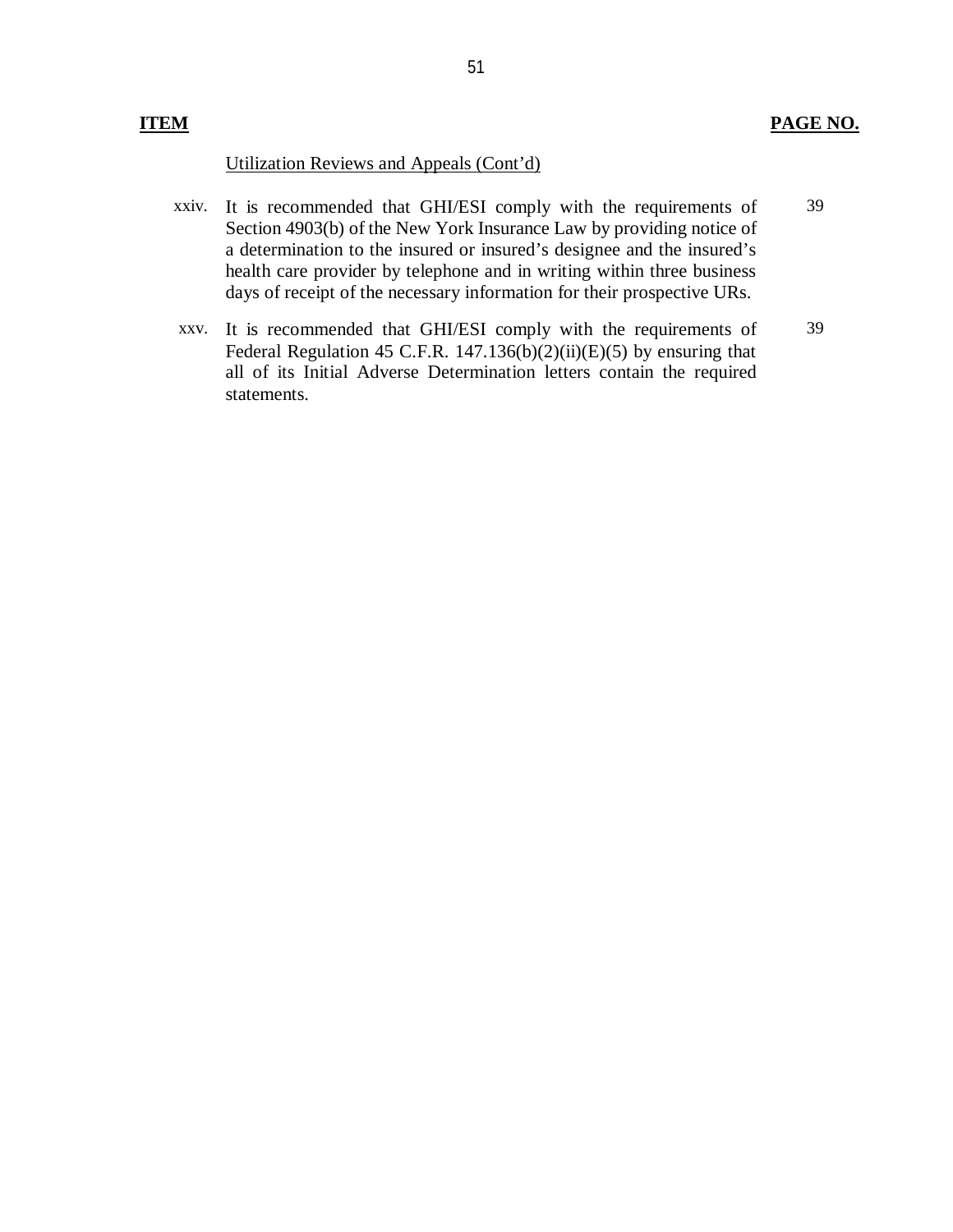Respectfully submitted,

 Jo Lo Hsia, Principal Insurance Examiner

\_\_\_\_\_\_\_\_\_\_\_\_\_\_\_\_\_\_\_\_\_\_\_\_

# STATE OF NEW YORK ) COUNTY OF NEW YORK) )SS. )

 **Jo Lo Hsia**, being duly sworn deposes and says that the foregoing report submitted by her is true to the best of her knowledge and belief.

Jo Lo Hsia

\_\_\_\_\_\_\_\_\_\_\_\_\_\_\_\_\_\_\_\_\_\_\_\_\_\_

Subscribed and sworn to before me

this  $\rule{1em}{0.15mm}$  of  $\rule{1em}{0.15mm}$   $\qquad$   $\qquad$   $\qquad$   $\qquad$   $\qquad$   $\qquad$   $\qquad$   $\qquad$   $\qquad$   $\qquad$   $\qquad$   $\qquad$   $\qquad$   $\qquad$   $\qquad$   $\qquad$   $\qquad$   $\qquad$   $\qquad$   $\qquad$   $\qquad$   $\qquad$   $\qquad$   $\qquad$   $\qquad$   $\qquad$   $\qquad$   $\qquad$   $\qquad$   $\qquad$   $\q$